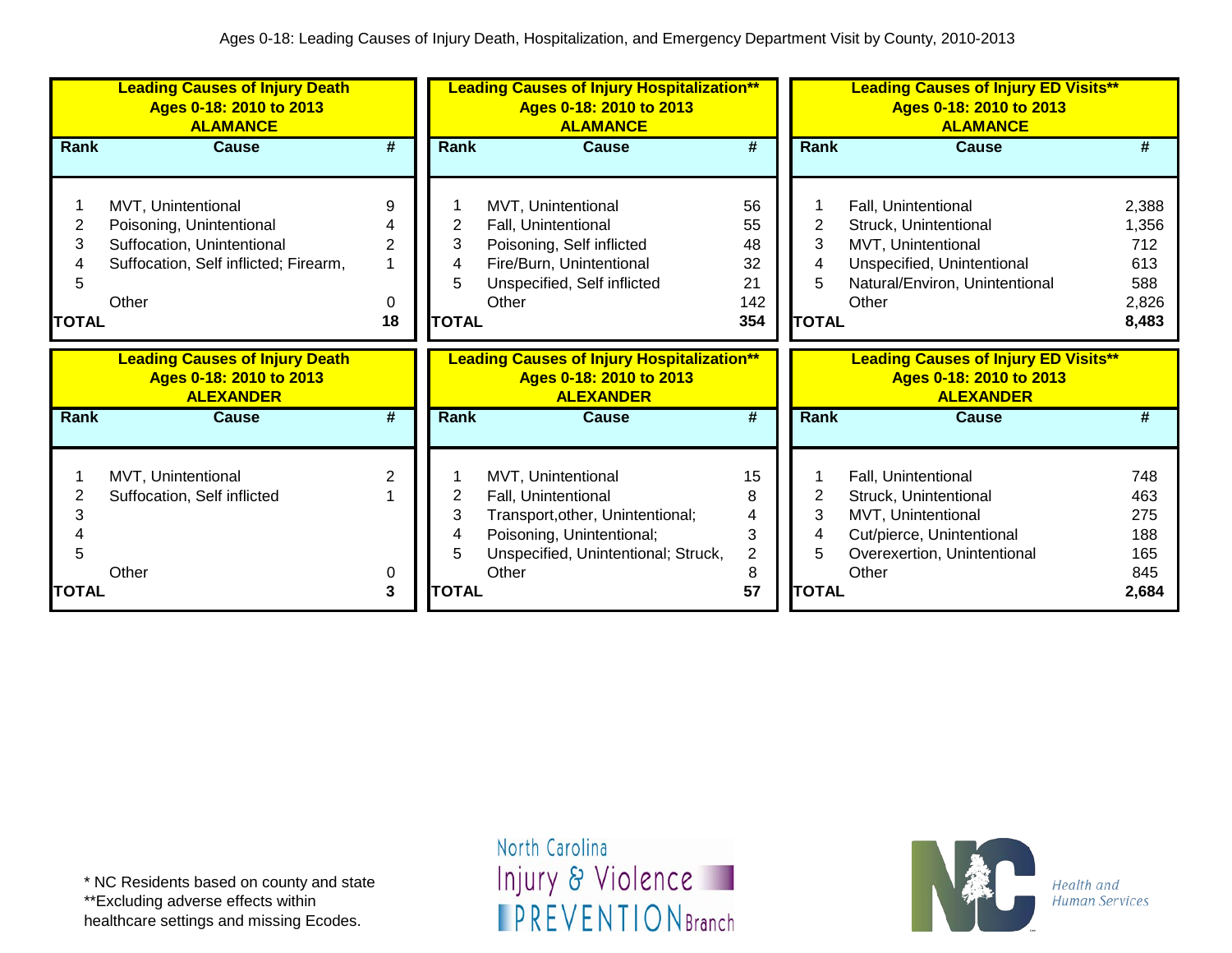|                   | <b>Leading Causes of Injury Death</b><br><b>ALLEGHANY</b>                        |                           | <b>Leading Causes of Injury Hospitalization**</b><br>Ages 0-18: 2010 to 2013<br><b>ALLEGHANY</b> |                                                                                                                                                                               |                             |                   | <b>Leading Causes of Injury ED Visits**</b><br>Ages 0-18: 2010 to 2013<br><b>ALLEGHANY</b>                                          |                                 |
|-------------------|----------------------------------------------------------------------------------|---------------------------|--------------------------------------------------------------------------------------------------|-------------------------------------------------------------------------------------------------------------------------------------------------------------------------------|-----------------------------|-------------------|-------------------------------------------------------------------------------------------------------------------------------------|---------------------------------|
| <b>Rank</b>       | <b>Cause</b>                                                                     | #                         | Rank                                                                                             | <b>Cause</b>                                                                                                                                                                  | $\overline{\boldsymbol{t}}$ | Rank              | <b>Cause</b>                                                                                                                        | #                               |
| 2<br>3<br>Δ       |                                                                                  | 0<br>$\Omega$<br>$\Omega$ | 2<br>3                                                                                           | Fall, Unintentional<br>Transport, other, Unintentional;<br>Fire/Burn, Unintentional;<br>Fire/Burn, Undetermined;<br>Cut/pierce, Unintentional<br>Unspecified, Self inflicted; | 3<br>$\overline{2}$         | 2<br>3<br>4       | Fall, Unintentional<br>Struck, Unintentional<br>Unspecified, Unintentional<br>Natural/Environ, Unintentional; MVT,                  | 149<br>84<br>45<br>38           |
| 5<br><b>TOTAL</b> | Other                                                                            | 0<br>0<br>0               | <b>TOTAL</b>                                                                                     | Other                                                                                                                                                                         | 0<br>16                     | 5<br><b>TOTAL</b> | Other spec/notclass, Unintentional<br>Other                                                                                         | 30<br>146<br>530                |
|                   | <b>Leading Causes of Injury Death</b><br>Ages 0-18: 2010 to 2013<br><b>ANSON</b> |                           |                                                                                                  | <b>Leading Causes of Injury Hospitalization**</b><br>Ages 0-18: 2010 to 2013<br><b>ANSON</b>                                                                                  |                             |                   | <b>Leading Causes of Injury ED Visits**</b><br>Ages 0-18: 2010 to 2013<br><b>ANSON</b>                                              |                                 |
| <b>Rank</b>       | <b>Cause</b>                                                                     | #                         | Rank                                                                                             | <b>Cause</b>                                                                                                                                                                  | $\overline{\boldsymbol{t}}$ | Rank              | <b>Cause</b>                                                                                                                        | #                               |
| 2<br>3<br>5       | MVT, Unintentional<br>Suffocation, Self inflicted<br>Firearm, Unintentional      | 5<br>2                    | 2<br>3<br>4<br>5                                                                                 | MVT, Unintentional<br>Fire/Burn, Unintentional<br>Fall, Unintentional<br>Poisoning, Unintentional<br>Unspecified, Unintentional;                                              | 12<br>10<br>8<br>6<br>5     | 2<br>3<br>4<br>5  | Fall, Unintentional<br>Struck, Unintentional<br>MVT, Unintentional<br>Natural/Environ, Unintentional<br>Overexertion, Unintentional | 514<br>370<br>229<br>205<br>156 |
| <b>TOTAL</b>      | Other                                                                            | 0<br>8                    | <b>TOTAL</b>                                                                                     | Other                                                                                                                                                                         | 17<br>63                    | <b>TOTAL</b>      | Other                                                                                                                               | 601<br>2,075                    |

\*\*Excluding adverse effects within

healthcare settings and missing Ecodes.

North Carolina Injury & Violence **IPREVENTIONBranch** 

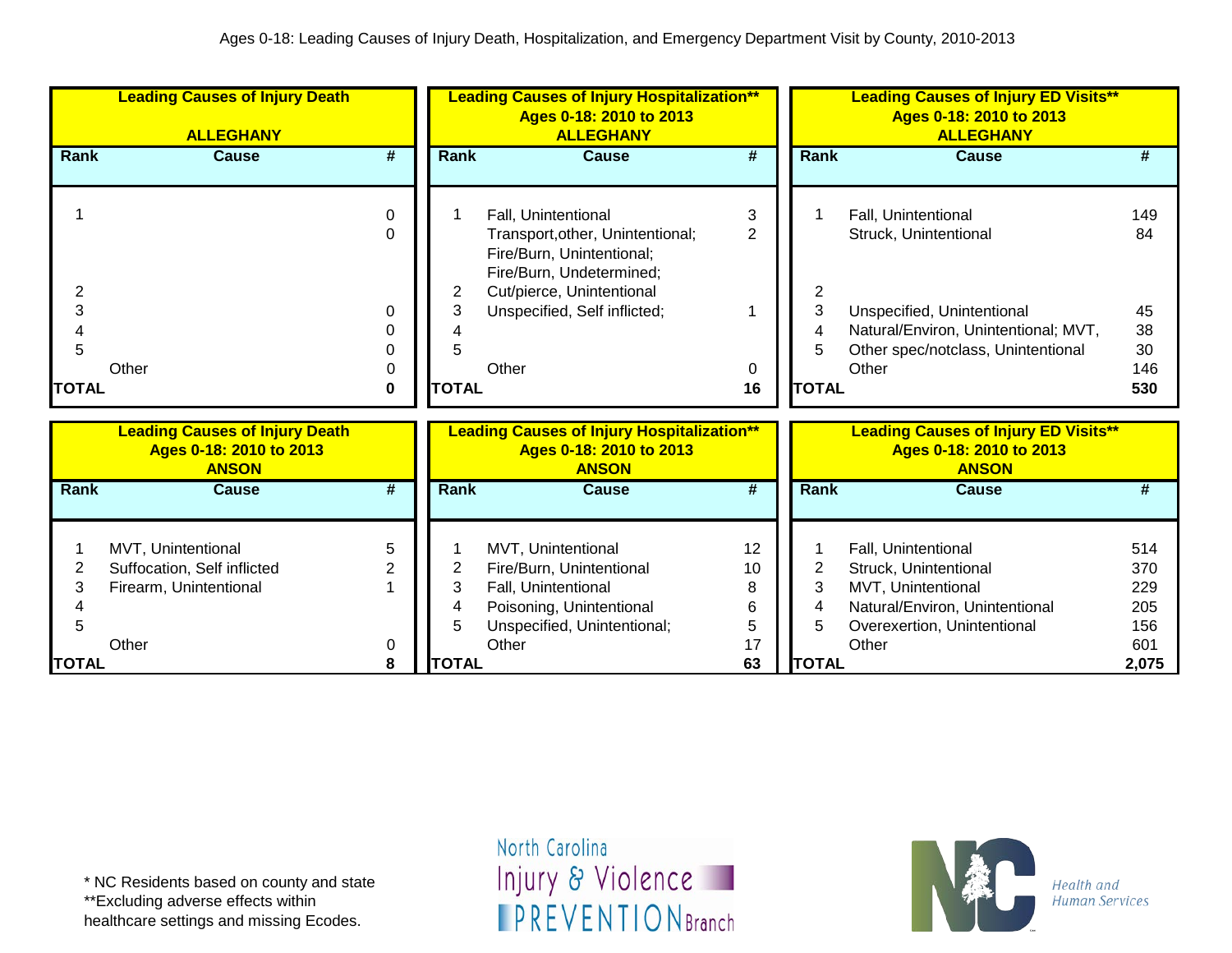|              | <b>Leading Causes of Injury Death</b><br>Ages 0-18: 2010 to 2013<br><b>ASHE</b> |        |              | <b>Leading Causes of Injury Hospitalization**</b><br>Ages 0-18: 2010 to 2013<br><b>ASHE</b>                                                            | <b>Leading Causes of Injury ED Visits**</b><br>Ages 0-18: 2010 to 2013<br><b>ASHE</b> |  |                                                                                                                                             |                                 |
|--------------|---------------------------------------------------------------------------------|--------|--------------|--------------------------------------------------------------------------------------------------------------------------------------------------------|---------------------------------------------------------------------------------------|--|---------------------------------------------------------------------------------------------------------------------------------------------|---------------------------------|
| Rank         | <b>Cause</b>                                                                    | #      | Rank         | <b>Cause</b>                                                                                                                                           | #                                                                                     |  | Rank<br><b>Cause</b>                                                                                                                        | #                               |
|              | MVT, Unintentional<br>Suffocation, Unintentional; Firearm,                      |        |              | MVT. Unintentional<br>Other spec/class, Unintentional<br>Fall, Unintentional<br>Transport, other, Unintentional<br>Unspecified, Unintentional; Struck, | 8<br>6<br>2                                                                           |  | Fall, Unintentional<br>Struck, Unintentional<br>Unspecified, Unintentional<br>Overexertion, Unintentional<br>4<br>Cut/pierce, Unintentional | 909<br>551<br>273<br>194<br>188 |
| <b>TOTAL</b> | Other                                                                           | 0<br>4 | <b>TOTAL</b> | Other                                                                                                                                                  | 9<br>42                                                                               |  | Other<br><b>TOTAL</b>                                                                                                                       | 768<br>2,883                    |

\* NC Residents based on county and state \*\*Excluding adverse effects within healthcare settings and missing Ecodes.

North Carolina Injury & Violence **IPREVENTIONBranch** 

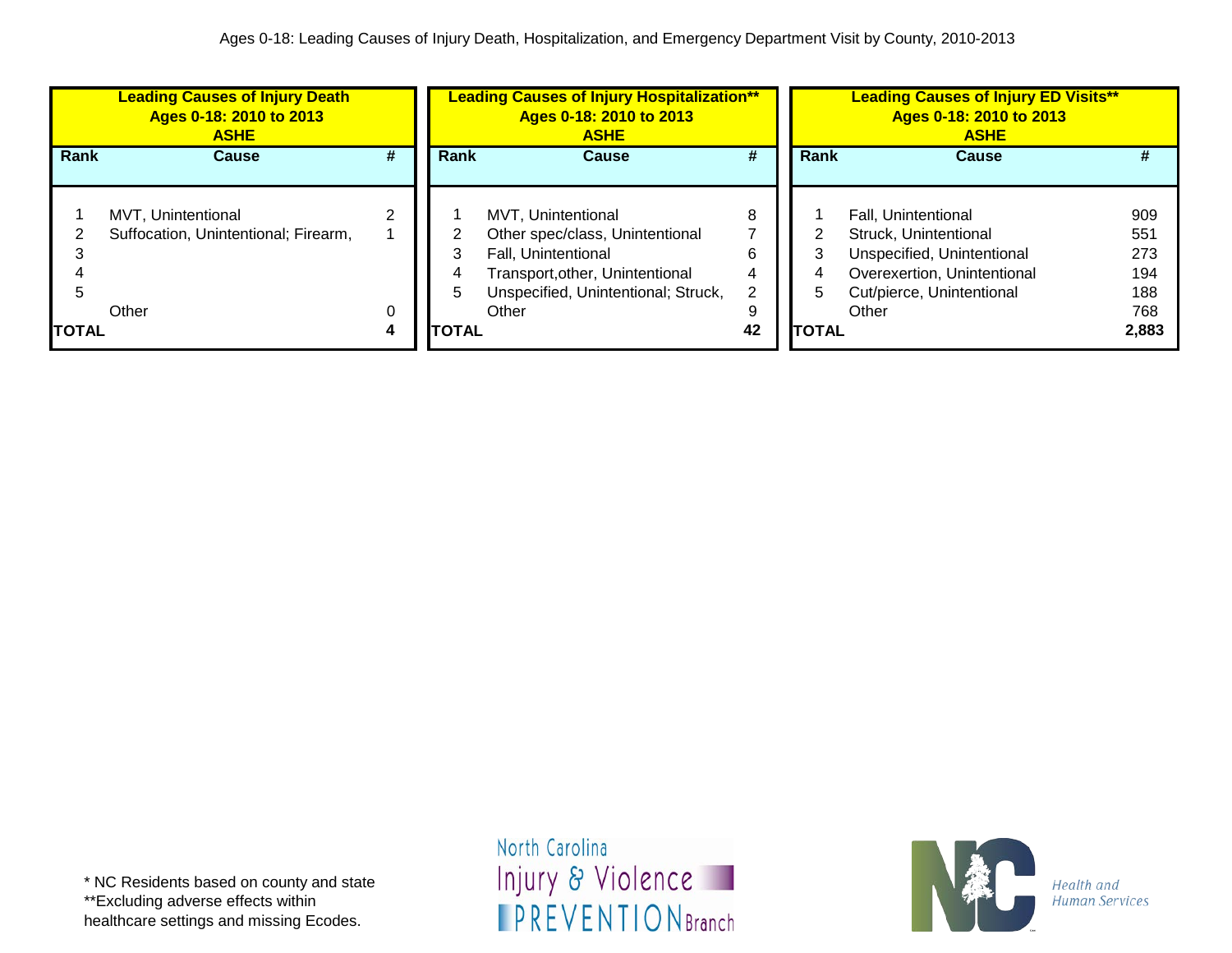|              | <b>Leading Causes of Injury Death</b><br>Ages 0-18: 2010 to 2013<br><b>AVERY</b> |   |                     | <b>Leading Causes of Injury Hospitalization**</b><br>Ages 0-18: 2010 to 2013<br><b>AVERY</b>                                                                                                                                                                                                                                                                                                                                                                                                                                                                       |                          |              | <b>Leading Causes of Injury ED Visits**</b><br>Ages 0-18: 2010 to 2013<br><b>AVERY</b>                   |                          |  |
|--------------|----------------------------------------------------------------------------------|---|---------------------|--------------------------------------------------------------------------------------------------------------------------------------------------------------------------------------------------------------------------------------------------------------------------------------------------------------------------------------------------------------------------------------------------------------------------------------------------------------------------------------------------------------------------------------------------------------------|--------------------------|--------------|----------------------------------------------------------------------------------------------------------|--------------------------|--|
| Rank         | <b>Cause</b>                                                                     | # | Rank                | <b>Cause</b>                                                                                                                                                                                                                                                                                                                                                                                                                                                                                                                                                       | #                        | Rank         | <b>Cause</b>                                                                                             | #                        |  |
| 2<br>3<br>4  | MVT, Unintentional                                                               |   | $\overline{2}$<br>3 | Fall, Unintentional<br>Other spec/class, Unintentional<br>Unspecified, Unintentional;<br>Transport, other, Unintentional;<br>Suffocation, Unintentional;<br>Poisoning, Self inflicted;<br>Natural/Environ, Unintentional;<br>Cut/pierce, Unintentional<br>Unspecified, Self inflicted;<br>Poisoning, Unintentional;<br>Poisoning, Undetermined;<br>Pedestrian, other, Unintentional;<br>Other spec/notclass,<br>Unintentional; Machinery,<br>Unintentional; MVT, Unintentional;<br>Fire/Burn, Unintentional;<br>Cut/pierce, Self inflicted;<br>Cut/pierce, Assault | 8<br>4<br>$\overline{2}$ | 3            | Fall, Unintentional<br>Struck, Unintentional<br>Overexertion, Unintentional<br>Cut/pierce, Unintentional | 629<br>389<br>230<br>173 |  |
| 5            |                                                                                  |   | 5                   |                                                                                                                                                                                                                                                                                                                                                                                                                                                                                                                                                                    |                          | 5            | MVT, Unintentional                                                                                       | 121                      |  |
| <b>TOTAL</b> | Other                                                                            | 0 | <b>TOTAL</b>        | Other                                                                                                                                                                                                                                                                                                                                                                                                                                                                                                                                                              | 0<br>34                  | <b>TOTAL</b> | Other                                                                                                    | 515<br>2,057             |  |

healthcare settings and missing Ecodes.

North Carolina Injury & Violence **IPREVENTIONBranch** 

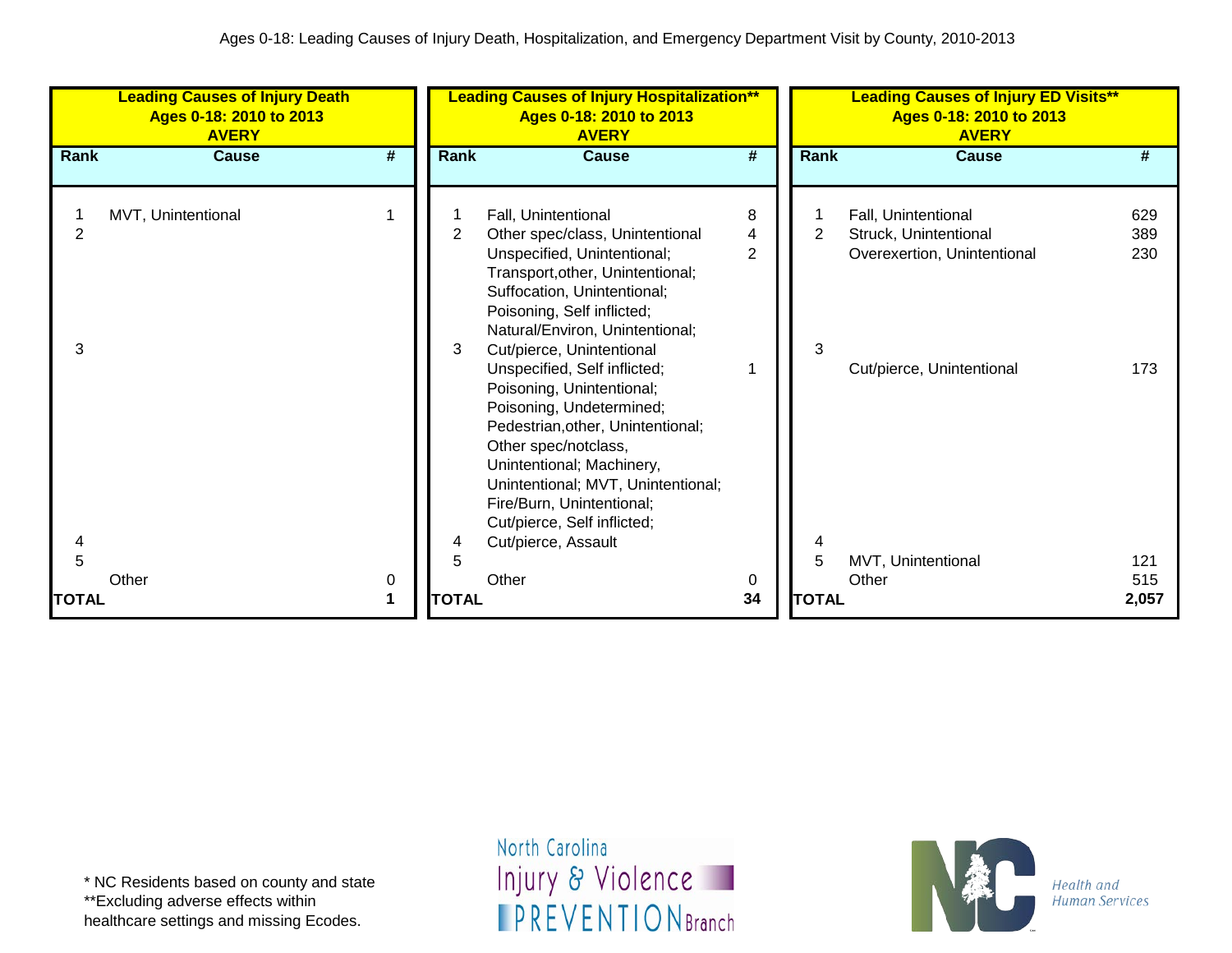|                                          | <b>Leading Causes of Injury Death</b><br>Ages 0-18: 2010 to 2013<br><b>BEAUFORT</b> |                     | <b>Leading Causes of Injury Hospitalization**</b><br>Ages 0-18: 2010 to 2013<br><b>BEAUFORT</b> |                                                                                                                                                                                                                                                                         |                                     | <b>Leading Causes of Injury ED Visits**</b><br>Ages 0-18: 2010 to 2013<br><b>BEAUFORT</b> |                                                                                                                                                  |                                                     |  |
|------------------------------------------|-------------------------------------------------------------------------------------|---------------------|-------------------------------------------------------------------------------------------------|-------------------------------------------------------------------------------------------------------------------------------------------------------------------------------------------------------------------------------------------------------------------------|-------------------------------------|-------------------------------------------------------------------------------------------|--------------------------------------------------------------------------------------------------------------------------------------------------|-----------------------------------------------------|--|
| <b>Rank</b>                              | <b>Cause</b>                                                                        | #                   | <b>Rank</b>                                                                                     | <b>Cause</b>                                                                                                                                                                                                                                                            | #                                   | Rank                                                                                      | <b>Cause</b>                                                                                                                                     | #                                                   |  |
| $\overline{2}$<br>3<br>5<br><b>TOTAL</b> | MVT, Unintentional<br>Pedestrian, other, Unintentional;<br>Other                    | 3<br>0<br>5         | 2<br>3<br>4<br>5<br><b>TOTAL</b>                                                                | MVT, Unintentional<br>Fall, Unintentional<br>Transport, other, Unintentional<br>Fire/Burn, Unintentional<br>Poisoning, Unintentional;<br>Poisoning, Self inflicted<br>Other                                                                                             | 19<br>13<br>8<br>7<br>6<br>29<br>88 | 2<br>3<br>4<br>5<br><b>TOTAL</b>                                                          | Fall, Unintentional<br>Struck, Unintentional<br>Natural/Environ, Unintentional<br>MVT, Unintentional<br>Unspecified, Unintentional<br>Other      | 1,569<br>893<br>432<br>421<br>409<br>1,799<br>5,523 |  |
|                                          | <b>Leading Causes of Injury Death</b><br>Ages 0-18: 2010 to 2013<br><b>BERTIE</b>   |                     |                                                                                                 | <b>Leading Causes of Injury Hospitalization**</b><br>Ages 0-18: 2010 to 2013<br><b>BERTIE</b>                                                                                                                                                                           |                                     |                                                                                           | <b>Leading Causes of Injury ED Visits**</b><br>Ages 0-18: 2010 to 2013<br><b>BERTIE</b>                                                          |                                                     |  |
| <b>Rank</b>                              | <b>Cause</b>                                                                        | #                   | <b>Rank</b>                                                                                     | <b>Cause</b>                                                                                                                                                                                                                                                            | $\overline{\#}$                     | Rank                                                                                      | <b>Cause</b>                                                                                                                                     | #                                                   |  |
| $\overline{2}$<br>3<br>5                 | MVT, Unintentional<br>Transport, other, Unintentional<br>Other                      | 2                   | 2<br>3<br>4<br>5                                                                                | MVT, Unintentional<br>Fall, Unintentional<br>Fire/Burn, Unintentional<br>Transport, other, Unintentional<br>Unspecified, Unintentional; Struck,<br>Unintentional; Poisoning,<br>Unintentional; Poisoning, Self<br>inflicted; Natural/Environ,<br>Unintentional<br>Other | 7<br>6<br>5<br>3<br>$\overline{2}$  | 2<br>3<br>4<br>5                                                                          | Fall, Unintentional<br>Struck, Unintentional<br>MVT, Unintentional<br>Natural/Environ, Unintentional<br>Other spec/class, Unintentional<br>Other | 462<br>361<br>197<br>162<br>158<br>682              |  |
| <b>TOTAL</b>                             |                                                                                     | 0<br>$\overline{3}$ | <b>TOTAL</b>                                                                                    |                                                                                                                                                                                                                                                                         | 6<br>37                             | <b>TOTAL</b>                                                                              |                                                                                                                                                  | 2,022                                               |  |

\*\*Excluding adverse effects within

healthcare settings and missing Ecodes.

North Carolina Injury & Violence **IPREVENTIONBranch** 

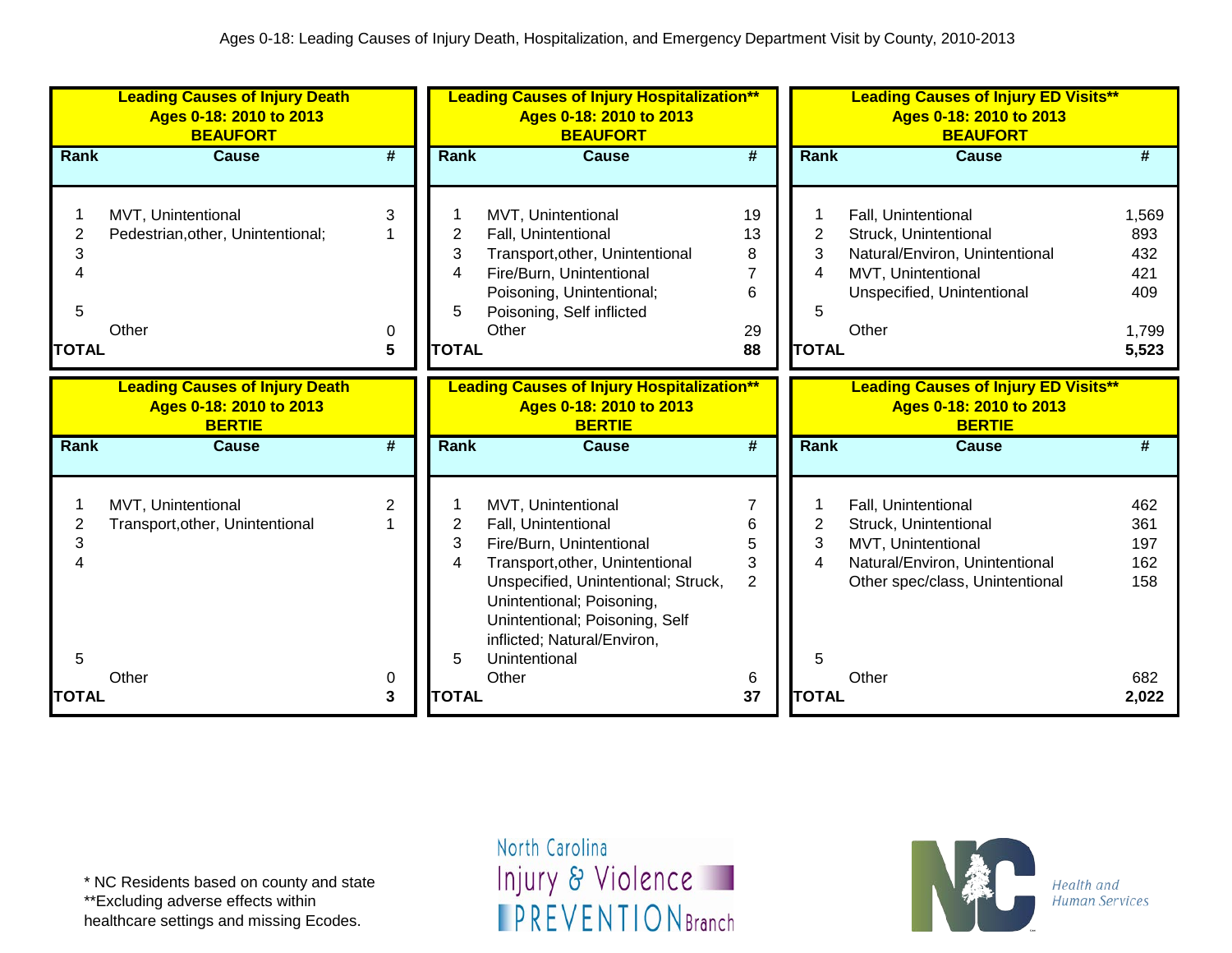|              | <b>Leading Causes of Injury Death</b><br>Ages 0-18: 2010 to 2013<br><b>BLADEN</b>    |                |                | <b>Leading Causes of Injury Hospitalization**</b><br>Ages 0-18: 2010 to 2013<br><b>BLADEN</b>    |                             |                | <b>Leading Causes of Injury ED Visits**</b><br>Ages 0-18: 2010 to 2013<br><b>BLADEN</b>    |       |  |
|--------------|--------------------------------------------------------------------------------------|----------------|----------------|--------------------------------------------------------------------------------------------------|-----------------------------|----------------|--------------------------------------------------------------------------------------------|-------|--|
| Rank         | Cause                                                                                | #              | Rank           | Cause                                                                                            | $\overline{\boldsymbol{H}}$ | <b>Rank</b>    | Cause                                                                                      | #     |  |
|              |                                                                                      |                |                |                                                                                                  |                             |                |                                                                                            |       |  |
|              | MVT, Unintentional                                                                   | 2              |                | MVT, Unintentional                                                                               | 15                          |                | Fall, Unintentional                                                                        | 738   |  |
|              | Unspecified, Unintentional;                                                          |                | 2              | Fall, Unintentional                                                                              | 13                          | $\overline{2}$ | Struck, Unintentional                                                                      | 563   |  |
| 3            |                                                                                      |                | 3              | Poisoning, Unintentional                                                                         | 10                          | 3              | MVT, Unintentional                                                                         | 367   |  |
|              |                                                                                      |                |                | Other spec/class, Unintentional                                                                  | 9                           | 4              | Unspecified, Unintentional                                                                 | 284   |  |
| 5            |                                                                                      |                | 5              | Fire/Burn, Unintentional                                                                         | 7                           | 5              | Overexertion, Unintentional                                                                | 241   |  |
|              | Other                                                                                | 0              |                | Other                                                                                            | 35                          |                | Other                                                                                      | 1,133 |  |
| <b>TOTAL</b> |                                                                                      | 8              | <b>TOTAL</b>   |                                                                                                  | 89                          | <b>TOTAL</b>   |                                                                                            | 3,326 |  |
|              | <b>Leading Causes of Injury Death</b><br>Ages 0-18: 2010 to 2013<br><b>BRUNSWICK</b> |                |                | <b>Leading Causes of Injury Hospitalization**</b><br>Ages 0-18: 2010 to 2013<br><b>BRUNSWICK</b> |                             |                | <b>Leading Causes of Injury ED Visits**</b><br>Ages 0-18: 2010 to 2013<br><b>BRUNSWICK</b> |       |  |
| <b>Rank</b>  | <b>Cause</b>                                                                         | #              | <b>Rank</b>    | <b>Cause</b>                                                                                     | #                           | <b>Rank</b>    | <b>Cause</b>                                                                               | #     |  |
|              | MVT, Unintentional                                                                   | 10             |                | MVT, Unintentional                                                                               | 37                          |                | Fall, Unintentional                                                                        | 2,185 |  |
| 2            | Suffocation, Unintentional;                                                          | 4              | $\overline{2}$ | Fall, Unintentional                                                                              | 25                          | $\overline{2}$ | Struck, Unintentional                                                                      | 1,365 |  |
|              | Suffocation, Self inflicted                                                          | $\overline{2}$ |                | Poisoning, Self inflicted; Other<br>spec/class, Unintentional;                                   | 18                          |                | Overexertion, Unintentional                                                                | 788   |  |
| 3            |                                                                                      |                | 3              | Fire/Burn, Unintentional                                                                         |                             | 3              |                                                                                            |       |  |
| 4            | Unspecified, Unintentional;                                                          |                | 4              | Natural/Environ, Unintentional                                                                   | 14                          | 4              | MVT, Unintentional                                                                         | 620   |  |
|              |                                                                                      |                |                | Unspecified, Unintentional;                                                                      | 13                          |                | Natural/Environ, Unintentional                                                             | 529   |  |
| 5            |                                                                                      |                | 5              | Transport, other, Unintentional                                                                  |                             | 5              |                                                                                            |       |  |
|              | Other                                                                                | 0              |                | Other                                                                                            | 63                          |                | Other                                                                                      | 2,320 |  |
| <b>TOTAL</b> |                                                                                      | 25             | <b>TOTAL</b>   |                                                                                                  | 219                         | <b>TOTAL</b>   |                                                                                            | 7,807 |  |

\*\*Excluding adverse effects within

healthcare settings and missing Ecodes.

North Carolina Injury & Violence **IPREVENTIONBranch** 

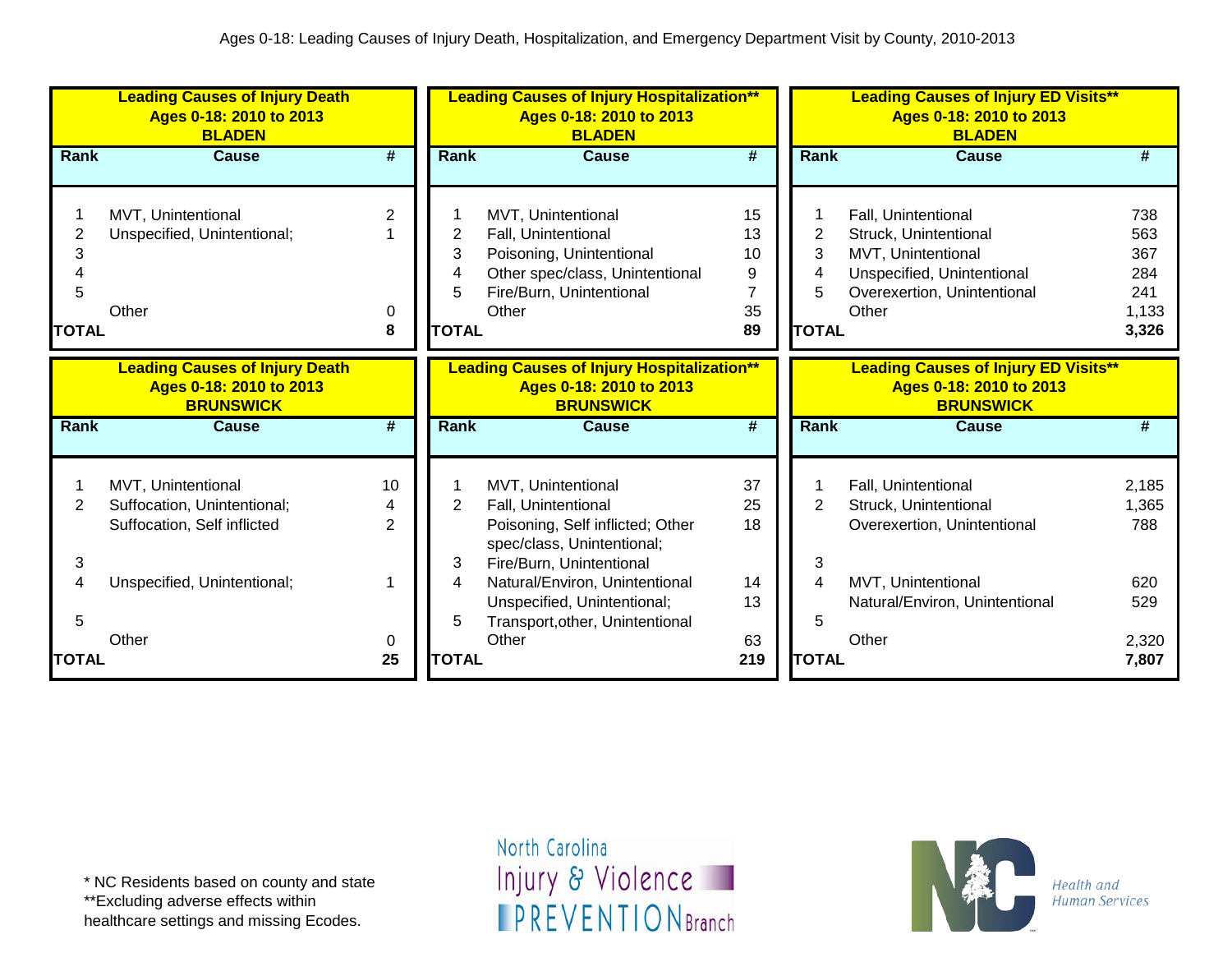|                | <b>Leading Causes of Injury Death</b><br>Ages 0-18: 2010 to 2013<br><b>BUNCOMBE</b> |                             |              | <b>Leading Causes of Injury Hospitalization**</b><br>Ages 0-18: 2010 to 2013<br><b>BUNCOMBE</b> |                             |                | <b>Leading Causes of Injury ED Visits**</b><br>Ages 0-18: 2010 to 2013<br><b>BUNCOMBE</b> |                |  |
|----------------|-------------------------------------------------------------------------------------|-----------------------------|--------------|-------------------------------------------------------------------------------------------------|-----------------------------|----------------|-------------------------------------------------------------------------------------------|----------------|--|
| Rank           | <b>Cause</b>                                                                        | #                           | Rank         | Cause                                                                                           | #                           | Rank           | <b>Cause</b>                                                                              | #              |  |
|                |                                                                                     |                             |              |                                                                                                 |                             |                |                                                                                           |                |  |
|                | MVT, Unintentional                                                                  | 18                          |              | Fall, Unintentional                                                                             | 71                          |                | Fall, Unintentional                                                                       | 1,186          |  |
| $\overline{2}$ | Other spec/class, Assault                                                           | 3                           | 2            | MVT, Unintentional                                                                              | 59                          | $\overline{c}$ | Struck, Unintentional                                                                     | 614            |  |
| 3              | Firearm, Self inflicted                                                             | 2                           | 3            | Poisoning, Self inflicted                                                                       | 51                          | 3              | MVT, Unintentional                                                                        | 500            |  |
|                | Unspecified, Assault; Suffocation,                                                  |                             |              | Cut/pierce, Self inflicted                                                                      | 46                          | 4              | Unspecified, Unintentional                                                                | 208            |  |
| 5              |                                                                                     |                             |              | Poisoning, Unintentional                                                                        | 23                          | 5              | Overexertion, Unintentional                                                               | 206            |  |
|                | Other                                                                               | 0                           |              | Other                                                                                           | 142                         |                | Other                                                                                     | 1,269          |  |
| <b>TOTAL</b>   |                                                                                     | 32                          | <b>TOTAL</b> |                                                                                                 | 392                         | <b>TOTAL</b>   |                                                                                           | 3,983          |  |
|                |                                                                                     |                             |              |                                                                                                 |                             |                |                                                                                           |                |  |
|                | <b>Leading Causes of Injury Death</b><br>Ages 0-18: 2010 to 2013<br><b>BURKE</b>    |                             |              | <b>Leading Causes of Injury Hospitalization**</b><br>Ages 0-18: 2010 to 2013<br><b>BURKE</b>    |                             |                | <b>Leading Causes of Injury ED Visits**</b><br>Ages 0-18: 2010 to 2013<br><b>BURKE</b>    |                |  |
| Rank           | <b>Cause</b>                                                                        | $\overline{\boldsymbol{H}}$ | <b>Rank</b>  | Cause                                                                                           | $\overline{\boldsymbol{t}}$ | <b>Rank</b>    | <b>Cause</b>                                                                              | #              |  |
|                |                                                                                     |                             |              |                                                                                                 |                             |                |                                                                                           |                |  |
|                | MVT, Unintentional                                                                  | 3                           |              | MVT, Unintentional                                                                              | 27                          |                | Fall, Unintentional                                                                       | 2,245          |  |
| 2              | Fire/Burn, Unintentional                                                            | 2                           | 2            | Fall, Unintentional                                                                             | 16                          | 2              | Struck, Unintentional                                                                     | 1,437          |  |
| 3              | Natural/Environ, Unintentional;                                                     |                             | 3            | Other spec/class, Unintentional                                                                 | 15                          | 3              | Overexertion, Unintentional                                                               | 646            |  |
|                |                                                                                     |                             |              | Unspecified, Unintentional                                                                      | 13                          | 4              | MVT, Unintentional                                                                        | 643            |  |
| 5              |                                                                                     |                             |              | Natural/Environ, Unintentional                                                                  | 9                           | 5              | Natural/Environ, Unintentional                                                            | 549            |  |
| <b>TOTAL</b>   | Other                                                                               | 0<br>8                      | <b>TOTAL</b> | Other                                                                                           | 54<br>134                   | <b>TOTAL</b>   | Other                                                                                     | 2,530<br>8,050 |  |

healthcare settings and missing Ecodes.

North Carolina Injury & Violence **IPREVENTIONBranch** 

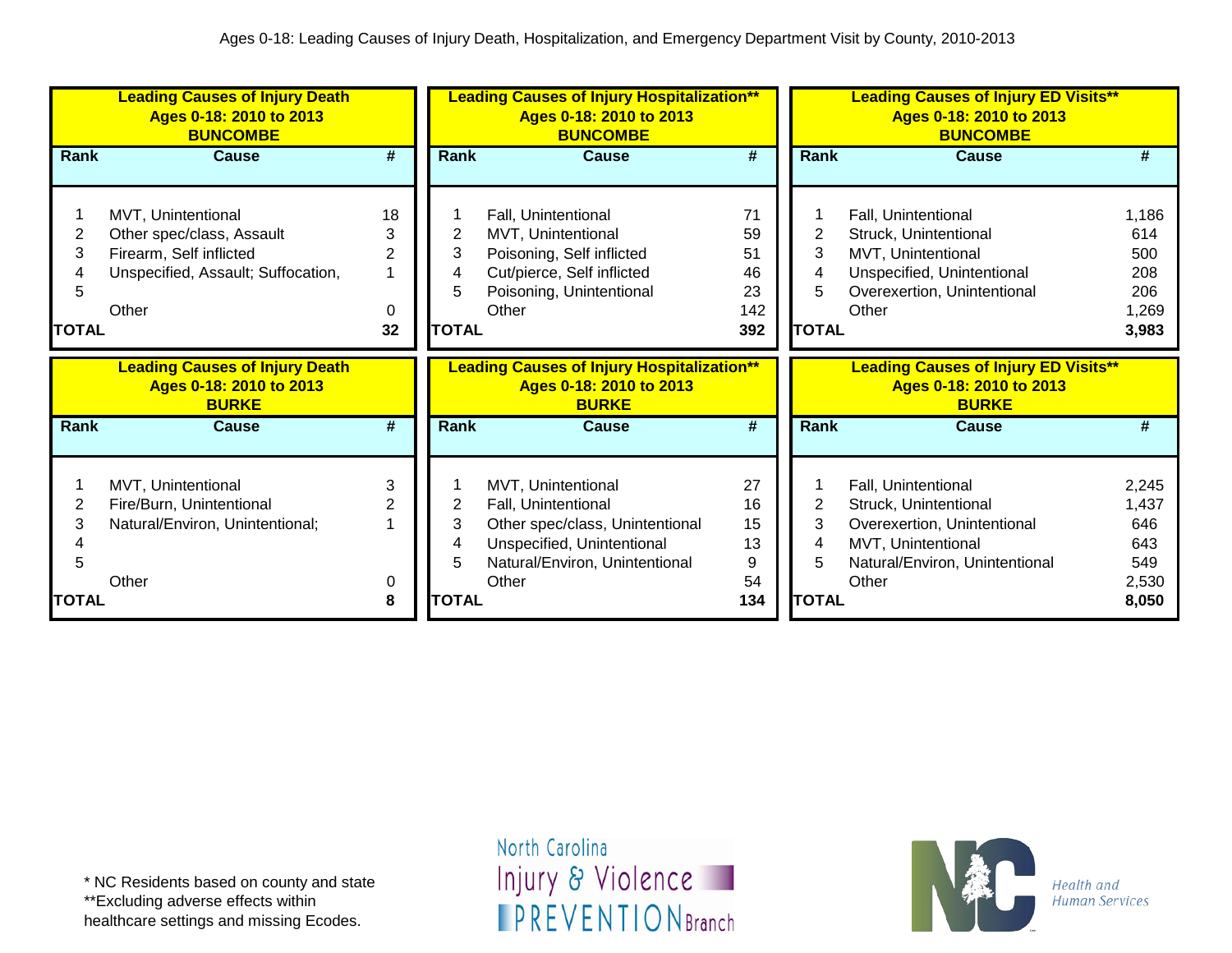|                                        | <b>Leading Causes of Injury Death</b><br>Ages 0-18: 2010 to 2013<br><b>CABARRUS</b>                                                                                                                                                                                                                                 |                                          | <b>Leading Causes of Injury Hospitalization**</b><br>Ages 0-18: 2010 to 2013<br><b>CABARRUS</b> |                                                                                                                                                      |                                          | <b>Leading Causes of Injury ED Visits**</b><br>Ages 0-18: 2010 to 2013<br><b>CABARRUS</b> |                                                                                                                                              |                                                          |  |
|----------------------------------------|---------------------------------------------------------------------------------------------------------------------------------------------------------------------------------------------------------------------------------------------------------------------------------------------------------------------|------------------------------------------|-------------------------------------------------------------------------------------------------|------------------------------------------------------------------------------------------------------------------------------------------------------|------------------------------------------|-------------------------------------------------------------------------------------------|----------------------------------------------------------------------------------------------------------------------------------------------|----------------------------------------------------------|--|
| <b>Rank</b>                            | <b>Cause</b>                                                                                                                                                                                                                                                                                                        | #                                        | <b>Rank</b>                                                                                     | <b>Cause</b>                                                                                                                                         | $\overline{\boldsymbol{t}}$              | <b>Rank</b>                                                                               | <b>Cause</b>                                                                                                                                 | #                                                        |  |
| $\overline{2}$<br>3<br>4<br>5<br>TOTAL | MVT, Unintentional<br>Firearm, Assault<br>Suffocation, Unintentional<br>Suffocation, Self inflicted; Firearm,<br>Unspecified, Unintentional;<br>Unspecified, Self inflicted;<br>Transport, other, Unintentional;<br>Suffocation, Undetermined;<br>Pedestrian, other, Unintentional; Fall,<br>Unintentional<br>Other | 5<br>3<br>$\overline{2}$<br>1<br>0<br>26 | 2<br>3<br>4<br>5<br><b>TOTAL</b>                                                                | Fall, Unintentional<br>MVT, Unintentional<br>Poisoning, Self inflicted<br>Unspecified, Unintentional<br>Transport, other, Unintentional<br>Other     | 55<br>42<br>36<br>23<br>19<br>163<br>338 | 2<br>3<br>4<br>5<br><b>TOTAL</b>                                                          | Fall, Unintentional<br>Struck, Unintentional<br>MVT, Unintentional<br>Overexertion, Unintentional<br>Natural/Environ, Unintentional<br>Other | 3,519<br>2,681<br>1,006<br>901<br>804<br>3,438<br>12,349 |  |
|                                        | <b>Leading Causes of Injury Death</b><br>Ages 0-18: 2010 to 2013<br><b>CALDWELL</b>                                                                                                                                                                                                                                 |                                          |                                                                                                 | <b>Leading Causes of Injury Hospitalization**</b><br>Ages 0-18: 2010 to 2013<br><b>CALDWELL</b>                                                      |                                          |                                                                                           | <b>Leading Causes of Injury ED Visits**</b><br>Ages 0-18: 2010 to 2013<br><b>CALDWELL</b>                                                    |                                                          |  |
| <b>Rank</b>                            | <b>Cause</b>                                                                                                                                                                                                                                                                                                        | $\overline{\boldsymbol{t}}$              | Rank                                                                                            | <b>Cause</b>                                                                                                                                         | $\overline{\boldsymbol{t}}$              | Rank                                                                                      | <b>Cause</b>                                                                                                                                 | #                                                        |  |
| 2<br>3<br>4<br>5<br>TOTAL              | MVT, Unintentional<br>Poisoning, Unintentional; Firearm,<br>Other                                                                                                                                                                                                                                                   | 4<br>1<br>0<br>$\overline{7}$            | 2<br>3<br>4<br>5<br><b>TOTAL</b>                                                                | MVT, Unintentional<br>Fall, Unintentional<br>Other spec/class, Unintentional<br>Transport, other, Unintentional<br>Poisoning, Unintentional<br>Other | 17<br>16<br>10<br>9<br>8<br>57<br>117    | 2<br>3<br>4<br>5<br><b>TOTAL</b>                                                          | Fall, Unintentional<br>Struck, Unintentional<br>Cut/pierce, Unintentional<br>MVT, Unintentional<br>Natural/Environ, Unintentional<br>Other   | 2,784<br>1,436<br>730<br>670<br>506<br>2,372<br>8,498    |  |

\*\*Excluding adverse effects within

healthcare settings and missing Ecodes.

North Carolina Injury & Violence **IPREVENTIONBranch** 

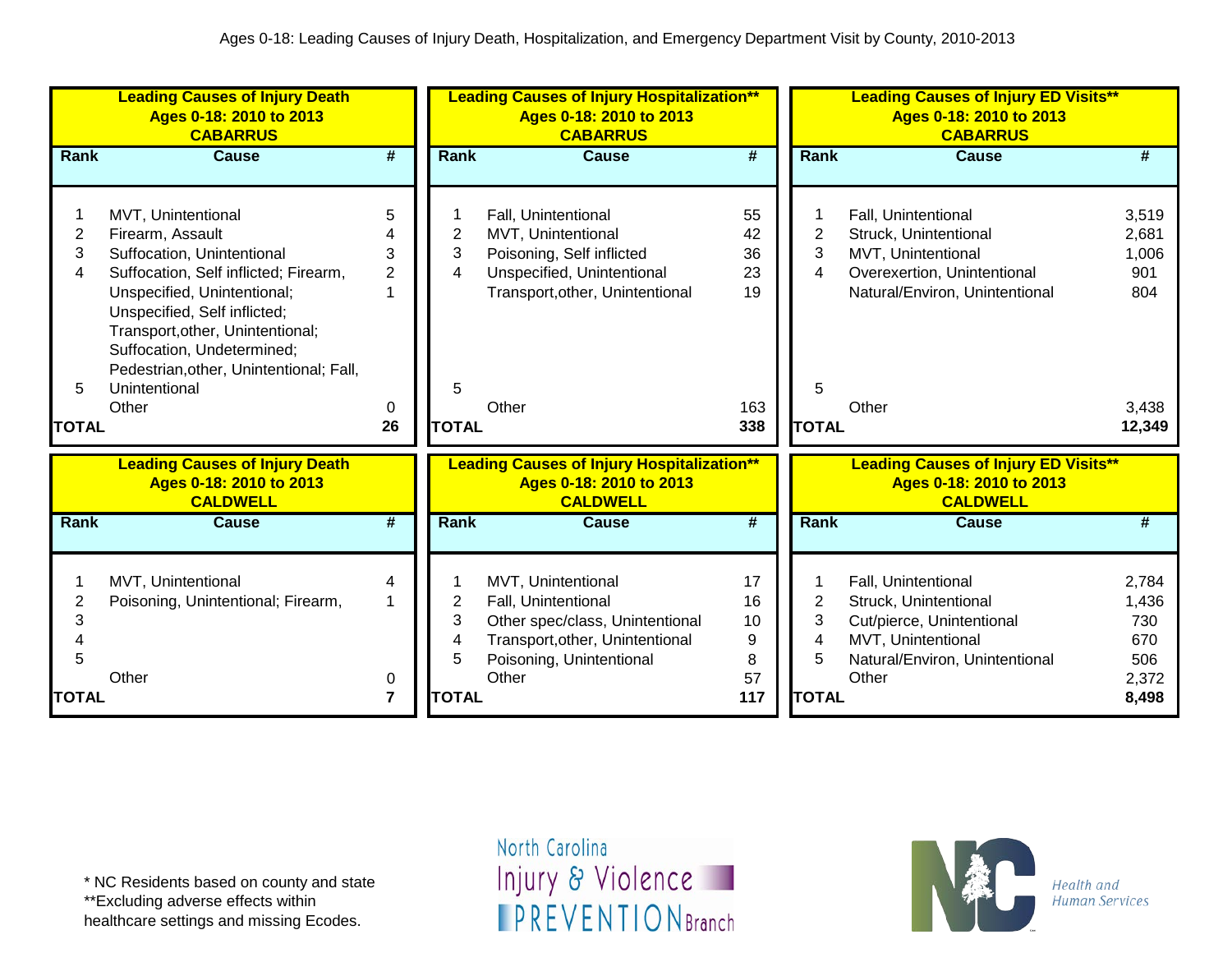|                                          | <b>Leading Causes of Injury Death</b><br>Ages 0-18: 2010 to 2013<br><b>CAMDEN</b>   |                                       | <b>Leading Causes of Injury Hospitalization**</b><br>Ages 0-18: 2010 to 2013<br><b>CAMDEN</b> |                                                                                                                                                                                                                |                                                     |                             | <b>Leading Causes of Injury ED Visits**</b><br>Ages 0-18: 2010 to 2013<br><b>CAMDEN</b>                                                             |                                                       |  |
|------------------------------------------|-------------------------------------------------------------------------------------|---------------------------------------|-----------------------------------------------------------------------------------------------|----------------------------------------------------------------------------------------------------------------------------------------------------------------------------------------------------------------|-----------------------------------------------------|-----------------------------|-----------------------------------------------------------------------------------------------------------------------------------------------------|-------------------------------------------------------|--|
| Rank                                     | <b>Cause</b>                                                                        | #                                     | Rank                                                                                          | <b>Cause</b>                                                                                                                                                                                                   | #                                                   | Rank                        | Cause                                                                                                                                               | #                                                     |  |
| 2<br>3<br>5<br><b>TOTAL</b>              | MVT, Unintentional<br>Suffocation, Self inflicted; Drowning,<br>Other               | 2<br>0<br>4                           | 3<br><b>TOTAL</b>                                                                             | Unspecified, Self inflicted;<br>Poisoning, Self inflicted;<br>Cut/pierce, Self inflicted<br>Other                                                                                                              | 0<br>3                                              | 2<br>3<br>5<br><b>TOTAL</b> | MVT, Unintentional<br>Fall, Unintentional<br>Struck, Unintentional;<br>Unspecified, Unintentional<br>Transport, other, Unintentional<br>Other       | 25<br>24<br>17<br>15<br>12<br>27<br>137               |  |
|                                          |                                                                                     |                                       |                                                                                               |                                                                                                                                                                                                                |                                                     |                             |                                                                                                                                                     |                                                       |  |
|                                          | <b>Leading Causes of Injury Death</b><br>Ages 0-18: 2010 to 2013<br><b>CARTERET</b> |                                       |                                                                                               | <b>Leading Causes of Injury Hospitalization**</b><br>Ages 0-18: 2010 to 2013<br><b>CARTERET</b>                                                                                                                |                                                     |                             | <b>Leading Causes of Injury ED Visits**</b><br>Ages 0-18: 2010 to 2013<br><b>CARTERET</b>                                                           |                                                       |  |
| Rank                                     | <b>Cause</b>                                                                        | #                                     | <b>Rank</b>                                                                                   | <b>Cause</b>                                                                                                                                                                                                   | #                                                   | <b>Rank</b>                 | <b>Cause</b>                                                                                                                                        | #                                                     |  |
| $\overline{2}$<br>3<br>5<br><b>TOTAL</b> | MVT, Unintentional; Firearm, Self<br>Firearm, Unintentional; Fall,<br>Other         | $\overline{2}$<br>0<br>$\overline{7}$ | 2<br>3<br>4<br>5<br><b>TOTAL</b>                                                              | MVT, Unintentional<br>Fall, Unintentional<br>Fire/Burn, Unintentional<br>Transport, other, Unintentional;<br>Poisoning, Self inflicted<br>Poisoning, Unintentional;<br>Natural/Environ, Unintentional<br>Other | 16<br>13<br>12<br>10<br>$\overline{7}$<br>35<br>110 | 2<br>3<br>5<br><b>TOTAL</b> | Fall, Unintentional<br>Struck, Unintentional<br>Overexertion, Unintentional<br>Natural/Environ, Unintentional<br>Cut/pierce, Unintentional<br>Other | 1,532<br>1,090<br>450<br>398<br>395<br>1,834<br>5,699 |  |

\*\*Excluding adverse effects within

healthcare settings and missing Ecodes.

North Carolina Injury & Violence **IPREVENTIONBranch** 

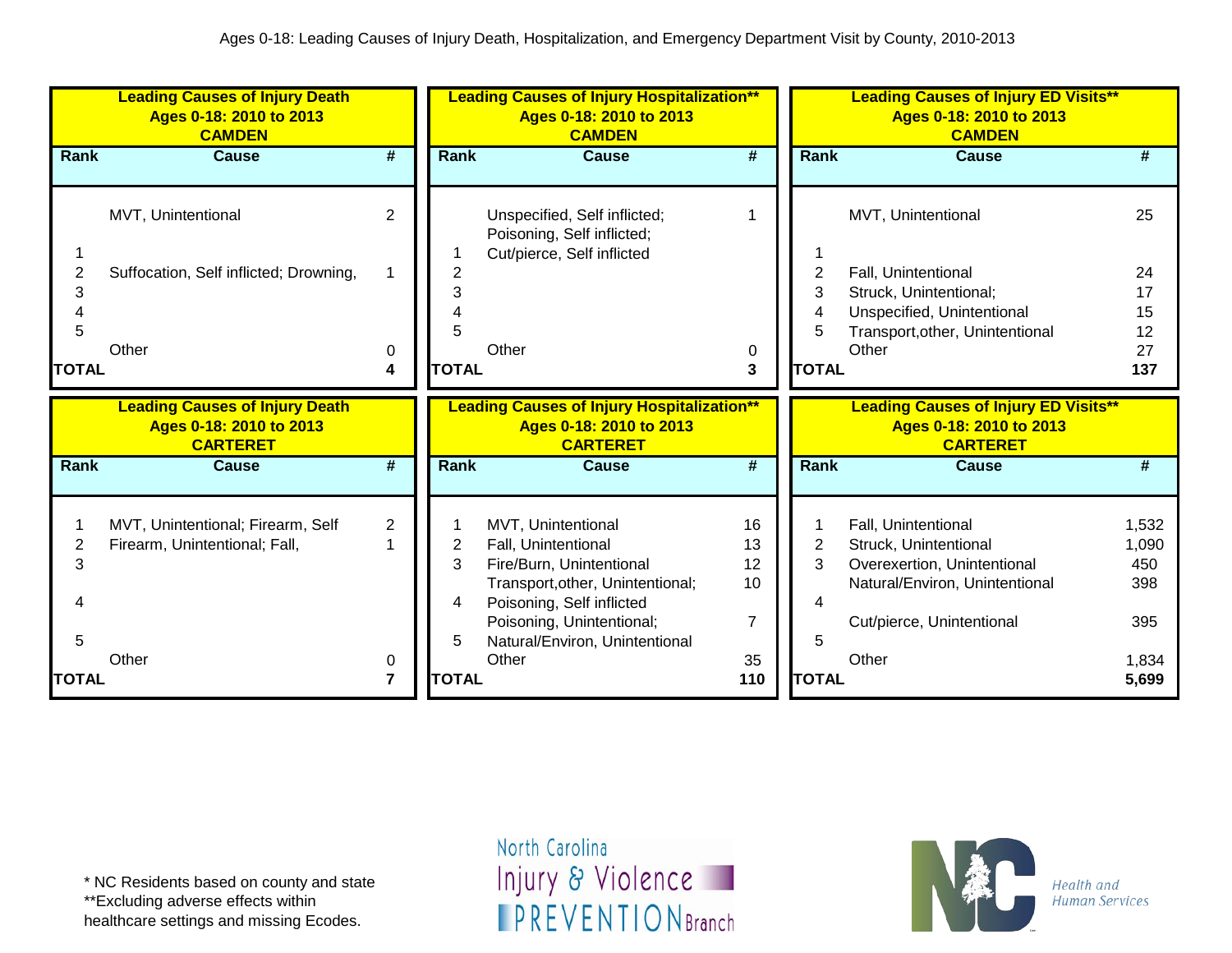|                | <b>Leading Causes of Injury Death</b><br>Ages 0-18: 2010 to 2013<br><b>CASWELL</b> |                             |                | <b>Leading Causes of Injury Hospitalization**</b><br>Ages 0-18: 2010 to 2013<br><b>CASWELL</b>                                                                                                                                                                                                       |                 |                | <b>Leading Causes of Injury ED Visits**</b><br>Ages 0-18: 2010 to 2013<br><b>CASWELL</b> |            |  |
|----------------|------------------------------------------------------------------------------------|-----------------------------|----------------|------------------------------------------------------------------------------------------------------------------------------------------------------------------------------------------------------------------------------------------------------------------------------------------------------|-----------------|----------------|------------------------------------------------------------------------------------------|------------|--|
| Rank           | <b>Cause</b>                                                                       | $\overline{\boldsymbol{t}}$ | <b>Rank</b>    | <b>Cause</b>                                                                                                                                                                                                                                                                                         | $\overline{\#}$ | Rank           | <b>Cause</b>                                                                             | #          |  |
|                | MVT, Unintentional; Firearm,                                                       | $\overline{2}$              |                | MVT, Unintentional                                                                                                                                                                                                                                                                                   | 10              |                | Fall, Unintentional                                                                      | 220        |  |
| $\overline{2}$ | Other land transport, Unintentional;                                               | $\mathbf{1}$                | 2              | Fall, Unintentional                                                                                                                                                                                                                                                                                  | 5               | $\overline{c}$ | Struck, Unintentional                                                                    | 177        |  |
| 3              |                                                                                    |                             | 3              | Transport, other, Unintentional;                                                                                                                                                                                                                                                                     | $\overline{2}$  | 3              | Natural/Environ, Unintentional                                                           | 73         |  |
| 4<br>5         |                                                                                    |                             | 4<br>5         | Unspecified, Unintentional;<br>Unspecified, Self inflicted;<br>Suffocation, Unintentional; Struck,<br>Unintentional; Struck, Assault;<br>Poisoning, Undetermined;<br>Poisoning, Self inflicted; Other<br>spec/notclass, Unintentional;<br>Other spec/class, Unintentional;<br>Firearm, Unintentional | 1               | 5              | Overexertion, Unintentional<br>MVT, Unintentional                                        | 70<br>60   |  |
| <b>TOTAL</b>   | Other                                                                              | 0<br>8                      | <b>TOTAL</b>   | Other                                                                                                                                                                                                                                                                                                | 0<br>31         | <b>TOTAL</b>   | Other                                                                                    | 271<br>871 |  |
|                | <b>Leading Causes of Injury Death</b><br>Ages 0-18: 2010 to 2013<br><b>CATAWBA</b> |                             |                | <b>Leading Causes of Injury Hospitalization**</b><br>Ages 0-18: 2010 to 2013<br><b>CATAWBA</b>                                                                                                                                                                                                       |                 |                | <b>Leading Causes of Injury ED Visits**</b><br>Ages 0-18: 2010 to 2013<br><b>CATAWBA</b> |            |  |
| Rank           | <b>Cause</b>                                                                       | #                           | Rank           | <b>Cause</b>                                                                                                                                                                                                                                                                                         | #               | Rank           | <b>Cause</b>                                                                             | #          |  |
| 1              | MVT, Unintentional                                                                 | 5                           |                | MVT, Unintentional                                                                                                                                                                                                                                                                                   | 33              |                | Fall, Unintentional                                                                      | 3,914      |  |
| 2              | Suffocation, Unintentional;                                                        | 3                           | $\overline{2}$ | Poisoning, Self inflicted; Fall,                                                                                                                                                                                                                                                                     | 30              | $\overline{2}$ | Struck, Unintentional                                                                    | 2,454      |  |
| 3              | Unspecified, Assault; Poisoning,                                                   | 1                           | 3              | Transport, other, Unintentional                                                                                                                                                                                                                                                                      | 16              | 3              | MVT, Unintentional                                                                       | 1,012      |  |
| 4              |                                                                                    |                             | 4              | Poisoning, Unintentional                                                                                                                                                                                                                                                                             | 13              | 4              | Cut/pierce, Unintentional                                                                | 830        |  |
| 5              |                                                                                    |                             | 5              | Other spec/class, Unintentional                                                                                                                                                                                                                                                                      | 12              | 5              | Natural/Environ, Unintentional                                                           | 711        |  |
|                | Other                                                                              | 0                           |                | Other                                                                                                                                                                                                                                                                                                | 88              |                | Other                                                                                    | 4,132      |  |
| <b>TOTAL</b>   |                                                                                    | 20                          | <b>TOTAL</b>   |                                                                                                                                                                                                                                                                                                      | 222             | <b>TOTAL</b>   |                                                                                          | 13,053     |  |

\*\*Excluding adverse effects within

healthcare settings and missing Ecodes.

North Carolina Injury & Violence **IPREVENTIONBranch** 

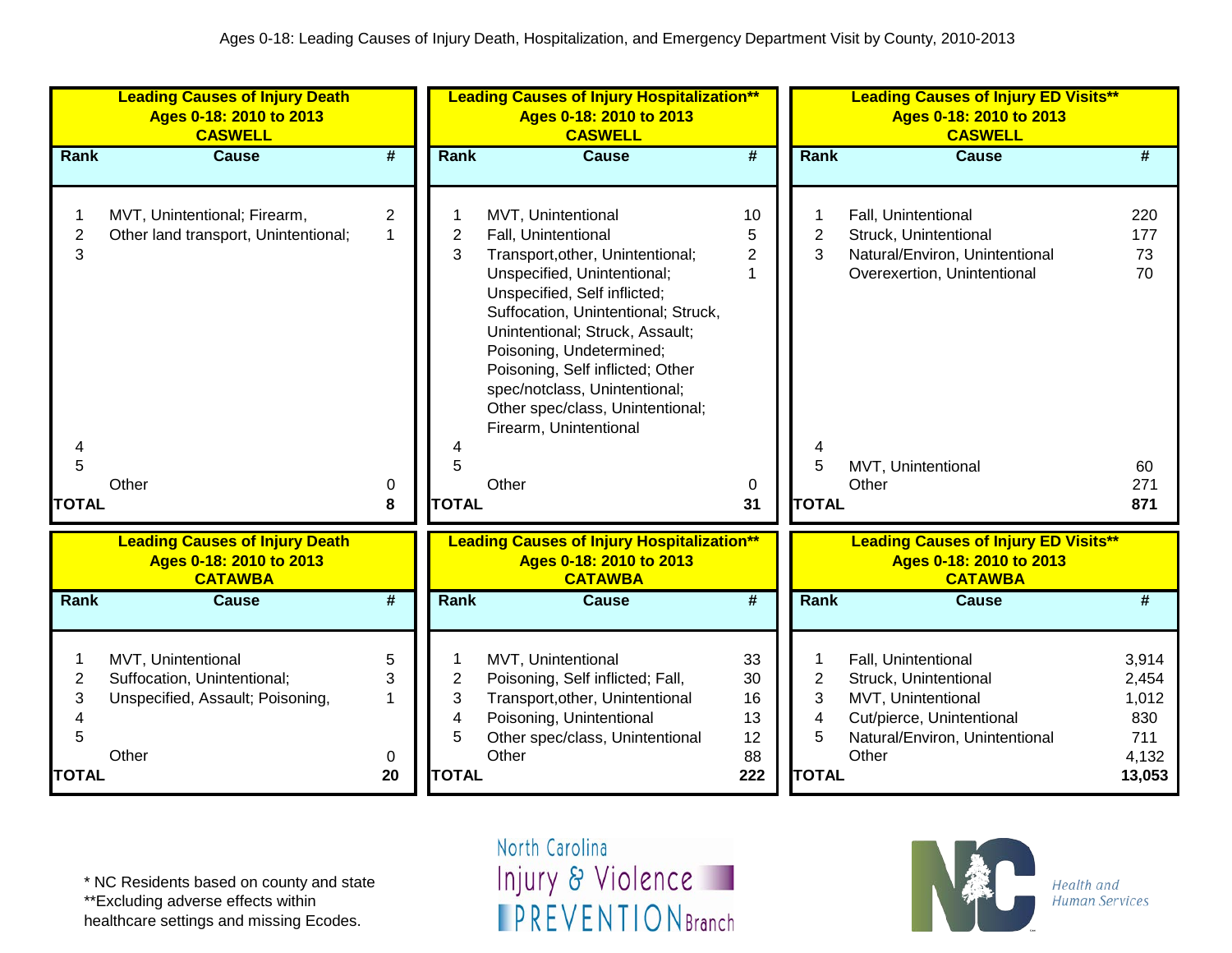|              | <b>Leading Causes of Injury Death</b><br>Ages 0-18: 2010 to 2013<br><b>CHATHAM</b> |                             |              | <b>Leading Causes of Injury Hospitalization**</b><br>Ages 0-18: 2010 to 2013<br><b>CHATHAM</b> |                             | <b>Leading Causes of Injury ED Visits**</b><br>Ages 0-18: 2010 to 2013<br><b>CHATHAM</b> |                                             |       |  |
|--------------|------------------------------------------------------------------------------------|-----------------------------|--------------|------------------------------------------------------------------------------------------------|-----------------------------|------------------------------------------------------------------------------------------|---------------------------------------------|-------|--|
| Rank         | <b>Cause</b>                                                                       | $\overline{\boldsymbol{t}}$ | <b>Rank</b>  | <b>Cause</b>                                                                                   | $\overline{\boldsymbol{t}}$ | Rank                                                                                     | <b>Cause</b>                                | #     |  |
|              |                                                                                    |                             |              |                                                                                                |                             |                                                                                          |                                             |       |  |
|              | MVT, Unintentional; Firearm, Self                                                  | 1                           |              | MVT, Unintentional                                                                             | 21                          |                                                                                          | Fall, Unintentional                         | 840   |  |
| 2            |                                                                                    |                             | 2            | Fall, Unintentional                                                                            | 20                          | $\overline{2}$                                                                           | Struck, Unintentional                       | 638   |  |
| 3            |                                                                                    |                             | 3            | Fire/Burn, Unintentional                                                                       | 15                          | 3                                                                                        | Natural/Environ, Unintentional              | 284   |  |
|              |                                                                                    |                             | 4            | Natural/Environ, Unintentional                                                                 | 11                          | 4                                                                                        | Overexertion, Unintentional                 | 255   |  |
| 5            |                                                                                    |                             | 5            | Poisoning, Self inflicted                                                                      | 10                          | 5.                                                                                       | Cut/pierce, Unintentional                   | 208   |  |
|              | Other                                                                              | 0                           |              | Other                                                                                          | 45                          |                                                                                          | Other                                       | 928   |  |
| <b>TOTAL</b> |                                                                                    | 3                           | <b>TOTAL</b> |                                                                                                | 122                         | <b>TOTAL</b>                                                                             |                                             | 3,153 |  |
|              | <b>Leading Causes of Injury Death</b>                                              |                             |              | <b>Leading Causes of Injury Hospitalization**</b>                                              |                             |                                                                                          | <b>Leading Causes of Injury ED Visits**</b> |       |  |
|              | Ages 0-18: 2010 to 2013                                                            |                             |              | Ages 0-18: 2010 to 2013                                                                        |                             |                                                                                          | Ages 0-18: 2010 to 2013                     |       |  |
|              | <b>CHEROKEE</b>                                                                    |                             |              | <b>CHEROKEE</b>                                                                                |                             |                                                                                          | <b>CHEROKEE</b>                             |       |  |
| <b>Rank</b>  | <b>Cause</b>                                                                       | #                           | <b>Rank</b>  | <b>Cause</b>                                                                                   | #                           | Rank                                                                                     | <b>Cause</b>                                | #     |  |
|              |                                                                                    |                             |              |                                                                                                |                             |                                                                                          |                                             |       |  |
|              |                                                                                    |                             |              |                                                                                                |                             |                                                                                          |                                             |       |  |
|              | MVT, Unintentional; Firearm, Assault                                               |                             |              | Poisoning, Self inflicted                                                                      | 7                           |                                                                                          | Fall, Unintentional                         | 154   |  |
| 2            |                                                                                    |                             | 2            | Other spec/class, Unintentional                                                                | 5                           | 2                                                                                        | Struck, Unintentional                       | 83    |  |
| 3            |                                                                                    |                             | 3            | Natural/Environ, Unintentional;                                                                | 4                           | 3                                                                                        | Natural/Environ, Unintentional; MVT,        | 39    |  |
|              |                                                                                    |                             | 4            | Transport, other, Unintentional;<br>Poisoning, Unintentional                                   | 3                           | Δ                                                                                        | Unspecified, Unintentional                  | 36    |  |
|              |                                                                                    |                             |              | Struck, Unintentional; Pedal                                                                   | $\overline{2}$              |                                                                                          | Overexertion, Unintentional                 | 32    |  |
|              |                                                                                    |                             |              | cyclist, other, Unintentional;                                                                 |                             |                                                                                          |                                             |       |  |
|              |                                                                                    |                             |              | Overexertion, Unintentional; Fall,                                                             |                             |                                                                                          |                                             |       |  |
| 5            |                                                                                    |                             | 5            | Unintentional                                                                                  |                             | 5                                                                                        |                                             |       |  |
|              | Other                                                                              | 0                           |              | Other                                                                                          | 6                           |                                                                                          | Other                                       | 151   |  |
| <b>TOTAL</b> |                                                                                    | $\mathbf{2}$                | <b>TOTAL</b> |                                                                                                | 40                          | <b>TOTAL</b>                                                                             |                                             | 534   |  |

\*\*Excluding adverse effects within

healthcare settings and missing Ecodes.

North Carolina Injury & Violence **IPREVENTIONBranch** 

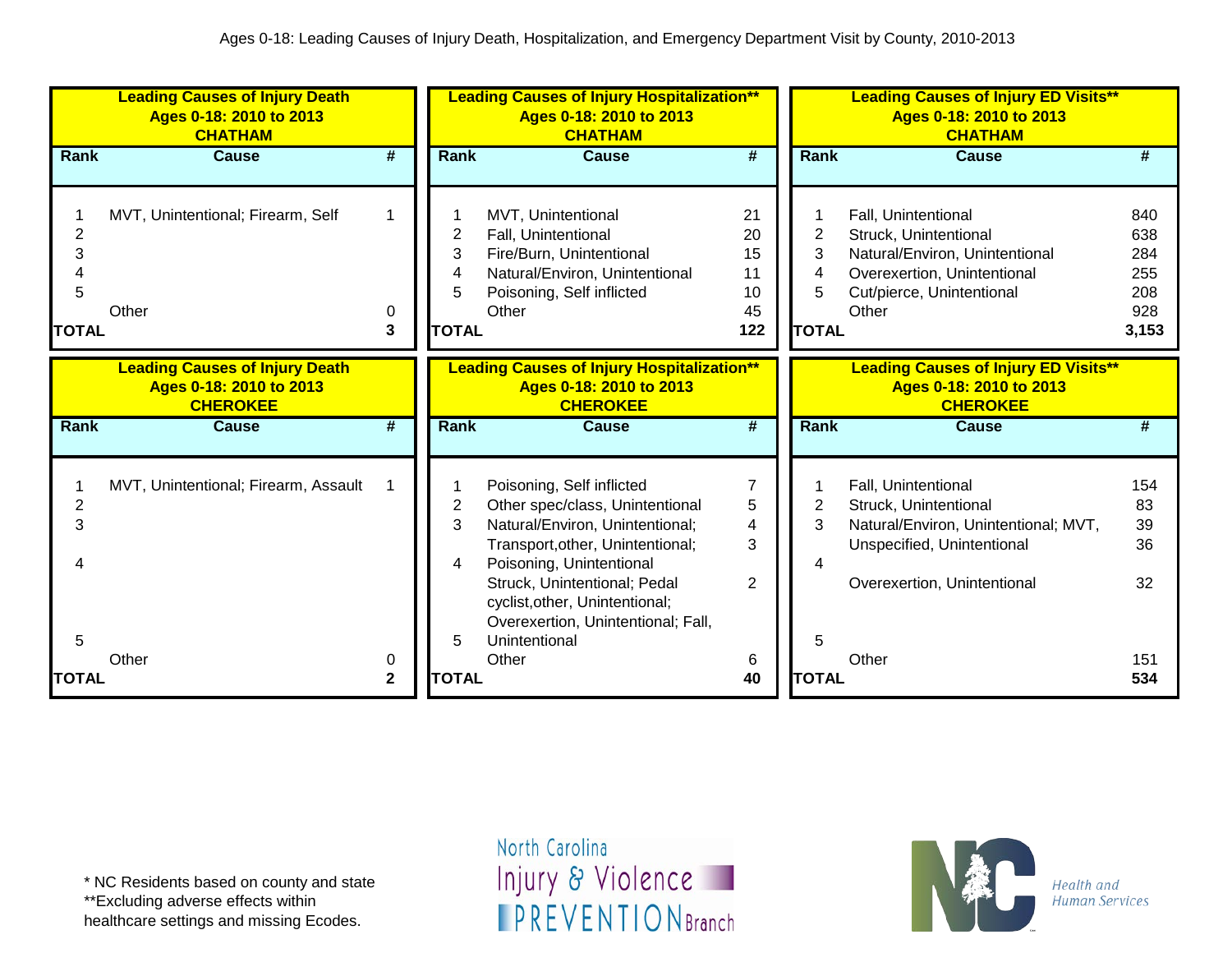|                                               | <b>Leading Causes of Injury Death</b><br>Ages 0-18: 2010 to 2013<br><b>CHOWAN</b> |                   |                                          | <b>Leading Causes of Injury Hospitalization**</b><br>Ages 0-18: 2010 to 2013<br><b>CHOWAN</b>                                                                                        |                                          |                                  | <b>Leading Causes of Injury ED Visits**</b><br>Ages 0-18: 2010 to 2013<br><b>CHOWAN</b>                                                               |                                                 |
|-----------------------------------------------|-----------------------------------------------------------------------------------|-------------------|------------------------------------------|--------------------------------------------------------------------------------------------------------------------------------------------------------------------------------------|------------------------------------------|----------------------------------|-------------------------------------------------------------------------------------------------------------------------------------------------------|-------------------------------------------------|
| <b>Rank</b>                                   | <b>Cause</b>                                                                      | #                 | <b>Rank</b>                              | <b>Cause</b>                                                                                                                                                                         | #                                        | Rank                             | <b>Cause</b>                                                                                                                                          | #                                               |
| $\overline{2}$<br>3<br>Δ<br>5<br><b>TOTAL</b> | Suffocation, Unintentional<br>Other                                               | 0<br>1            | $\overline{2}$<br>3<br>5<br><b>TOTAL</b> | Fall, Unintentional<br>MVT, Unintentional<br>Unspecified, Unintentional;<br>Poisoning, Self inflicted; Pedal<br>cyclist, other, Unintentional<br>Other spec/class, Assault;<br>Other | 8<br>3<br>$\overline{2}$<br>1<br>0<br>22 | 2<br>3<br>4<br>5<br><b>TOTAL</b> | Fall, Unintentional<br>Struck, Unintentional<br>Other spec/class, Unintentional<br>Unspecified, Unintentional<br>Overexertion, Unintentional<br>Other | 285<br>254<br>107<br>104<br>103<br>419<br>1,272 |
|                                               | <b>Leading Causes of Injury Death</b><br>Ages 0-18: 2010 to 2013<br><b>CLAY</b>   |                   |                                          | <b>Leading Causes of Injury Hospitalization**</b><br>Ages 0-18: 2010 to 2013<br><b>CLAY</b>                                                                                          |                                          |                                  | <b>Leading Causes of Injury ED Visits**</b><br>Ages 0-18: 2010 to 2013<br><b>CLAY</b>                                                                 |                                                 |
| <b>Rank</b>                                   | <b>Cause</b>                                                                      | #                 | <b>Rank</b>                              | <b>Cause</b>                                                                                                                                                                         | #                                        | Rank                             | <b>Cause</b>                                                                                                                                          | #                                               |
| $\overline{2}$                                | MVT, Unintentional; Firearm, Self                                                 | $\mathbf 1$       | 2                                        | Natural/Environ, Unintentional<br>Poisoning, Self inflicted;<br>Overexertion, Unintentional; Fall,<br>Unintentional; Cut/pierce, Self<br>inflicted                                   | $\overline{2}$                           | 2                                | Fall, Unintentional<br>Struck, Unintentional                                                                                                          | 41<br>22                                        |
| 3<br>$\boldsymbol{\Lambda}$<br>5              |                                                                                   |                   | 3                                        |                                                                                                                                                                                      |                                          | 3<br>4<br>5                      | Transport, other, Unintentional;<br>Unspecified, Unintentional<br>Fire/Burn, Unintentional                                                            | 11<br>10<br>9                                   |
| <b>TOTAL</b>                                  | Other                                                                             | 0<br>$\mathbf{2}$ | <b>TOTAL</b>                             | Other                                                                                                                                                                                | 0<br>6                                   | <b>TOTAL</b>                     | Other                                                                                                                                                 | 41<br>145                                       |

\*\*Excluding adverse effects within

healthcare settings and missing Ecodes.

North Carolina Injury & Violence **IPREVENTIONBranch** 

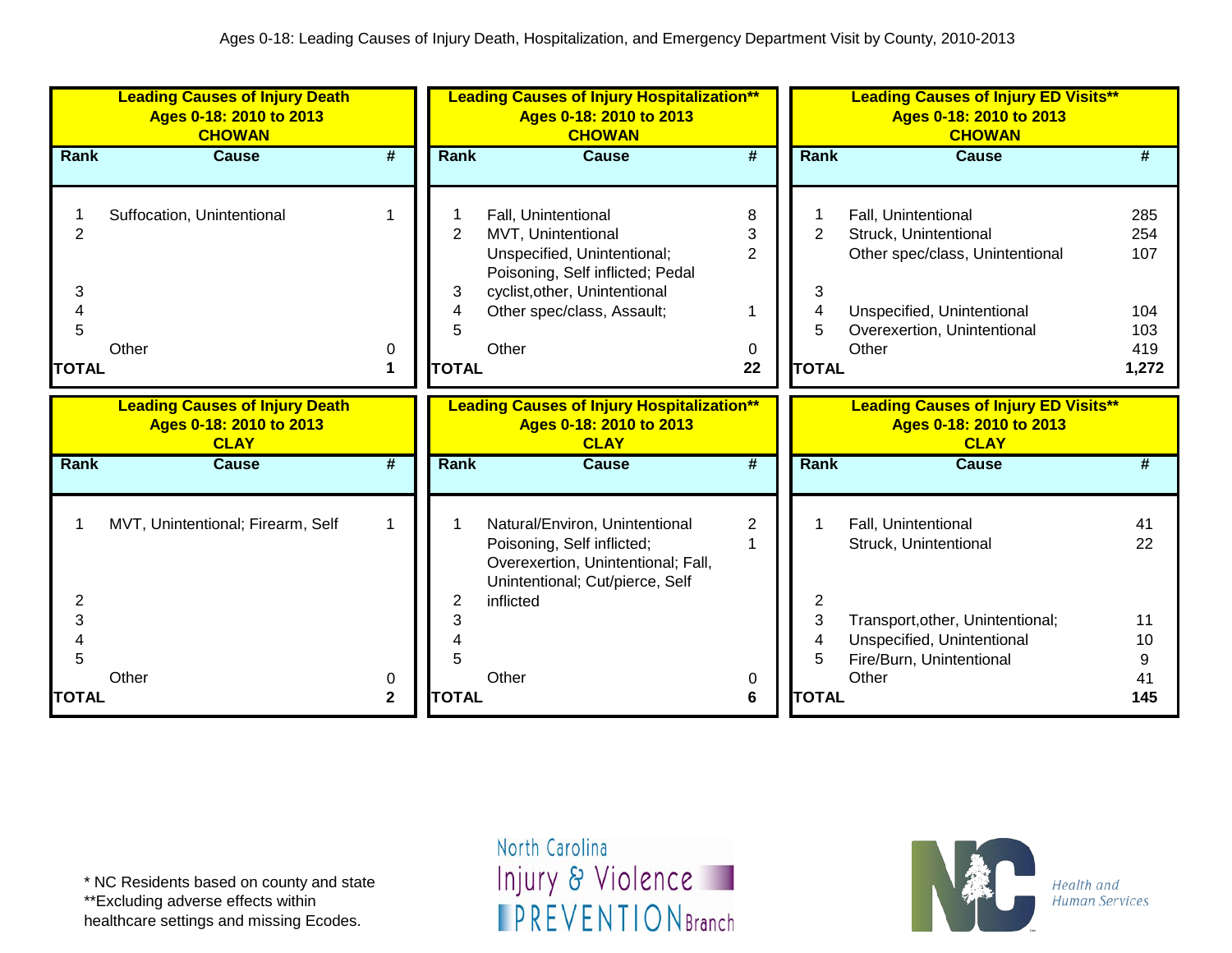|              | <b>Leading Causes of Injury Death</b><br>Ages 0-18: 2010 to 2013<br><b>CLEVELAND</b> |         |              | <b>Leading Causes of Injury Hospitalization**</b><br>Ages 0-18: 2010 to 2013<br><b>CLEVELAND</b> |           |                | <b>Leading Causes of Injury ED Visits**</b><br>Ages 0-18: 2010 to 2013<br><b>CLEVELAND</b> |                |
|--------------|--------------------------------------------------------------------------------------|---------|--------------|--------------------------------------------------------------------------------------------------|-----------|----------------|--------------------------------------------------------------------------------------------|----------------|
| Rank         | <b>Cause</b>                                                                         | #       | Rank         | <b>Cause</b>                                                                                     | #         | Rank           | <b>Cause</b>                                                                               | #              |
|              |                                                                                      |         |              |                                                                                                  |           |                |                                                                                            |                |
|              | MVT, Unintentional                                                                   | 2       |              | Fall, Unintentional                                                                              | 54        |                | Fall, Unintentional                                                                        | 2,742          |
|              | Suffocation, Self inflicted;                                                         |         | 2            | MVT, Unintentional                                                                               | 25        | $\overline{2}$ | Struck, Unintentional                                                                      | 1,982          |
| 3            |                                                                                      |         | 3            | Poisoning, Self inflicted                                                                        | 18        | 3              | MVT, Unintentional                                                                         | 903            |
|              |                                                                                      |         |              | Other spec/class, Unintentional                                                                  | 17        | 4              | Unspecified, Unintentional                                                                 | 871            |
| 5            |                                                                                      |         |              | Poisoning, Unintentional                                                                         | 12        |                | Natural/Environ, Unintentional                                                             | 820            |
|              | Other                                                                                | 0       |              | Other                                                                                            | 83        |                | Other                                                                                      | 3,695          |
| TOTAL        |                                                                                      | 9       | <b>TOTAL</b> |                                                                                                  | 209       | <b>TOTAL</b>   |                                                                                            | 11,013         |
|              |                                                                                      |         |              |                                                                                                  |           |                |                                                                                            |                |
|              | <b>Leading Causes of Injury Death</b><br>Ages 0-18: 2010 to 2013<br><b>COLUMBUS</b>  |         |              | <b>Leading Causes of Injury Hospitalization**</b><br>Ages 0-18: 2010 to 2013<br><b>COLUMBUS</b>  |           |                | <b>Leading Causes of Injury ED Visits**</b><br>Ages 0-18: 2010 to 2013<br><b>COLUMBUS</b>  |                |
| Rank         | <b>Cause</b>                                                                         | #       | <b>Rank</b>  | Cause                                                                                            | #         | <b>Rank</b>    | Cause                                                                                      | #              |
|              |                                                                                      |         |              |                                                                                                  |           |                |                                                                                            |                |
|              | MVT, Unintentional                                                                   | 8       |              | MVT, Unintentional                                                                               | 30        |                | Fall, Unintentional                                                                        | 1,516          |
|              | Suffocation, Self inflicted; Poisoning,                                              |         | 2            | Fall, Unintentional                                                                              | 22        | 2              | Struck, Unintentional                                                                      | 1,149          |
|              |                                                                                      |         | 3            | Natural/Environ, Unintentional                                                                   | 15        | 3              | MVT, Unintentional                                                                         | 552            |
|              |                                                                                      |         |              | Poisoning, Unintentional                                                                         | 11        | 4              | Natural/Environ, Unintentional                                                             | 543            |
| 5            |                                                                                      |         | 5            | Fire/Burn, Unintentional                                                                         | 10        | 5              | Overexertion, Unintentional                                                                | 532            |
| <b>TOTAL</b> | Other                                                                                | 0<br>11 | <b>TOTAL</b> | Other                                                                                            | 54<br>142 | <b>TOTAL</b>   | Other                                                                                      | 1,872<br>6,164 |

healthcare settings and missing Ecodes.

North Carolina Injury & Violence **IPREVENTIONBranch** 

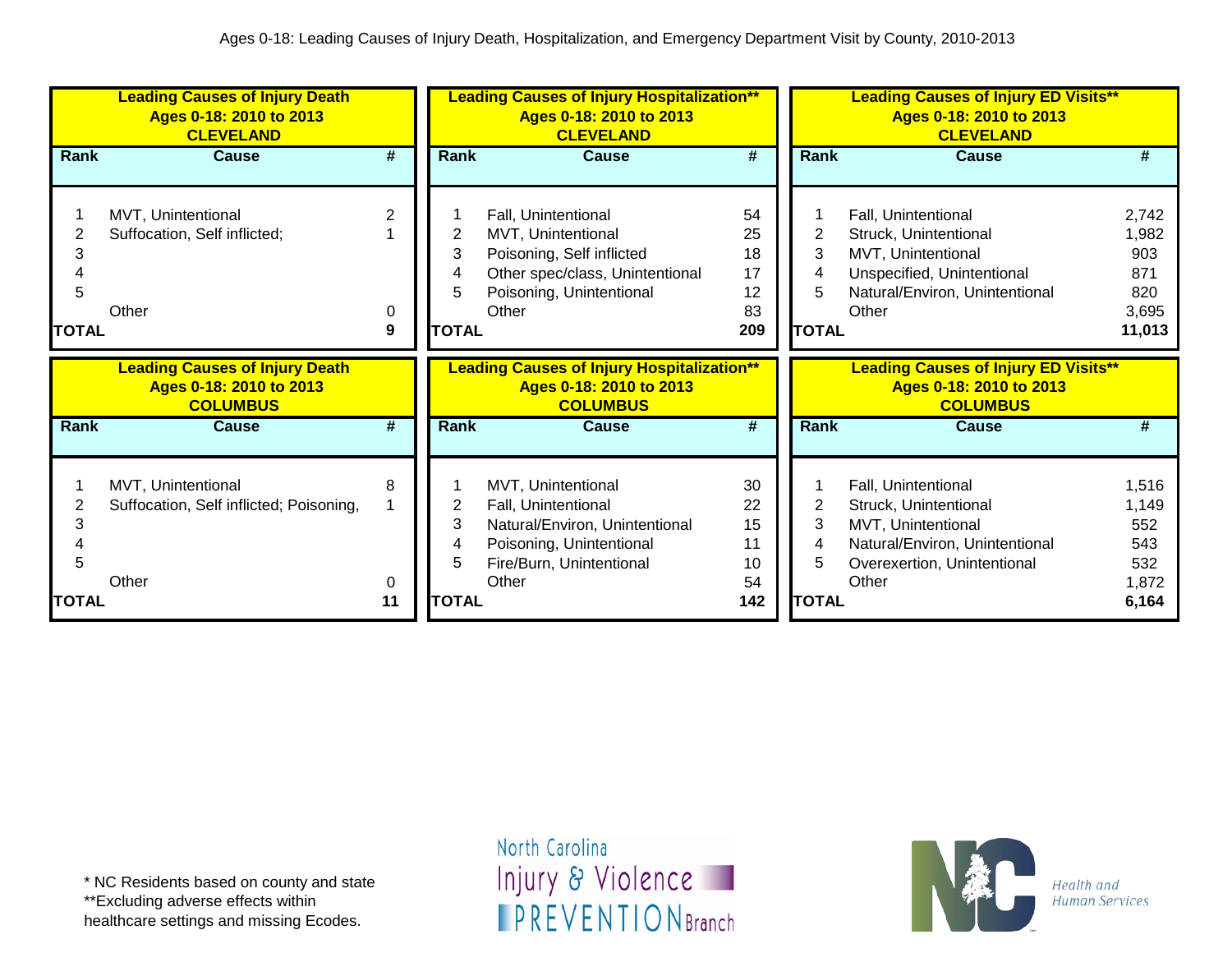|                                  | <b>Leading Causes of Injury Death</b><br>Ages 0-18: 2010 to 2013<br><b>CRAVEN</b>                                                                                 |                            |                                  | <b>Leading Causes of Injury Hospitalization**</b><br>Ages 0-18: 2010 to 2013<br><b>CRAVEN</b>                                                 |                                         |                                  | <b>Leading Causes of Injury ED Visits**</b><br>Ages 0-18: 2010 to 2013<br><b>CRAVEN</b>                                                                   |                                                       |
|----------------------------------|-------------------------------------------------------------------------------------------------------------------------------------------------------------------|----------------------------|----------------------------------|-----------------------------------------------------------------------------------------------------------------------------------------------|-----------------------------------------|----------------------------------|-----------------------------------------------------------------------------------------------------------------------------------------------------------|-------------------------------------------------------|
| Rank                             | <b>Cause</b>                                                                                                                                                      | #                          | <b>Rank</b>                      | <b>Cause</b>                                                                                                                                  | $\overline{\#}$                         | Rank                             | <b>Cause</b>                                                                                                                                              | #                                                     |
| 2<br>3<br>4<br>5<br><b>TOTAL</b> | MVT, Unintentional<br>Drowning, Unintentional<br>Suffocation, Unintentional<br>Unspecified, Assault; Suffocation,<br>Other                                        | 6<br>3<br>2<br>0<br>14     | 2<br>3<br>4<br>5<br><b>TOTAL</b> | Fall, Unintentional<br>Fire/Burn, Unintentional<br>MVT, Unintentional<br>Poisoning, Unintentional<br>Other spec/class, Unintentional<br>Other | 38<br>28<br>25<br>19<br>15<br>90<br>215 | 2<br>3<br>4<br>5<br><b>TOTAL</b> | Fall, Unintentional<br>Struck, Unintentional<br>Natural/Environ, Unintentional<br>Other spec/class, Unintentional<br>Overexertion, Unintentional<br>Other | 2,147<br>1,679<br>665<br>629<br>601<br>2,994<br>8,715 |
|                                  | <b>Leading Causes of Injury Death</b><br>Ages 0-18: 2010 to 2013<br><b>CUMBERLAND</b>                                                                             |                            |                                  | <b>Leading Causes of Injury Hospitalization**</b><br>Ages 0-18: 2010 to 2013<br><b>CUMBERLAND</b>                                             |                                         |                                  | <b>Leading Causes of Injury ED Visits**</b><br>Ages 0-18: 2010 to 2013<br><b>CUMBERLAND</b>                                                               |                                                       |
| Rank                             | <b>Cause</b>                                                                                                                                                      | #                          | <b>Rank</b>                      | <b>Cause</b>                                                                                                                                  | $\overline{\#}$                         | Rank                             | <b>Cause</b>                                                                                                                                              | #                                                     |
| 2<br>3<br>4<br>5                 | MVT, Unintentional<br>Drowning, Unintentional<br>Firearm, Assault<br>Suffocation, Unintentional; Firearm,<br>Unspecified, Assault; Suffocation,<br>Self inflicted | 19<br>9<br>7<br>$\,6$<br>3 | 2<br>3<br>4                      | Fall, Unintentional<br>Poisoning, Unintentional<br>MVT, Unintentional<br>Fire/Burn, Unintentional<br>Poisoning, Self inflicted                | 143<br>112<br>82<br>79<br>60            | $\overline{2}$<br>3<br>4<br>5    | Fall, Unintentional<br>Struck, Unintentional<br>Unspecified, Unintentional<br>Natural/Environ, Unintentional<br>MVT, Unintentional                        | 7,728<br>4,824<br>2,650<br>2,573<br>2,125             |
| <b>TOTAL</b>                     | Other                                                                                                                                                             | 9<br>68                    | <b>TOTAL</b>                     | Other                                                                                                                                         | 360<br>836                              | <b>TOTAL</b>                     | Other                                                                                                                                                     | 8,572<br>28,472                                       |

\*\*Excluding adverse effects within healthcare settings and missing Ecodes.

North Carolina Injury & Violence **IPREVENTIONBranch** 

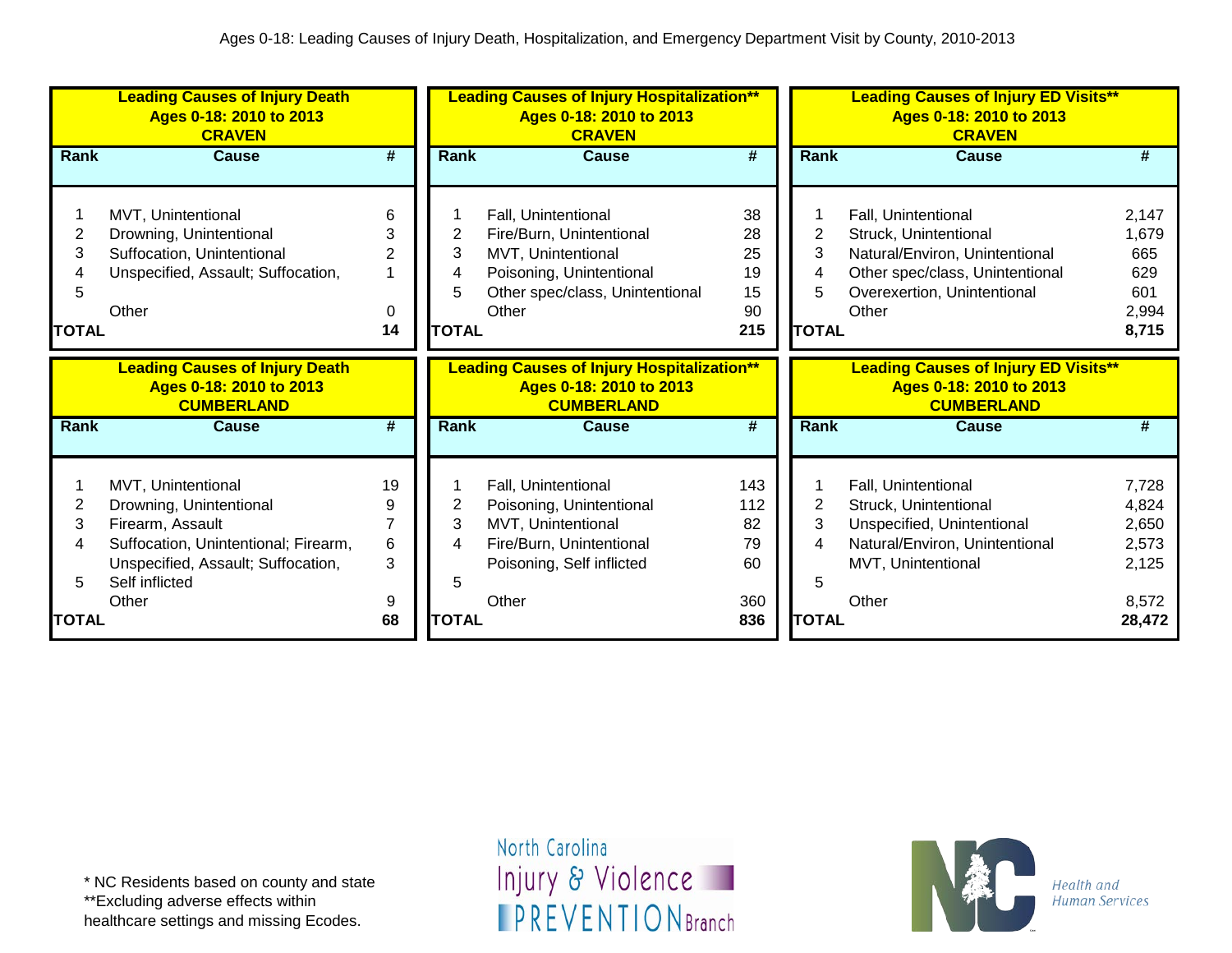|                             | <b>Leading Causes of Injury Death</b><br>Ages 0-18: 2010 to 2013<br><b>CURRITUCK</b> |                        |                   | <b>Leading Causes of Injury Hospitalization**</b><br>Ages 0-18: 2010 to 2013<br><b>CURRITUCK</b> |                             |                             | <b>Leading Causes of Injury ED Visits**</b><br>Ages 0-18: 2010 to 2013<br><b>CURRITUCK</b>                                                   |                                          |
|-----------------------------|--------------------------------------------------------------------------------------|------------------------|-------------------|--------------------------------------------------------------------------------------------------|-----------------------------|-----------------------------|----------------------------------------------------------------------------------------------------------------------------------------------|------------------------------------------|
| <b>Rank</b>                 | <b>Cause</b>                                                                         | #                      | Rank              | <b>Cause</b>                                                                                     | #                           | Rank                        | <b>Cause</b>                                                                                                                                 | #                                        |
| 2<br>3<br>5<br><b>TOTAL</b> | Suffocation, Unintentional;<br>Other                                                 | 1<br>0<br>$\mathbf{2}$ | 5<br><b>TOTAL</b> | Poisoning, Self inflicted<br>Struck, Unintentional; Other<br>spec/class, Unintentional<br>Other  | 3<br>0<br>5                 | 2<br>3<br>4<br><b>TOTAL</b> | Fall, Unintentional<br>Struck, Unintentional<br>Natural/Environ, Unintentional<br>MVT, Unintentional<br>Overexertion, Unintentional<br>Other | 87<br>53<br>39<br>34<br>25<br>124<br>362 |
|                             | <b>Leading Causes of Injury Death</b><br>Ages 0-18: 2010 to 2013<br><b>DARE</b>      |                        |                   | <b>Leading Causes of Injury Hospitalization**</b><br>Ages 0-18: 2010 to 2013<br><b>DARE</b>      |                             |                             | <b>Leading Causes of Injury ED Visits**</b><br>Ages 0-18: 2010 to 2013<br><b>DARE</b>                                                        |                                          |
| Rank                        | <b>Cause</b>                                                                         | #                      | <b>Rank</b>       | <b>Cause</b>                                                                                     | $\overline{\boldsymbol{H}}$ | Rank                        | <b>Cause</b>                                                                                                                                 | #                                        |
| 2                           | Suffocation, Unintentional                                                           | 1                      | 2                 | Poisoning, Self inflicted<br>Other spec/notclass,<br>Unintentional; Other spec/class,<br>Assault | 4<br>$\overline{2}$         | $\mathbf{2}$                | Fall, Unintentional<br>Struck, Unintentional                                                                                                 | 515<br>294                               |
| 3<br>5                      |                                                                                      |                        | 3                 | Unspecified, Unintentional;                                                                      |                             | 3<br>4                      | Cut/pierce, Unintentional<br>MVT, Unintentional<br>Natural/Environ, Unintentional                                                            | 146<br>118<br>113                        |
| <b>TOTAL</b>                | Other                                                                                | 0<br>1                 | <b>TOTAL</b>      | Other                                                                                            | 0<br>15                     | <b>TOTAL</b>                | Other                                                                                                                                        | 549<br>1,735                             |

\*\*Excluding adverse effects within

healthcare settings and missing Ecodes.

North Carolina Injury & Violence **IPREVENTIONBranch** 

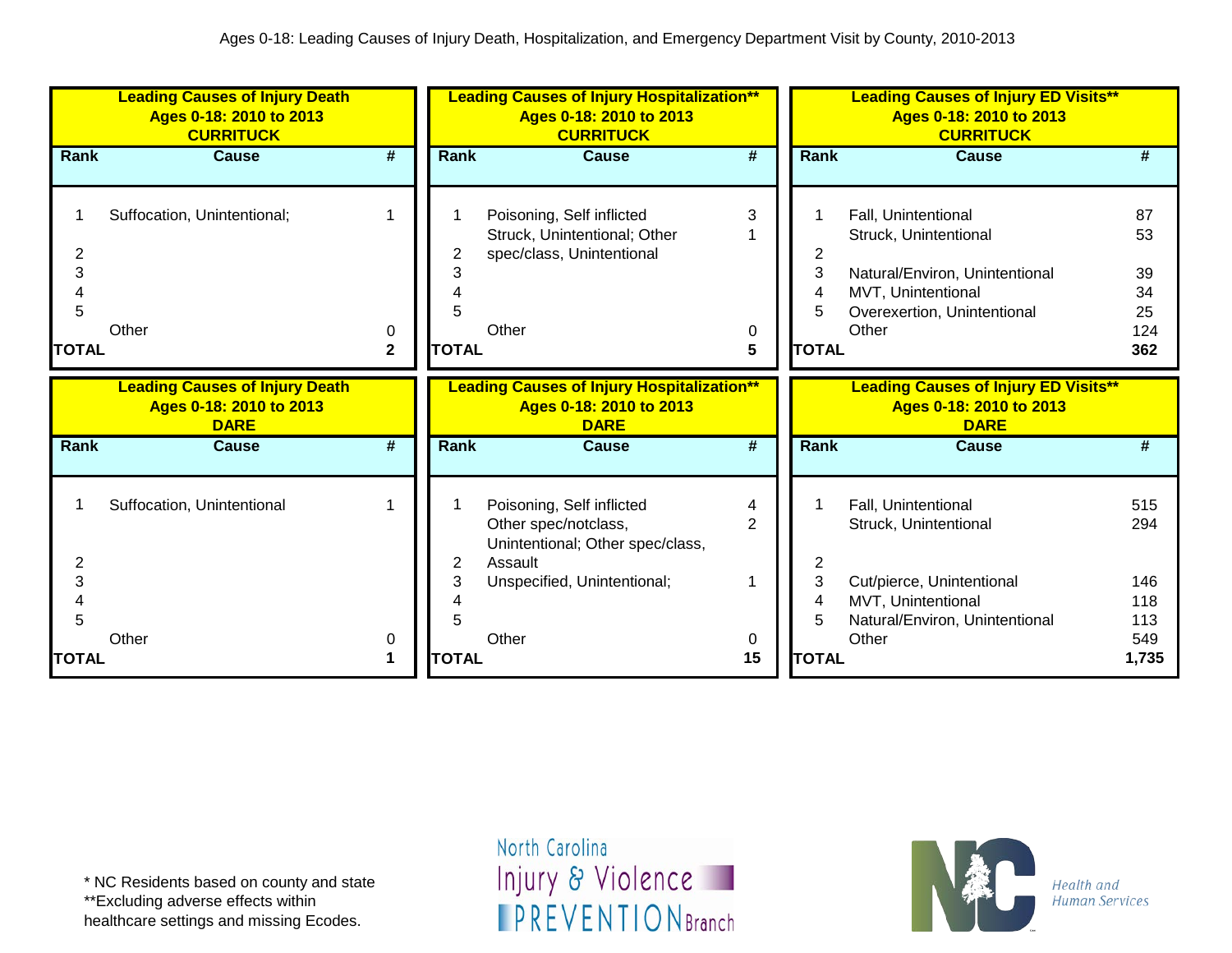|                                       | <b>Leading Causes of Injury Death</b><br>Ages 0-18: 2010 to 2013<br><b>DAVIDSON</b>           |                                                |                                               | <b>Leading Causes of Injury Hospitalization**</b><br>Ages 0-18: 2010 to 2013<br><b>DAVIDSON</b>                                                                                       |                                          |                                               | <b>Leading Causes of Injury ED Visits**</b><br>Ages 0-18: 2010 to 2013<br><b>DAVIDSON</b>                                                |                                                              |
|---------------------------------------|-----------------------------------------------------------------------------------------------|------------------------------------------------|-----------------------------------------------|---------------------------------------------------------------------------------------------------------------------------------------------------------------------------------------|------------------------------------------|-----------------------------------------------|------------------------------------------------------------------------------------------------------------------------------------------|--------------------------------------------------------------|
| Rank                                  | <b>Cause</b>                                                                                  | $\overline{\boldsymbol{t}}$                    | <b>Rank</b>                                   | <b>Cause</b>                                                                                                                                                                          | $\overline{\boldsymbol{t}}$              | Rank                                          | <b>Cause</b>                                                                                                                             | $\overline{\#}$                                              |
| 1<br>2<br>3<br>4<br>5<br><b>TOTAL</b> | MVT, Unintentional<br>Suffocation, Unintentional;<br>Poisoning, Unintentional; Other<br>Other | 10<br>$\overline{2}$<br>$\mathbf 1$<br>0<br>25 | $\overline{2}$<br>3<br>4<br>5<br><b>TOTAL</b> | MVT, Unintentional<br>Fall, Unintentional<br>Poisoning, Self inflicted<br>Struck, Unintentional<br>Poisoning, Unintentional; Other<br>spec/class, Unintentional<br>Other              | 63<br>47<br>20<br>16<br>15<br>115<br>291 | $\overline{2}$<br>3<br>4<br>5<br><b>TOTAL</b> | Fall, Unintentional<br>Struck, Unintentional<br>Overexertion, Unintentional<br>MVT, Unintentional<br>Unspecified, Unintentional<br>Other | 4,421<br>2,976<br>1,394<br>1,222<br>1,109<br>5,214<br>16,336 |
|                                       | <b>Leading Causes of Injury Death</b><br>Ages 0-18: 2010 to 2013<br><b>DAVIE</b>              |                                                |                                               | <b>Leading Causes of Injury Hospitalization**</b><br>Ages 0-18: 2010 to 2013<br><b>DAVIE</b>                                                                                          |                                          |                                               | <b>Leading Causes of Injury ED Visits**</b><br>Ages 0-18: 2010 to 2013<br><b>DAVIE</b>                                                   |                                                              |
| Rank                                  | <b>Cause</b>                                                                                  | $\overline{\boldsymbol{t}}$                    | <b>Rank</b>                                   | <b>Cause</b>                                                                                                                                                                          | $\overline{\boldsymbol{t}}$              | Rank                                          | <b>Cause</b>                                                                                                                             | $\overline{\#}$                                              |
| 1<br>$\overline{2}$<br>3              | MVT, Unintentional                                                                            | $\overline{2}$                                 | $\overline{2}$<br>3                           | MVT, Unintentional<br>Transport, other, Unintentional<br>Poisoning, Self inflicted; Fall,<br>Unintentional<br>Poisoning, Unintentional; Pedal<br>cyclist, other, Unintentional; Other | 14<br>$\overline{7}$<br>6<br>4           | $\overline{2}$<br>3                           | Fall, Unintentional<br>Struck, Unintentional<br>MVT, Unintentional<br>Unspecified, Unintentional                                         | 630<br>411<br>187<br>109                                     |
| Δ<br>5<br><b>TOTAL</b>                | Other                                                                                         | 0<br>$\overline{\mathbf{2}}$                   | 4<br>5<br><b>TOTAL</b>                        | spec/class, Unintentional;<br>Cut/pierce, Self inflicted<br>Unspecified, Unintentional;<br>Unspecified, Assault; Struck,<br>Unintentional<br>Other                                    | 2<br>8<br>63                             | 5<br><b>TOTAL</b>                             | Overexertion, Unintentional<br>Other                                                                                                     | 106<br>558<br>2,001                                          |

\*\*Excluding adverse effects within

healthcare settings and missing Ecodes.

North Carolina Injury & Violence **IPREVENTIONBranch** 

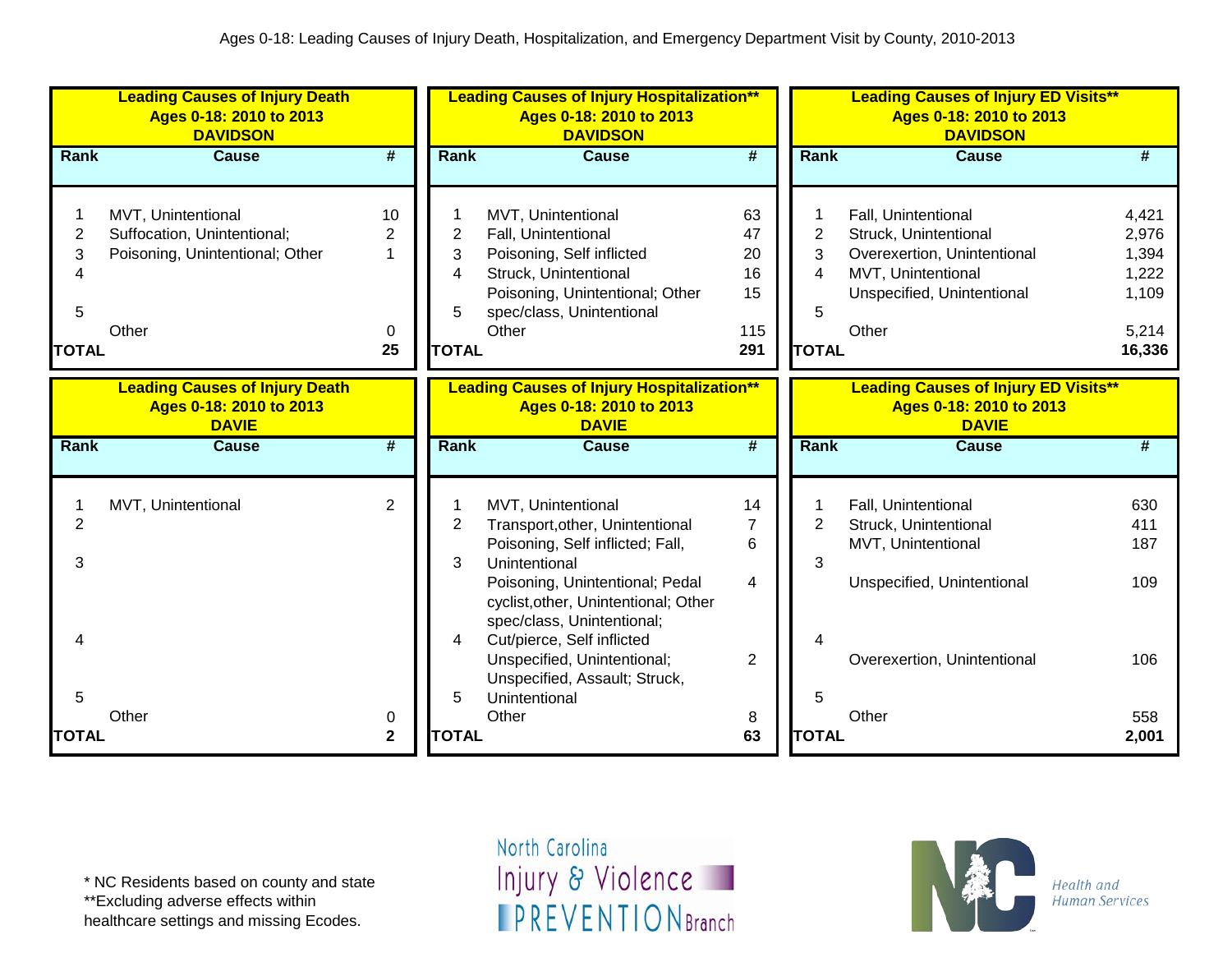|                                  | <b>Leading Causes of Injury Death</b><br>Ages 0-18: 2010 to 2013<br><b>DUPLIN</b>                                                                                               |                                           |                                  | <b>Leading Causes of Injury Hospitalization**</b><br>Ages 0-18: 2010 to 2013<br><b>DUPLIN</b>                                                                                                              |                                           |                                  | <b>Leading Causes of Injury ED Visits**</b><br>Ages 0-18: 2010 to 2013<br><b>DUPLIN</b>                                                          |                                                          |
|----------------------------------|---------------------------------------------------------------------------------------------------------------------------------------------------------------------------------|-------------------------------------------|----------------------------------|------------------------------------------------------------------------------------------------------------------------------------------------------------------------------------------------------------|-------------------------------------------|----------------------------------|--------------------------------------------------------------------------------------------------------------------------------------------------|----------------------------------------------------------|
| Rank                             | <b>Cause</b>                                                                                                                                                                    | #                                         | <b>Rank</b>                      | <b>Cause</b>                                                                                                                                                                                               | #                                         | Rank                             | <b>Cause</b>                                                                                                                                     | #                                                        |
| 2<br>3<br>5<br><b>TOTAL</b>      | MVT, Unintentional<br>Firearm, Assault; Drowning,<br>Suffocation, Unintentional;<br>Other                                                                                       | 2<br>0<br>18                              | 2<br>3<br>4<br>5<br><b>TOTAL</b> | MVT, Unintentional<br>Fall, Unintentional<br>Other spec/class, Unintentional<br>Unspecified, Unintentional;<br>Poisoning, Self inflicted; Fire/Burn,<br>Unintentional<br>Poisoning, Unintentional<br>Other | 27<br>18<br>9<br>8<br>7<br>34<br>119      | 2<br>3<br>5<br><b>TOTAL</b>      | Fall, Unintentional<br>Struck, Unintentional<br>MVT, Unintentional<br>Unspecified, Unintentional<br>Natural/Environ, Unintentional<br>Other      | 1,032<br>615<br>497<br>374<br>366<br>1,171<br>4,055      |
|                                  | <b>Leading Causes of Injury Death</b><br>Ages 0-18: 2010 to 2013<br><b>DURHAM</b>                                                                                               |                                           |                                  | <b>Leading Causes of Injury Hospitalization**</b><br>Ages 0-18: 2010 to 2013<br><b>DURHAM</b>                                                                                                              |                                           |                                  | <b>Leading Causes of Injury ED Visits**</b><br>Ages 0-18: 2010 to 2013<br><b>DURHAM</b>                                                          |                                                          |
| Rank                             | <b>Cause</b>                                                                                                                                                                    | #                                         | Rank                             | <b>Cause</b>                                                                                                                                                                                               | #                                         | Rank                             | <b>Cause</b>                                                                                                                                     | #                                                        |
| 2<br>3<br>4<br>5<br><b>TOTAL</b> | MVT, Unintentional; Firearm, Assault<br>Suffocation, Unintentional<br>Poisoning, Unintentional<br>Unspecified, Unintentional; Firearm,<br>Suffocation, Self inflicted;<br>Other | 10<br>5<br>4<br>$\overline{2}$<br>0<br>40 | 2<br>3<br>4<br>5<br><b>TOTAL</b> | Fall, Unintentional<br>Fire/Burn, Unintentional<br>MVT, Unintentional<br>Poisoning, Self inflicted<br>Other spec/class, Unintentional<br>Other                                                             | 100<br>78<br>67<br>42<br>29<br>237<br>553 | 2<br>3<br>4<br>5<br><b>TOTAL</b> | Fall, Unintentional<br>Struck, Unintentional<br>MVT, Unintentional<br>Other spec/class, Unintentional<br>Natural/Environ, Unintentional<br>Other | 3,941<br>1,989<br>1,561<br>969<br>968<br>4,155<br>13,583 |

\*\*Excluding adverse effects within

healthcare settings and missing Ecodes.

North Carolina Injury & Violence **IPREVENTIONBranch** 

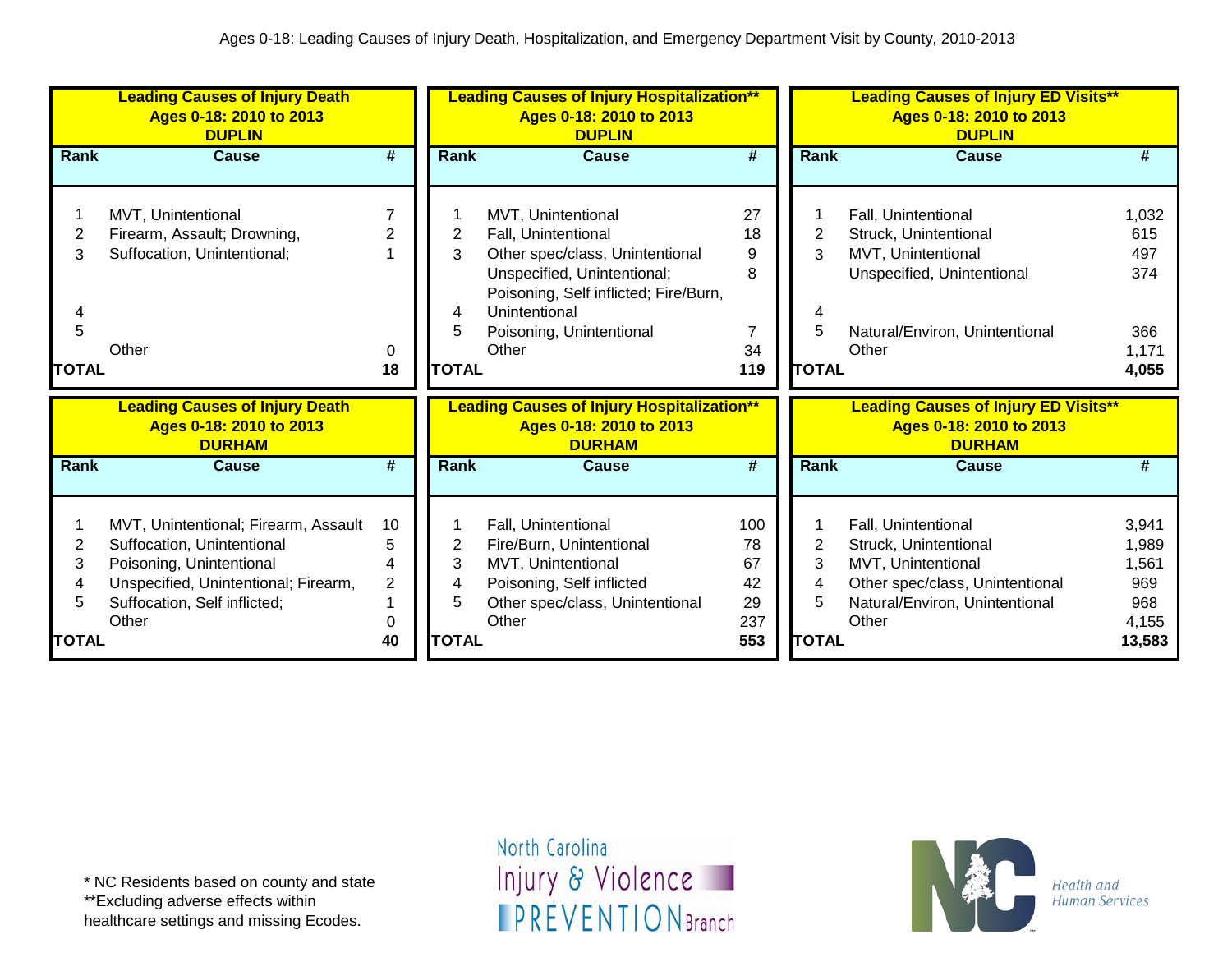|                                  | <b>Leading Causes of Injury Death</b><br>Ages 0-18: 2010 to 2013<br><b>EDGECOMBE</b>                                                                                                          |                        |                                  | <b>Leading Causes of Injury Hospitalization**</b><br>Ages 0-18: 2010 to 2013<br><b>EDGECOMBE</b>                                      |                                                    |                                  | <b>Leading Causes of Injury ED Visits**</b><br>Ages 0-18: 2010 to 2013<br><b>EDGECOMBE</b>                                                  |                                                 |
|----------------------------------|-----------------------------------------------------------------------------------------------------------------------------------------------------------------------------------------------|------------------------|----------------------------------|---------------------------------------------------------------------------------------------------------------------------------------|----------------------------------------------------|----------------------------------|---------------------------------------------------------------------------------------------------------------------------------------------|-------------------------------------------------|
| <b>Rank</b>                      | <b>Cause</b>                                                                                                                                                                                  | #                      | <b>Rank</b>                      | <b>Cause</b>                                                                                                                          | #                                                  | Rank                             | <b>Cause</b>                                                                                                                                | #                                               |
| 2<br>3<br>4<br>5<br><b>TOTAL</b> | MVT, Unintentional<br>Suffocation, Unintentional; Firearm,<br>Unspecified, Unintentional;<br>Other                                                                                            | 3<br>2<br>1<br>0<br>12 | 2<br>3<br>4<br>5<br><b>TOTAL</b> | Fire/Burn, Unintentional<br>MVT, Unintentional<br>Fall, Unintentional<br>Firearm, Assault<br>Other spec/class, Unintentional<br>Other | 22<br>20<br>16<br>8<br>$\overline{7}$<br>49<br>122 | 2<br>3<br>4<br>5<br><b>TOTAL</b> | Fall, Unintentional<br>Struck, Unintentional<br>MVT, Unintentional<br>Natural/Environ, Unintentional<br>Unspecified, Unintentional<br>Other | 694<br>530<br>310<br>261<br>233<br>950<br>2,978 |
|                                  | <b>Leading Causes of Injury Death</b><br>Ages 0-18: 2010 to 2013<br><b>FORSYTH</b>                                                                                                            |                        |                                  | <b>Leading Causes of Injury Hospitalization**</b><br>Ages 0-18: 2010 to 2013<br><b>FORSYTH</b>                                        |                                                    |                                  | <b>Leading Causes of Injury ED Visits**</b><br>Ages 0-18: 2010 to 2013<br><b>FORSYTH</b>                                                    |                                                 |
| Rank                             | <b>Cause</b>                                                                                                                                                                                  | #                      | Rank                             | <b>Cause</b>                                                                                                                          | #                                                  | Rank                             | <b>Cause</b>                                                                                                                                | #                                               |
| 2<br>3                           | MVT, Unintentional<br>Suffocation, Unintentional;<br>Poisoning, Unintentional;                                                                                                                | 14<br>5<br>3           | 2<br>3<br>4                      | Poisoning, Self inflicted; Fall,<br>Unintentional<br>MVT, Unintentional<br>Unspecified, Unintentional;                                | 132<br>117<br>38                                   | 2<br>3                           | Fall, Unintentional<br>Struck, Unintentional<br>MVT, Unintentional                                                                          | 9,015<br>4,840<br>2,005                         |
| 4<br>5                           | Other land transport, Unintentional;<br>Unspecified, Undetermined;<br>Transport, other, Unintentional;<br>Poisoning, Undetermined; Other<br>spec/class, Unintentional; Fall,<br>Unintentional | $\overline{2}$         | 5                                | Cut/pierce, Self inflicted<br>Other spec/class, Unintentional                                                                         | 37<br>31                                           | 4<br>5                           | Natural/Environ, Unintentional<br>Overexertion, Unintentional                                                                               | 1,962<br>1,858                                  |
| <b>TOTAL</b>                     | Other                                                                                                                                                                                         | 0<br>44                | <b>TOTAL</b>                     | Other                                                                                                                                 | 271<br>796                                         | <b>TOTAL</b>                     | Other                                                                                                                                       | 8,451<br>28,131                                 |

\*\*Excluding adverse effects within

healthcare settings and missing Ecodes.

North Carolina Injury & Violence **IPREVENTIONBranch** 

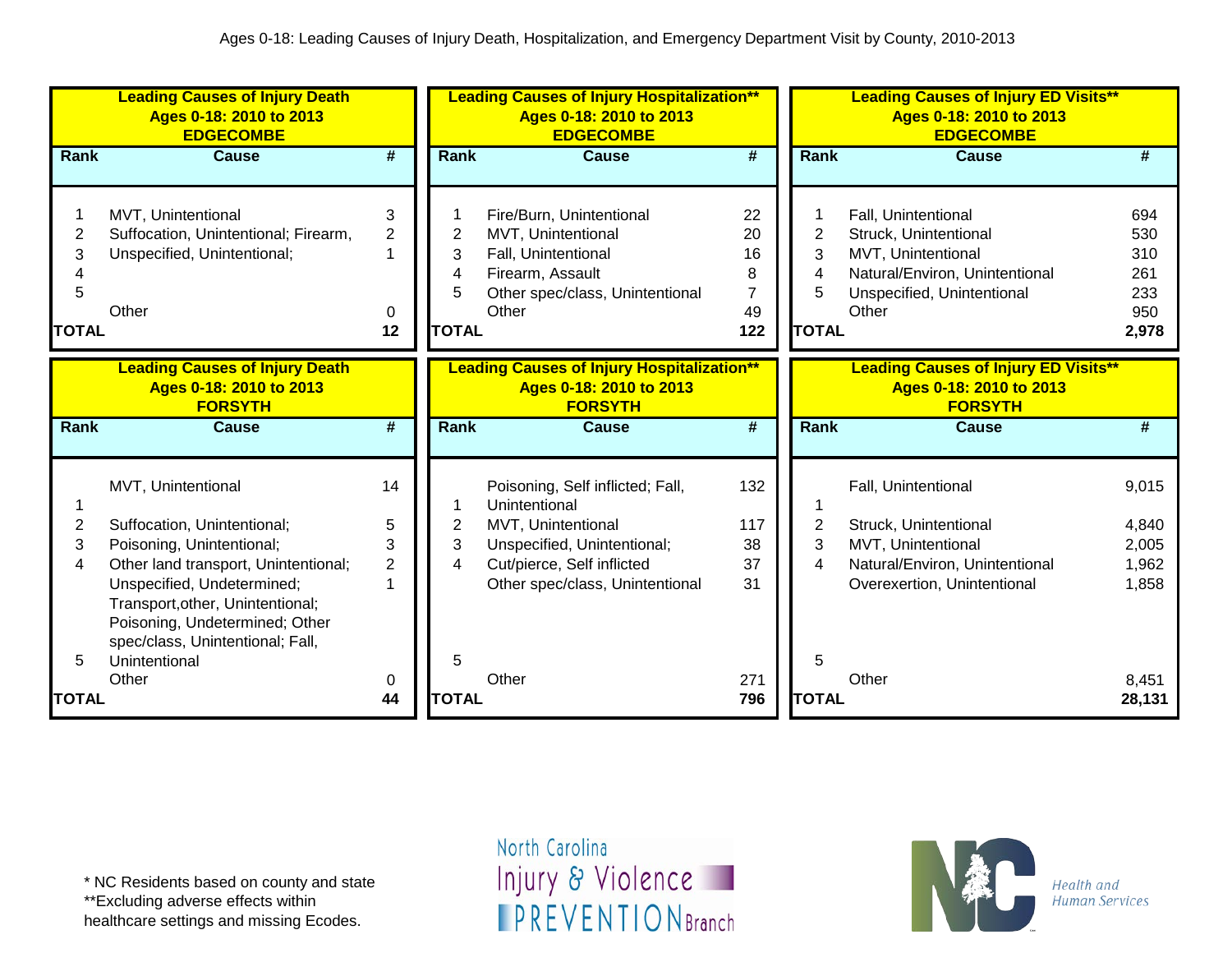|              | <b>Leading Causes of Injury Death</b><br>Ages 0-18: 2010 to 2013<br><b>FRANKLIN</b> |                |              | <b>Leading Causes of Injury Hospitalization**</b><br>Ages 0-18: 2010 to 2013<br><b>FRANKLIN</b> |                             |                | <b>Leading Causes of Injury ED Visits**</b><br>Ages 0-18: 2010 to 2013<br><b>FRANKLIN</b> |              |
|--------------|-------------------------------------------------------------------------------------|----------------|--------------|-------------------------------------------------------------------------------------------------|-----------------------------|----------------|-------------------------------------------------------------------------------------------|--------------|
| Rank         | <b>Cause</b>                                                                        | #              | Rank         | <b>Cause</b>                                                                                    | $\overline{\boldsymbol{t}}$ | <b>Rank</b>    | <b>Cause</b>                                                                              | #            |
|              |                                                                                     |                |              |                                                                                                 |                             |                |                                                                                           |              |
|              | MVT, Unintentional                                                                  | 3              |              | Fall, Unintentional                                                                             | 20                          |                | Fall, Unintentional                                                                       | 869          |
|              | Drowning, Unintentional                                                             | 2              | 2            | Fire/Burn, Unintentional                                                                        | 19                          | $\overline{2}$ | Struck, Unintentional                                                                     | 623          |
| 3            | Suffocation, Unintentional; Other                                                   |                | 3            | MVT, Unintentional                                                                              | 17                          | 3              | Natural/Environ, Unintentional                                                            | 340          |
|              |                                                                                     |                |              | Poisoning, Self inflicted                                                                       | 12                          | 4              | Overexertion, Unintentional                                                               | 316          |
|              |                                                                                     |                |              | Other spec/class, Unintentional;                                                                | 9                           |                | Unspecified, Unintentional                                                                | 311          |
| 5            |                                                                                     |                | 5            | Natural/Environ, Unintentional                                                                  |                             | 5              |                                                                                           |              |
|              | Other                                                                               | 0              |              | Other                                                                                           | 31                          |                | Other                                                                                     | 1,057        |
| <b>TOTAL</b> |                                                                                     | 11             | <b>TOTAL</b> |                                                                                                 | 117                         | <b>TOTAL</b>   |                                                                                           | 3,516        |
|              |                                                                                     |                |              |                                                                                                 |                             |                |                                                                                           |              |
|              | <b>Leading Causes of Injury Death</b><br>Ages 0-18: 2010 to 2013<br><b>GASTON</b>   |                |              | <b>Leading Causes of Injury Hospitalization**</b><br>Ages 0-18: 2010 to 2013<br><b>GASTON</b>   |                             |                | <b>Leading Causes of Injury ED Visits**</b><br>Ages 0-18: 2010 to 2013<br><b>GASTON</b>   |              |
| Rank         | <b>Cause</b>                                                                        | #              | Rank         | <b>Cause</b>                                                                                    | #                           | Rank           | <b>Cause</b>                                                                              | #            |
|              |                                                                                     |                |              |                                                                                                 |                             |                |                                                                                           |              |
|              | Suffocation, Unintentional; Firearm,                                                | 6              |              | Poisoning, Self inflicted                                                                       | 66                          |                | Fall, Unintentional                                                                       | 4,098        |
| 2            | Poisoning, Unintentional; MVT,                                                      | 3              | 2            | MVT, Unintentional                                                                              | 65                          | $\overline{2}$ | Struck, Unintentional                                                                     | 2,697        |
| 3            | Other spec/class, Assault; Firearm,                                                 | $\overline{2}$ | 3<br>4       | Fall, Unintentional                                                                             | 60                          | 3<br>4         | MVT, Unintentional                                                                        | 1,364        |
|              | Suffocation, Self inflicted; Other land                                             |                |              | Poisoning, Unintentional                                                                        | 36<br>33                    | 5              | Natural/Environ, Unintentional                                                            | 1,014<br>912 |
|              | Other                                                                               | 0              |              | Other spec/class, Unintentional<br>Other                                                        | 213                         |                | Cut/pierce, Unintentional<br>Other                                                        | 4,697        |

healthcare settings and missing Ecodes.

North Carolina Injury & Violence **IPREVENTIONBranch** 

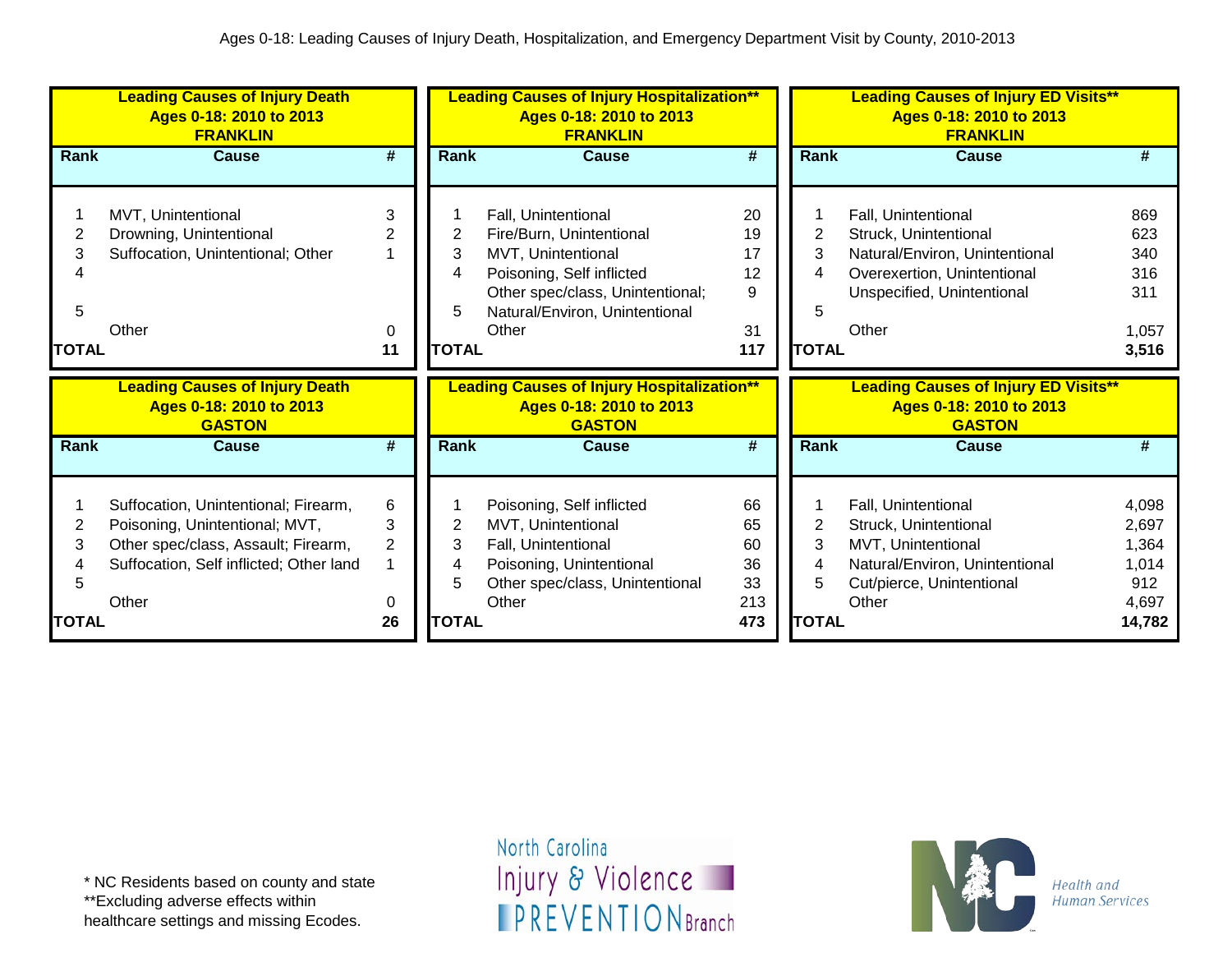|                                          | <b>Leading Causes of Injury Death</b><br>Ages 0-18: 2010 to 2013<br><b>GATES</b>  |                             |                                          | <b>Leading Causes of Injury Hospitalization**</b><br>Ages 0-18: 2010 to 2013<br><b>GATES</b>                                                                                                                                                                                                    |                                    |                                  | <b>Leading Causes of Injury ED Visits**</b><br>Ages 0-18: 2010 to 2013<br><b>GATES</b>                                                                  |                                          |
|------------------------------------------|-----------------------------------------------------------------------------------|-----------------------------|------------------------------------------|-------------------------------------------------------------------------------------------------------------------------------------------------------------------------------------------------------------------------------------------------------------------------------------------------|------------------------------------|----------------------------------|---------------------------------------------------------------------------------------------------------------------------------------------------------|------------------------------------------|
| Rank                                     | <b>Cause</b>                                                                      | #                           | Rank                                     | <b>Cause</b>                                                                                                                                                                                                                                                                                    | #                                  | Rank                             | <b>Cause</b>                                                                                                                                            | #                                        |
| $\overline{2}$<br>3<br>5<br><b>TOTAL</b> | MVT, Unintentional<br>Drowning, Unintentional<br>Other                            | $\overline{2}$<br>0<br>3    | $\overline{2}$<br>3<br>5<br><b>TOTAL</b> | Poisoning, Unintentional; MVT,<br>Unintentional; Fall, Unintentional<br>Other                                                                                                                                                                                                                   | 1<br>0<br>3                        | 2<br>3<br>4<br>5<br><b>TOTAL</b> | Fall, Unintentional<br>Struck, Unintentional<br>Natural/Environ, Unintentional<br>Cut/pierce, Unintentional<br>Other spec/class, Unintentional<br>Other | 82<br>63<br>30<br>29<br>23<br>102<br>329 |
|                                          | <b>Leading Causes of Injury Death</b><br>Ages 0-18: 2010 to 2013<br><b>GRAHAM</b> |                             |                                          | <b>Leading Causes of Injury Hospitalization**</b><br>Ages 0-18: 2010 to 2013<br><b>GRAHAM</b>                                                                                                                                                                                                   |                                    |                                  | <b>Leading Causes of Injury ED Visits**</b><br>Ages 0-18: 2010 to 2013<br><b>GRAHAM</b>                                                                 |                                          |
| <b>Rank</b>                              | <b>Cause</b>                                                                      | $\overline{\boldsymbol{t}}$ | Rank                                     | <b>Cause</b>                                                                                                                                                                                                                                                                                    | $\overline{\#}$                    | Rank                             | <b>Cause</b>                                                                                                                                            | #                                        |
| $\overline{2}$<br>3                      | MVT, Unintentional                                                                |                             | 2<br>3<br>4                              | Fall, Unintentional<br>MVT, Unintentional<br>Unspecified, Unintentional; Other<br>Natural/Environ, Unintentional<br>Transport, other, Unintentional;<br>Suffocation, Unintentional; Struck,<br>Unintentional; Poisoning,<br>Unintentional; Poisoning, Self<br>inflicted; Firearm, Unintentional | 5<br>4<br>3<br>$\overline{2}$<br>1 | 2<br>3<br>4                      | Fall, Unintentional<br>Struck, Unintentional<br>Overexertion, Unintentional<br>Natural/Environ, Unintentional<br>Cut/pierce, Unintentional              | 165<br>139<br>46<br>39<br>37             |
| 5<br><b>TOTAL</b>                        | Other                                                                             | 0<br>$\mathbf 1$            | 5<br><b>TOTAL</b>                        | Other                                                                                                                                                                                                                                                                                           | 0<br>23                            | 5<br><b>TOTAL</b>                | Other                                                                                                                                                   | 179<br>605                               |

\*\*Excluding adverse effects within

healthcare settings and missing Ecodes.

North Carolina Injury & Violence **IPREVENTIONBranch** 

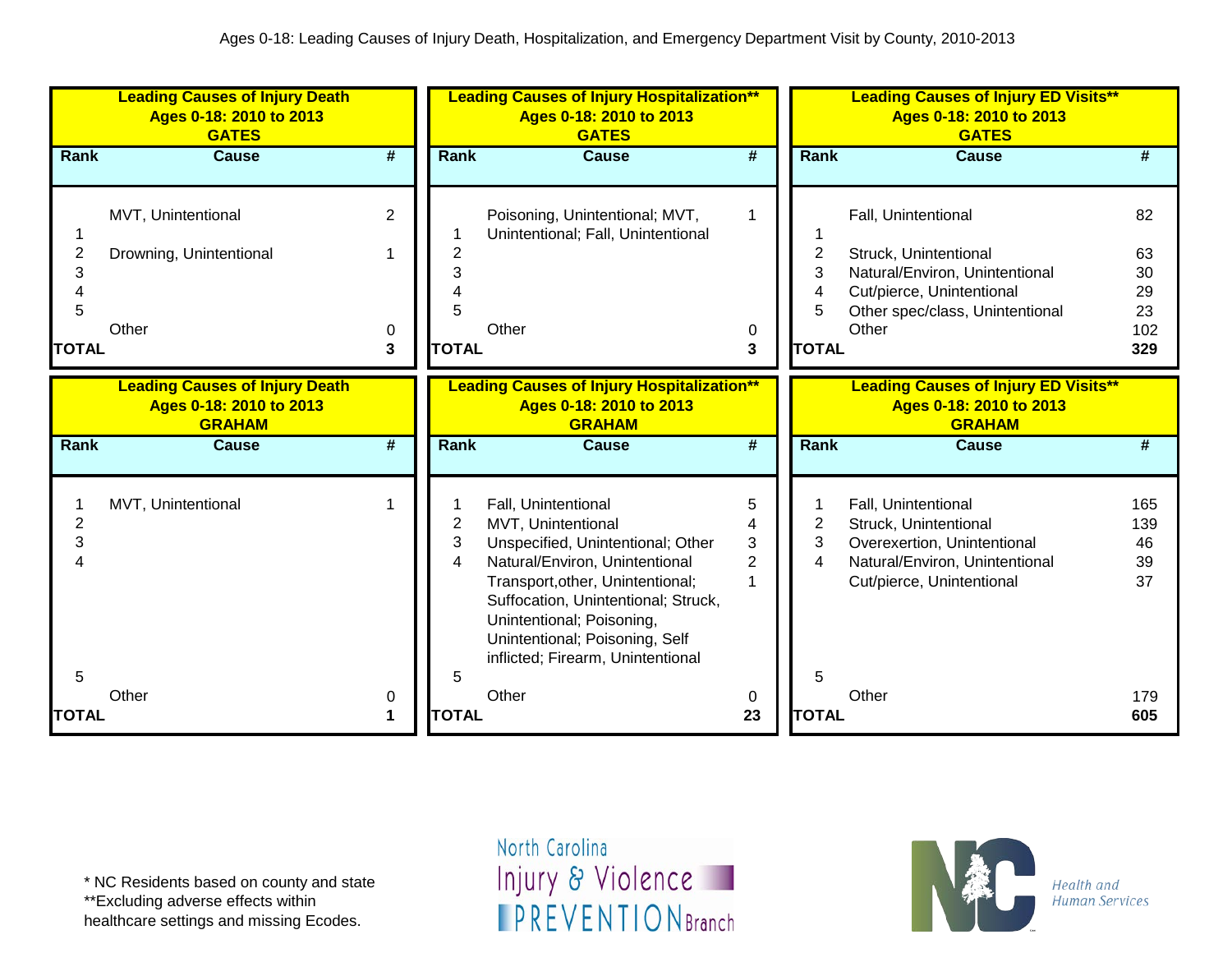|              | <b>Leading Causes of Injury Death</b><br>Ages 0-18: 2010 to 2013<br><b>GRANVILLE</b> |        | <b>Leading Causes of Injury Hospitalization**</b><br>Ages 0-18: 2010 to 2013<br><b>GRANVILLE</b> |                                                                                         |          |              | <b>Leading Causes of Injury ED Visits**</b><br>Ages 0-18: 2010 to 2013<br><b>GRANVILLE</b> |                   |
|--------------|--------------------------------------------------------------------------------------|--------|--------------------------------------------------------------------------------------------------|-----------------------------------------------------------------------------------------|----------|--------------|--------------------------------------------------------------------------------------------|-------------------|
| Rank         | <b>Cause</b>                                                                         | #      | Rank                                                                                             | <b>Cause</b>                                                                            | #        | Rank         | <b>Cause</b>                                                                               |                   |
|              | MVT. Unintentional<br>Suffocation, Unintentional; Firearm,                           | 5      |                                                                                                  | MVT. Unintentional<br>Other spec/class, Unintentional;                                  | 14<br>9  |              | <b>Fall. Unintentional</b><br>Struck, Unintentional                                        | 1.072<br>690      |
|              |                                                                                      |        | 4                                                                                                | Fire/Burn, Unintentional<br>Natural/Environ, Unintentional<br>Poisoning, Self inflicted | 6<br>5   | 5            | Natural/Environ, Unintentional<br>MVT, Unintentional<br>Overexertion, Unintentional        | 317<br>314<br>308 |
| <b>TOTAL</b> | Other                                                                                | 0<br>8 | <b>ITOTAL</b>                                                                                    | Other                                                                                   | 29<br>79 | <b>TOTAL</b> | Other                                                                                      | 1,057<br>3,758    |

\* NC Residents based on county and state \*\*Excluding adverse effects within healthcare settings and missing Ecodes.

North Carolina Injury & Violence **IPREVENTIONBranch** 

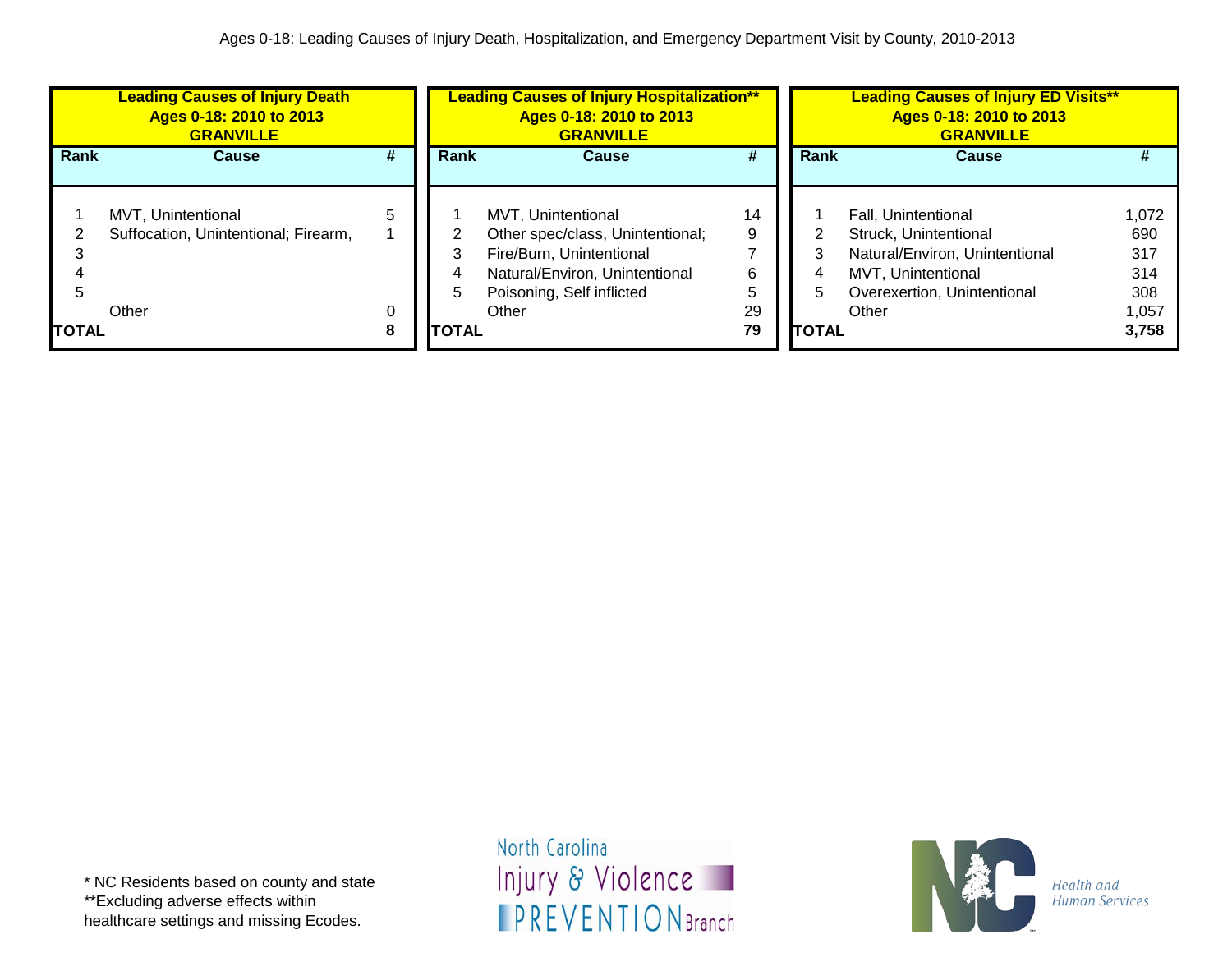|              | <b>Leading Causes of Injury Death</b><br>Ages 0-18: 2010 to 2013<br><b>GREENE</b> |                             |              | <b>Leading Causes of Injury Hospitalization**</b><br>Ages 0-18: 2010 to 2013<br><b>GREENE</b>                                                                                                                                                       |                               |              | <b>Leading Causes of Injury ED Visits**</b><br>Ages 0-18: 2010 to 2013<br><b>GREENE</b>          |                         |
|--------------|-----------------------------------------------------------------------------------|-----------------------------|--------------|-----------------------------------------------------------------------------------------------------------------------------------------------------------------------------------------------------------------------------------------------------|-------------------------------|--------------|--------------------------------------------------------------------------------------------------|-------------------------|
| Rank         | <b>Cause</b>                                                                      | $\overline{\boldsymbol{t}}$ | Rank         | <b>Cause</b>                                                                                                                                                                                                                                        | #                             | <b>Rank</b>  | <b>Cause</b>                                                                                     | #                       |
| 3            | Drowning, Unintentional                                                           |                             | 2<br>3       | Fall, Unintentional<br>MVT, Unintentional<br>Transport, other, Unintentional;<br>Poisoning, Unintentional; Other<br>spec/class, Unintentional;<br>Fire/Burn, Unintentional<br>Struck, Unintentional; Poisoning,<br>Self inflicted; Natural/Environ, | 8<br>6<br>3<br>$\overline{2}$ | 2<br>3       | Fall, Unintentional<br>Struck, Unintentional<br>MVT, Unintentional<br>Unspecified, Unintentional | 307<br>216<br>148<br>93 |
| 5            |                                                                                   |                             | 4<br>5       | Unintentional<br>Unspecified, Undetermined;<br>Poisoning, Undetermined; Pedal<br>cyclist, other, Unintentional; Other<br>spec/notclass, Unintentional;<br>Firearm, Unintentional; Drowning,<br>Unintentional                                        |                               | 4<br>5       | Natural/Environ, Unintentional                                                                   | 90                      |
| <b>TOTAL</b> | Other                                                                             | 0                           | <b>TOTAL</b> | Other                                                                                                                                                                                                                                               | 0<br>38                       | <b>TOTAL</b> | Other                                                                                            | 416<br>1,270            |

\* NC Residents based on county and state \*\*Excluding adverse effects within healthcare settings and missing Ecodes.

North Carolina Injury & Violence **IPREVENTIONBranch** 

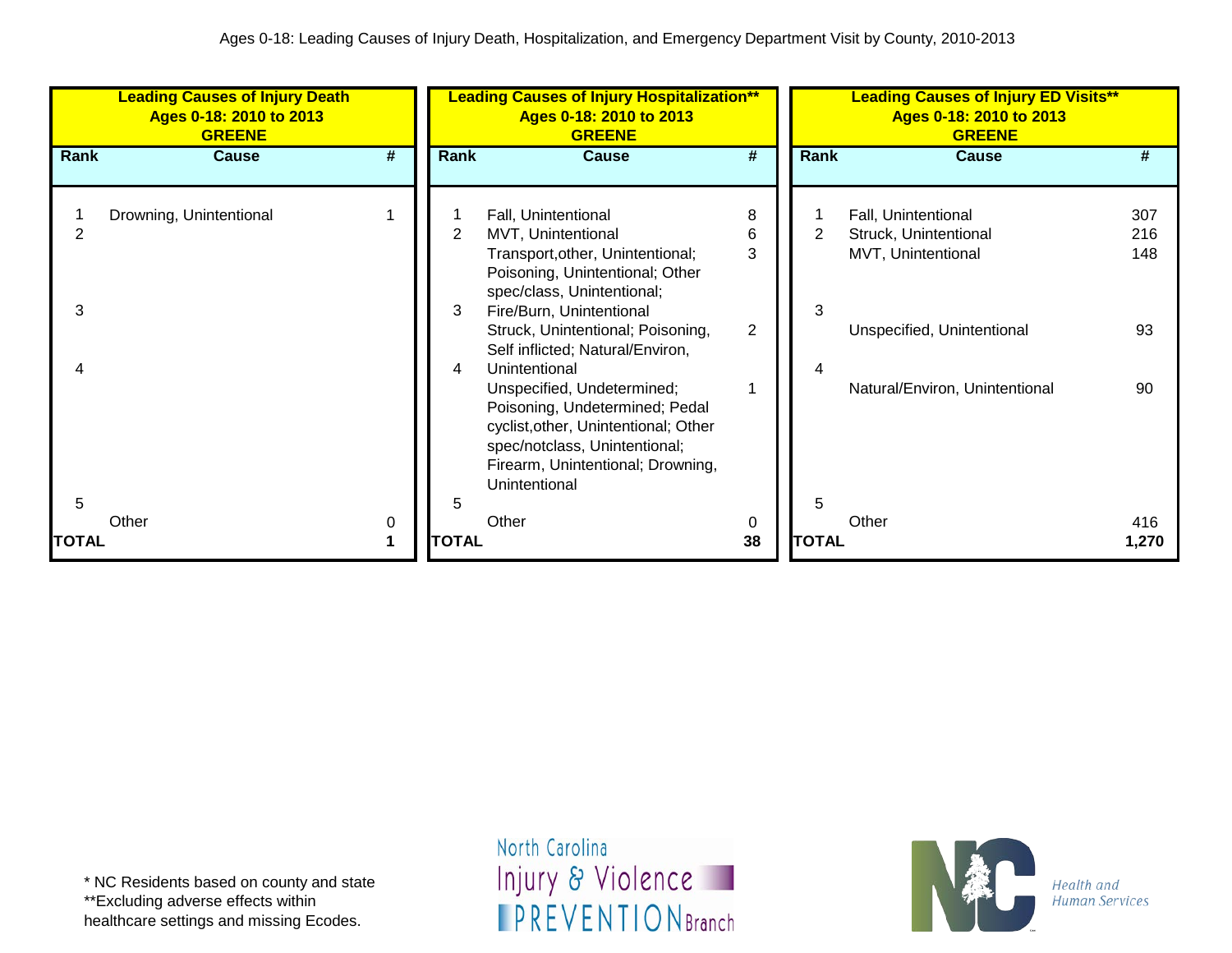|              | <b>Leading Causes of Injury Death</b><br>Ages 0-18: 2010 to 2013<br><b>GUILFORD</b>               |                |             | <b>Leading Causes of Injury Hospitalization**</b><br>Ages 0-18: 2010 to 2013<br><b>GUILFORD</b> |                             |                | <b>Leading Causes of Injury ED Visits**</b><br>Ages 0-18: 2010 to 2013<br><b>GUILFORD</b> |            |
|--------------|---------------------------------------------------------------------------------------------------|----------------|-------------|-------------------------------------------------------------------------------------------------|-----------------------------|----------------|-------------------------------------------------------------------------------------------|------------|
| Rank         | <b>Cause</b>                                                                                      | #              | <b>Rank</b> | <b>Cause</b>                                                                                    | $\overline{\boldsymbol{t}}$ | Rank           | <b>Cause</b>                                                                              | #          |
|              |                                                                                                   |                |             |                                                                                                 |                             |                |                                                                                           |            |
|              | Firearm, Assault                                                                                  | 14             |             | Poisoning, Self inflicted                                                                       | 221                         |                | Fall, Unintentional                                                                       | 6,469      |
| 2            | MVT, Unintentional                                                                                | 13             | 2           | Fall, Unintentional                                                                             | 143                         | 2              | Struck, Unintentional                                                                     | 3,882      |
| 3            | Suffocation, Unintentional                                                                        | 9              | 3           | MVT, Unintentional                                                                              | 114                         | 3              | MVT, Unintentional                                                                        | 1,916      |
| 4            | Suffocation, Self inflicted; Poisoning,                                                           | 4              |             | Unspecified, Self inflicted                                                                     | 98                          | 4              | Natural/Environ, Unintentional                                                            | 1,895      |
|              | Firearm, Self inflicted; Drowning,                                                                | 3              |             | Cut/pierce, Self inflicted                                                                      | 74                          |                | Unspecified, Unintentional                                                                | 1,538      |
| 5            | Unintentional                                                                                     |                |             |                                                                                                 |                             | 5              |                                                                                           |            |
|              |                                                                                                   | 14             |             | Other                                                                                           | 464                         |                | Other                                                                                     | 7,222      |
| <b>TOTAL</b> | Other<br>64<br><b>Leading Causes of Injury Death</b><br>Ages 0-18: 2010 to 2013<br><b>HALIFAX</b> |                |             | <b>TOTAL</b>                                                                                    | 1,114                       | <b>TOTAL</b>   |                                                                                           | 22,922     |
|              |                                                                                                   |                |             |                                                                                                 |                             |                |                                                                                           |            |
|              |                                                                                                   |                |             | <b>Leading Causes of Injury Hospitalization**</b><br>Ages 0-18: 2010 to 2013<br><b>HALIFAX</b>  |                             |                | <b>Leading Causes of Injury ED Visits**</b><br>Ages 0-18: 2010 to 2013<br><b>HALIFAX</b>  |            |
| Rank         | <b>Cause</b>                                                                                      | #              | <b>Rank</b> | <b>Cause</b>                                                                                    | $\overline{\#}$             | Rank           | Cause                                                                                     | #          |
|              |                                                                                                   |                |             |                                                                                                 |                             |                |                                                                                           |            |
|              | MVT, Unintentional                                                                                | 3              |             | MVT, Unintentional                                                                              | 21                          | $\overline{2}$ | Fall, Unintentional                                                                       | 1,540      |
| 2            | Poisoning, Unintentional; Firearm,                                                                | $\overline{2}$ | 2           | Fall, Unintentional                                                                             | 13                          |                | Struck, Unintentional                                                                     | 805        |
| 3            | Suffocation, Unintentional                                                                        |                | 3           | Poisoning, Unintentional                                                                        | 12<br>11                    | 3<br>4         | Other spec/notclass, Unintentional<br>MVT, Unintentional                                  | 600<br>525 |
| 5            |                                                                                                   |                |             | Poisoning, Self inflicted                                                                       | 9                           |                |                                                                                           | 496        |
|              | Other                                                                                             | 0              |             | Fire/Burn, Unintentional<br>Other                                                               | 43                          |                | Unspecified, Unintentional<br>Other                                                       | 2,027      |

\*\*Excluding adverse effects within

healthcare settings and missing Ecodes.

North Carolina Injury & Violence **IPREVENTIONBranch** 

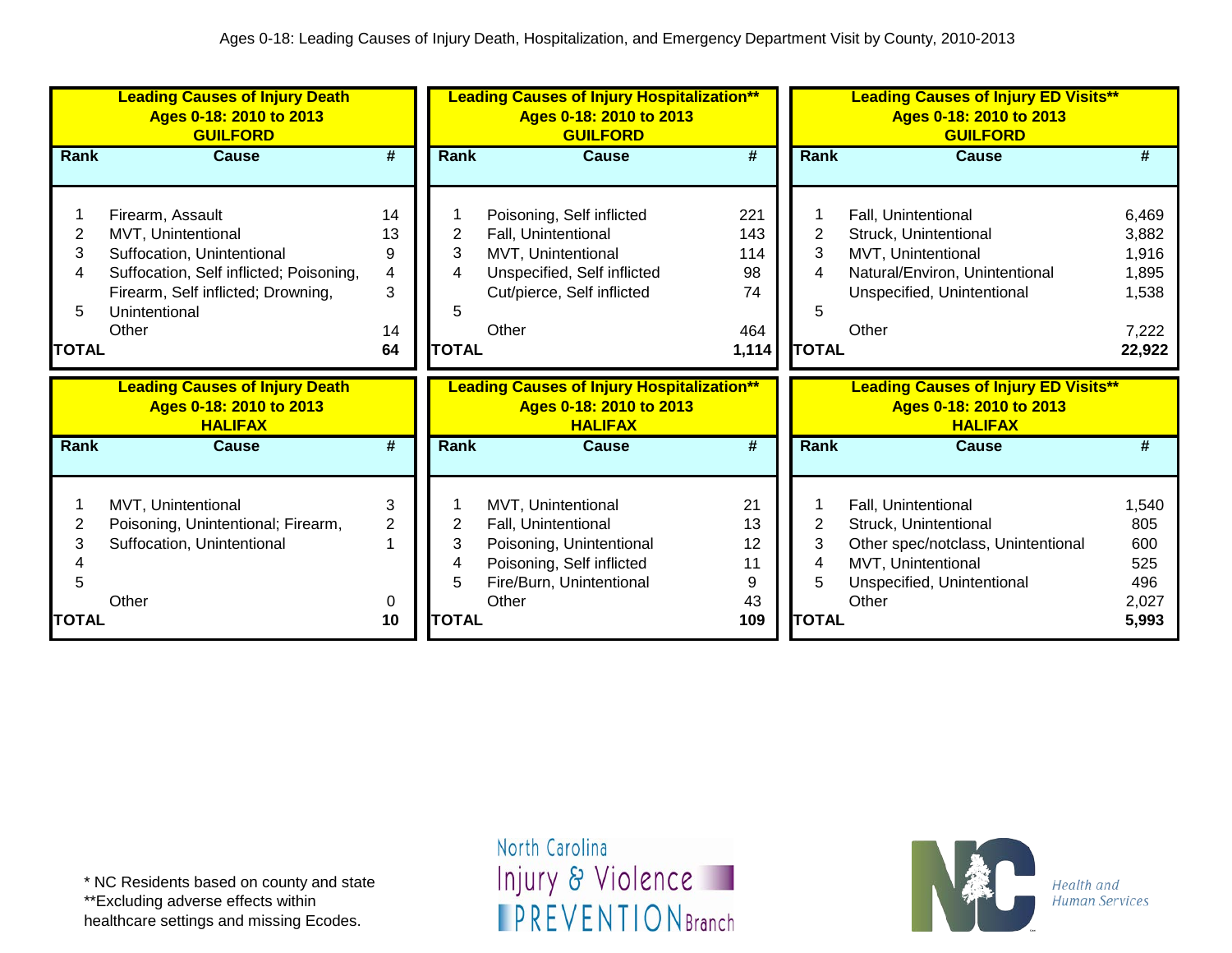|              | <b>Leading Causes of Injury Death</b><br>Ages 0-18: 2010 to 2013<br><b>HARNETT</b>            |                 |                  | <b>Leading Causes of Injury Hospitalization**</b><br>Ages 0-18: 2010 to 2013<br><b>HARNETT</b>                                                                                             |                                |              | <b>Leading Causes of Injury ED Visits**</b><br>Ages 0-18: 2010 to 2013<br><b>HARNETT</b>                                                              |                                            |
|--------------|-----------------------------------------------------------------------------------------------|-----------------|------------------|--------------------------------------------------------------------------------------------------------------------------------------------------------------------------------------------|--------------------------------|--------------|-------------------------------------------------------------------------------------------------------------------------------------------------------|--------------------------------------------|
| Rank         | <b>Cause</b>                                                                                  | #               | <b>Rank</b>      | <b>Cause</b>                                                                                                                                                                               | #                              | Rank         | Cause                                                                                                                                                 | #                                          |
| 2            | MVT, Unintentional<br>Drowning, Unintentional                                                 | 15<br>3         | 2                | MVT, Unintentional; Fall,<br>Unintentional<br>Fire/Burn, Unintentional                                                                                                                     | 35<br>26                       | 2            | Fall, Unintentional<br>Struck, Unintentional                                                                                                          | 2,197<br>1,280                             |
| 3            | Suffocation, Unintentional;                                                                   |                 | 3                | Poisoning, Self inflicted                                                                                                                                                                  | 25                             | 3            | Unspecified, Unintentional                                                                                                                            | 780                                        |
|              | Unspecified, Undetermined;                                                                    |                 | 4<br>5           | Natural/Environ, Unintentional<br>Unspecified, Unintentional                                                                                                                               | 20<br>16                       | 5            | Natural/Environ, Unintentional<br>MVT, Unintentional                                                                                                  | 735<br>684                                 |
|              | Other                                                                                         | 0               |                  | Other                                                                                                                                                                                      | 108                            |              | Other                                                                                                                                                 | 2,538                                      |
| <b>TOTAL</b> |                                                                                               | 32              | <b>TOTAL</b>     |                                                                                                                                                                                            | 265                            | <b>TOTAL</b> |                                                                                                                                                       | 8,214                                      |
|              |                                                                                               |                 |                  |                                                                                                                                                                                            |                                |              |                                                                                                                                                       |                                            |
|              | <b>Leading Causes of Injury Death</b><br>Ages 0-18: 2010 to 2013<br><b>HAYWOOD</b>            |                 |                  | <b>Leading Causes of Injury Hospitalization**</b><br>Ages 0-18: 2010 to 2013<br><b>HAYWOOD</b>                                                                                             |                                |              | <b>Leading Causes of Injury ED Visits**</b><br>Ages 0-18: 2010 to 2013<br><b>HAYWOOD</b>                                                              |                                            |
| Rank         | <b>Cause</b>                                                                                  | $\overline{\#}$ | Rank             | <b>Cause</b>                                                                                                                                                                               | $\overline{\boldsymbol{H}}$    | Rank         | <b>Cause</b>                                                                                                                                          | #                                          |
| 2<br>3<br>5  | MVT, Unintentional<br>Poisoning, Unintentional<br>Unspecified, Assault; Suffocation,<br>Other | 4<br>2<br>0     | 2<br>3<br>4<br>5 | Poisoning, Self inflicted<br>Fall, Unintentional<br>Transport, other, Unintentional<br>Poisoning, Unintentional<br>Other spec/class, Unintentional;<br>Cut/pierce, Self inflicted<br>Other | 16<br>11<br>10<br>8<br>7<br>40 | 2<br>3<br>5  | Fall, Unintentional<br>Struck, Unintentional<br>Unspecified, Unintentional<br>MVT, Unintentional; Cut/pierce,<br>Overexertion, Unintentional<br>Other | 1,335<br>514<br>339<br>267<br>256<br>1,051 |

\*\*Excluding adverse effects within

healthcare settings and missing Ecodes.

North Carolina Injury & Violence **IPREVENTIONBranch** 

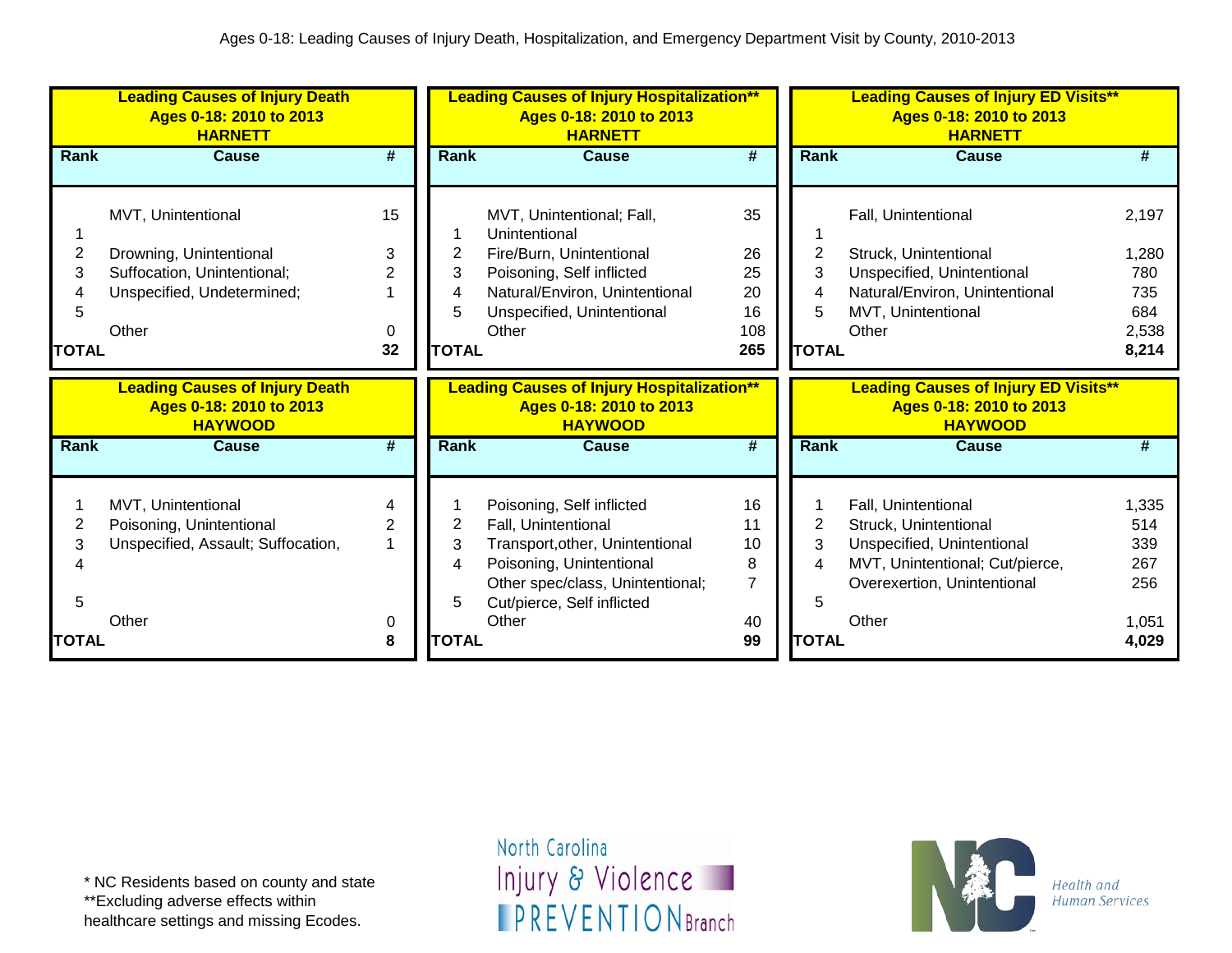|                                  | <b>Leading Causes of Injury Death</b><br>Ages 0-18: 2010 to 2013<br><b>HENDERSON</b>               |                             |                                  | <b>Leading Causes of Injury Hospitalization**</b><br>Ages 0-18: 2010 to 2013<br><b>HENDERSON</b>                                                                                                                                                   |                                         |                                  | <b>Leading Causes of Injury ED Visits**</b><br>Ages 0-18: 2010 to 2013<br><b>HENDERSON</b>                                               |                                                     |
|----------------------------------|----------------------------------------------------------------------------------------------------|-----------------------------|----------------------------------|----------------------------------------------------------------------------------------------------------------------------------------------------------------------------------------------------------------------------------------------------|-----------------------------------------|----------------------------------|------------------------------------------------------------------------------------------------------------------------------------------|-----------------------------------------------------|
| Rank                             | <b>Cause</b>                                                                                       | #                           | <b>Rank</b>                      | <b>Cause</b>                                                                                                                                                                                                                                       | #                                       | Rank                             | <b>Cause</b>                                                                                                                             | #                                                   |
| 2<br>3<br>4<br>5<br><b>TOTAL</b> | MVT, Unintentional<br>Suffocation, Self inflicted<br>Unspecified, Unintentional; Firearm,<br>Other | 6<br>2<br>1<br>0<br>11      | 2<br>3<br>4<br>5<br><b>TOTAL</b> | Poisoning, Self inflicted<br>Fall, Unintentional<br>MVT, Unintentional<br>Poisoning, Unintentional<br>Other spec/class, Unintentional<br>Other                                                                                                     | 29<br>23<br>22<br>13<br>12<br>67<br>166 | 2<br>3<br>4<br>5<br><b>TOTAL</b> | Fall, Unintentional<br>Struck, Unintentional<br>MVT, Unintentional<br>Unspecified, Unintentional<br>Overexertion, Unintentional<br>Other | 1,332<br>793<br>410<br>276<br>244<br>1,239<br>4,294 |
|                                  | <b>Leading Causes of Injury Death</b><br>Ages 0-18: 2010 to 2013<br><b>HERTFORD</b>                |                             |                                  | <b>Leading Causes of Injury Hospitalization**</b><br>Ages 0-18: 2010 to 2013<br><b>HERTFORD</b>                                                                                                                                                    |                                         |                                  | <b>Leading Causes of Injury ED Visits**</b><br>Ages 0-18: 2010 to 2013<br><b>HERTFORD</b>                                                |                                                     |
| Rank                             | <b>Cause</b>                                                                                       | $\overline{\boldsymbol{t}}$ | <b>Rank</b>                      | <b>Cause</b>                                                                                                                                                                                                                                       | #                                       | Rank                             | <b>Cause</b>                                                                                                                             | #                                                   |
| 2<br>3<br>4                      | Unspecified, Assault                                                                               | 1                           | $\overline{2}$<br>3<br>4         | MVT, Unintentional<br>Struck, Unintentional; Cut/pierce,<br>Unintentional<br>Unspecified, Unintentional;<br>Poisoning, Unintentional;<br>Poisoning, Undetermined;<br>Poisoning, Assault;<br>Natural/Environ, Unintentional;<br>Cut/pierce, Assault | 9<br>$\overline{2}$<br>1                | 2<br>3<br>4                      | Fall, Unintentional<br>Struck, Unintentional<br>Other spec/class, Unintentional<br>Natural/Environ, Unintentional; MVT,                  | 662<br>512<br>194<br>179                            |
| 5<br><b>TOTAL</b>                | Other                                                                                              | 0<br>1                      | 5<br><b>TOTAL</b>                | Other                                                                                                                                                                                                                                              | 0<br>19                                 | 5<br><b>TOTAL</b>                | Unspecified, Unintentional<br>Other                                                                                                      | 163<br>436<br>2,504                                 |

\*\*Excluding adverse effects within

healthcare settings and missing Ecodes.

North Carolina Injury & Violence **IPREVENTIONBranch** 

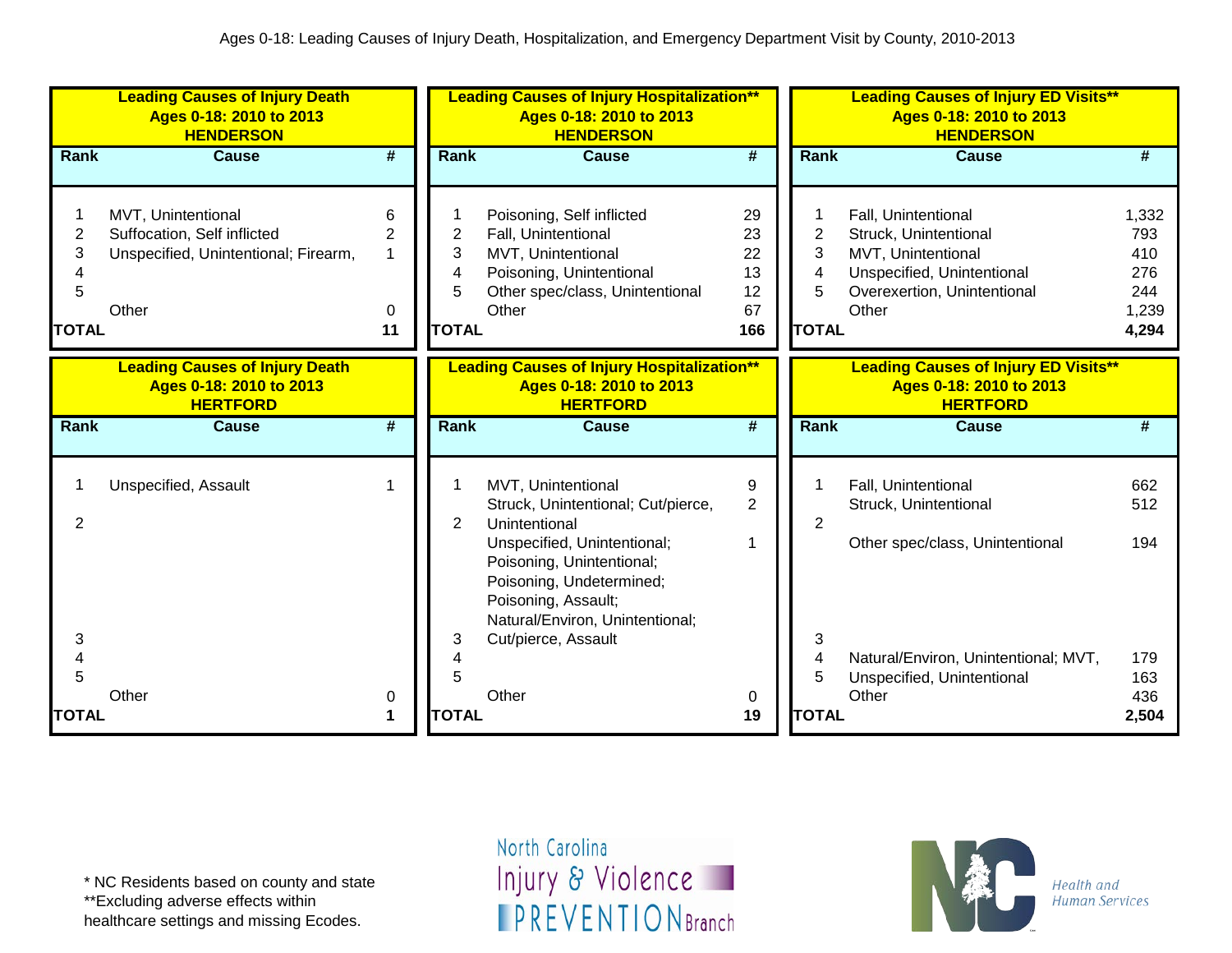|                             | <b>Leading Causes of Injury Death</b><br>Ages 0-18: 2010 to 2013<br><b>HOKE</b> |                               |                                               | <b>Leading Causes of Injury Hospitalization**</b><br>Ages 0-18: 2010 to 2013<br><b>HOKE</b>                                                                                 |                                       |                                          |   | <b>Leading Causes of Injury ED Visits**</b><br>Ages 0-18: 2010 to 2013<br><b>HOKE</b>                                                       |                                                   |
|-----------------------------|---------------------------------------------------------------------------------|-------------------------------|-----------------------------------------------|-----------------------------------------------------------------------------------------------------------------------------------------------------------------------------|---------------------------------------|------------------------------------------|---|---------------------------------------------------------------------------------------------------------------------------------------------|---------------------------------------------------|
| <b>Rank</b>                 | <b>Cause</b>                                                                    | #                             | Rank                                          | <b>Cause</b>                                                                                                                                                                | $\overline{\boldsymbol{t}}$           | Rank                                     |   | <b>Cause</b>                                                                                                                                | #                                                 |
| 2<br>3<br>5<br><b>TOTAL</b> | MVT, Unintentional<br>Firearm, Assault; Drowning,<br>Other                      | 4<br>$\overline{2}$<br>0<br>8 | $\overline{2}$<br>3<br>4<br>5<br><b>TOTAL</b> | Fall, Unintentional<br>Fire/Burn, Unintentional<br>Poisoning, Unintentional;<br>Poisoning, Self inflicted<br>Other spec/class, Unintentional<br>MVT, Unintentional<br>Other | 18<br>14<br>11<br>8<br>7<br>40<br>109 | $\overline{2}$<br>3<br>5<br><b>TOTAL</b> | 4 | Fall, Unintentional<br>Struck, Unintentional<br>MVT, Unintentional<br>Unspecified, Unintentional<br>Natural/Environ, Unintentional<br>Other | 923<br>559<br>313<br>279<br>273<br>1,014<br>3,361 |
|                             | <b>Leading Causes of Injury Death</b><br>Ages 0-18: 2010 to 2013<br><b>HYDE</b> |                               |                                               | <b>Leading Causes of Injury Hospitalization**</b><br>Ages 0-18: 2010 to 2013<br><b>HYDE</b>                                                                                 |                                       |                                          |   | <b>Leading Causes of Injury ED Visits**</b><br>Ages 0-18: 2010 to 2013<br><b>HYDE</b>                                                       |                                                   |
| Rank                        | <b>Cause</b>                                                                    | #                             | Rank                                          | Cause                                                                                                                                                                       | #                                     | Rank                                     |   | <b>Cause</b>                                                                                                                                | #                                                 |
| 2<br>3<br>5                 | MVT, Unintentional<br>Other                                                     | 0                             |                                               | Transport, other, Unintentional;<br>Struck, Unintentional; Poisoning,<br>Unintentional; MVT, Unintentional<br>Other                                                         | 1<br>0                                | 2<br>3<br>4<br>5                         |   | Fall, Unintentional<br>Struck, Unintentional<br>MVT, Unintentional<br>Unspecified, Unintentional<br>Natural/Environ, Unintentional<br>Other | 90<br>44<br>29<br>28<br>27<br>95                  |
| <b>TOTAL</b>                |                                                                                 | 1                             | <b>TOTAL</b>                                  |                                                                                                                                                                             | 4                                     | <b>TOTAL</b>                             |   |                                                                                                                                             | 313                                               |

\*\*Excluding adverse effects within

healthcare settings and missing Ecodes.

North Carolina Injury & Violence **IPREVENTIONBranch** 

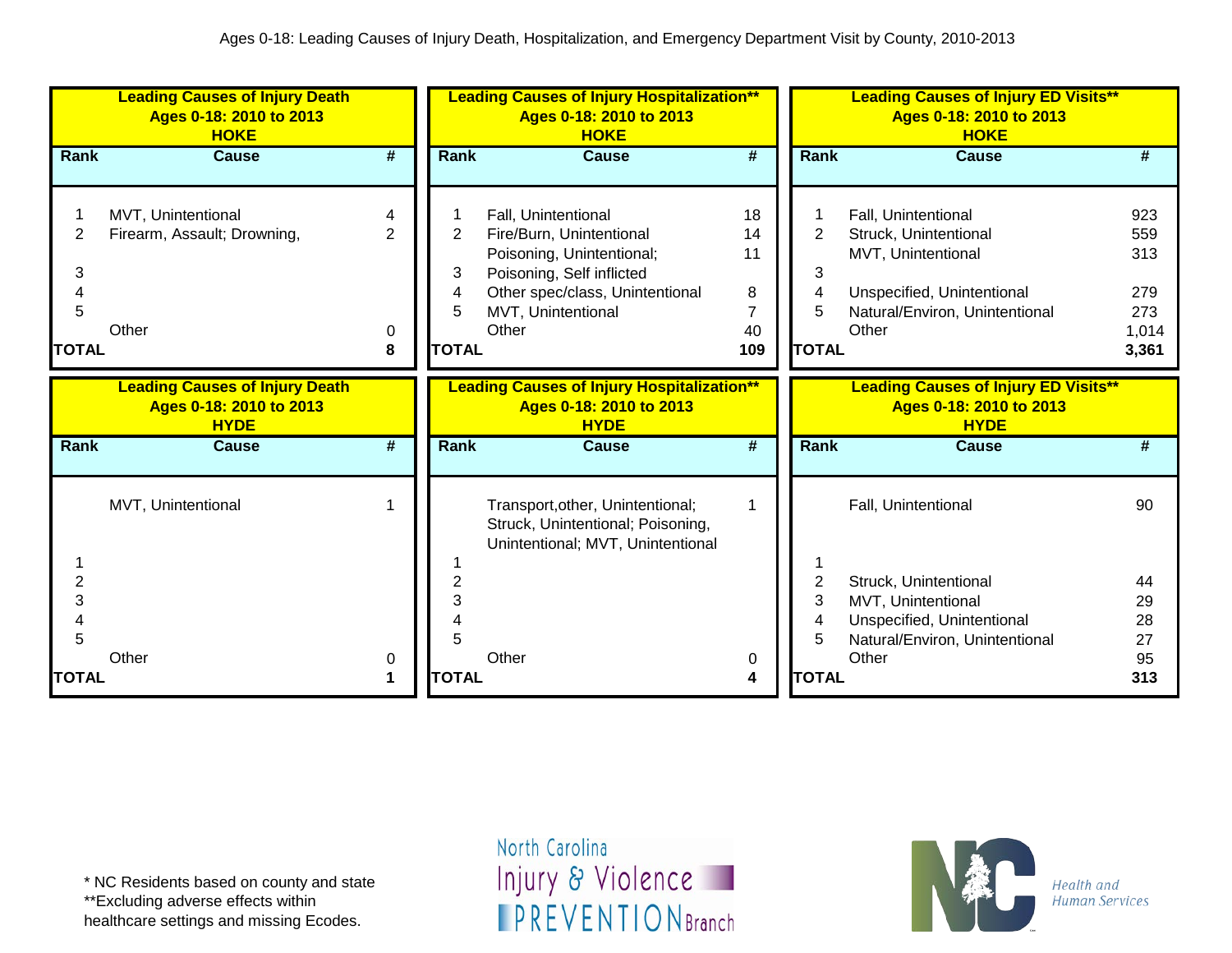|                                  | <b>Leading Causes of Injury Death</b><br>Ages 0-18: 2010 to 2013<br><b>IREDELL</b>                                                      |                                     |                        | <b>Leading Causes of Injury Hospitalization**</b><br>Ages 0-18: 2010 to 2013<br><b>IREDELL</b>                                                                          |                                          |                                               | <b>Leading Causes of Injury ED Visits**</b><br>Ages 0-18: 2010 to 2013<br><b>IREDELL</b>                                                 |                                                            |
|----------------------------------|-----------------------------------------------------------------------------------------------------------------------------------------|-------------------------------------|------------------------|-------------------------------------------------------------------------------------------------------------------------------------------------------------------------|------------------------------------------|-----------------------------------------------|------------------------------------------------------------------------------------------------------------------------------------------|------------------------------------------------------------|
| Rank                             | <b>Cause</b>                                                                                                                            | #                                   | <b>Rank</b>            | <b>Cause</b>                                                                                                                                                            | $\overline{\boldsymbol{t}}$              | Rank                                          | <b>Cause</b>                                                                                                                             | #                                                          |
| 2<br>3<br>4<br>5<br><b>TOTAL</b> | MVT, Unintentional<br>Suffocation, Unintentional<br>Poisoning, Unintentional; Firearm,<br>Suffocation, Self inflicted; Struck,<br>Other | 8<br>3<br>$\overline{2}$<br>0<br>22 | 2<br>3<br><b>TOTAL</b> | Fall, Unintentional<br>Poisoning, Self inflicted<br>MVT, Unintentional<br>Other spec/class, Unintentional<br>Transport, other, Unintentional<br>Other                   | 51<br>45<br>43<br>30<br>21<br>128<br>318 | $\overline{2}$<br>3<br>4<br>5<br><b>TOTAL</b> | Fall, Unintentional<br>Struck, Unintentional<br>MVT, Unintentional<br>Overexertion, Unintentional<br>Unspecified, Unintentional<br>Other | 3,712<br>2,576<br>1,079<br>1,031<br>996<br>4,102<br>13,496 |
|                                  | <b>Leading Causes of Injury Death</b><br>Ages 0-18: 2010 to 2013<br><b>JACKSON</b>                                                      |                                     |                        | <b>Leading Causes of Injury Hospitalization**</b><br>Ages 0-18: 2010 to 2013<br><b>JACKSON</b>                                                                          |                                          |                                               | <b>Leading Causes of Injury ED Visits**</b><br>Ages 0-18: 2010 to 2013<br><b>JACKSON</b>                                                 |                                                            |
| Rank                             | <b>Cause</b>                                                                                                                            | #                                   | Rank                   | <b>Cause</b>                                                                                                                                                            | $\overline{\boldsymbol{t}}$              | Rank                                          | <b>Cause</b>                                                                                                                             | #                                                          |
| 2<br>3<br>5                      | MVT, Unintentional<br>Suffocation, Self inflicted; Poisoning,                                                                           | 3                                   | 2<br>3                 | Fall, Unintentional<br>Poisoning, Self inflicted<br>Natural/Environ, Unintentional<br>Unspecified, Unintentional; MVT,<br>Unintentional<br>Unspecified, Self inflicted; | 13<br>5<br>4<br>3                        | 2<br>4<br>5                                   | Fall, Unintentional<br>Struck, Unintentional<br>Overexertion, Unintentional<br>MVT, Unintentional<br>Natural/Environ, Unintentional      | 788<br>426<br>204<br>173<br>171                            |
|                                  | Other                                                                                                                                   | 0                                   |                        | Other                                                                                                                                                                   | 16                                       |                                               | Other                                                                                                                                    | 749                                                        |

healthcare settings and missing Ecodes.

North Carolina Injury & Violence **IPREVENTIONBranch** 

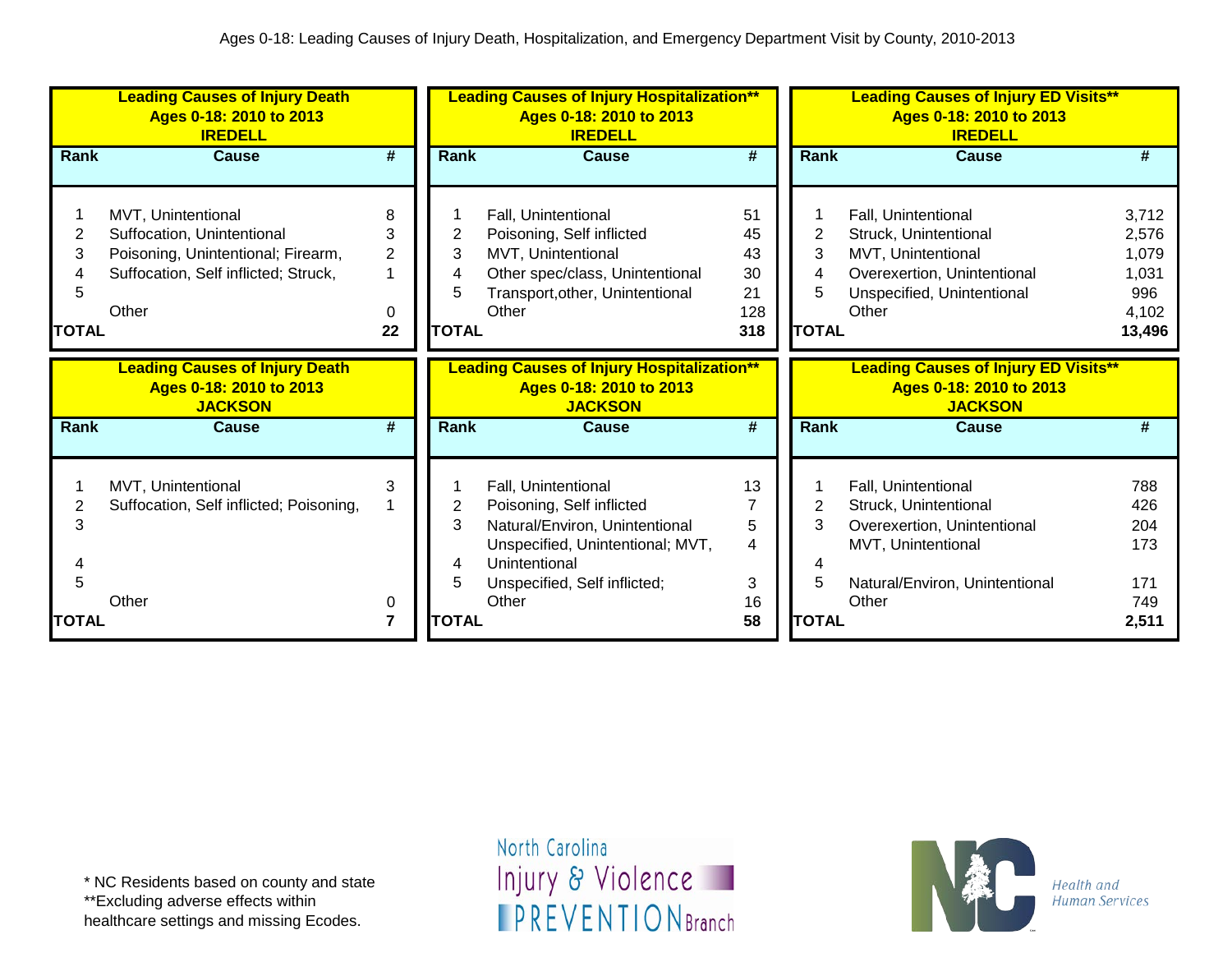|                                                    | <b>Leading Causes of Injury Death</b><br>Ages 0-18: 2010 to 2013<br><b>JOHNSTON</b>                         |                                      |                                               | <b>Leading Causes of Injury Hospitalization**</b><br>Ages 0-18: 2010 to 2013<br><b>JOHNSTON</b>                                                                                                                                                    |                                          |                                               | <b>Leading Causes of Injury ED Visits**</b><br>Ages 0-18: 2010 to 2013<br><b>JOHNSTON</b>                                                                   |                                                              |
|----------------------------------------------------|-------------------------------------------------------------------------------------------------------------|--------------------------------------|-----------------------------------------------|----------------------------------------------------------------------------------------------------------------------------------------------------------------------------------------------------------------------------------------------------|------------------------------------------|-----------------------------------------------|-------------------------------------------------------------------------------------------------------------------------------------------------------------|--------------------------------------------------------------|
| Rank                                               | <b>Cause</b>                                                                                                | #                                    | <b>Rank</b>                                   | <b>Cause</b>                                                                                                                                                                                                                                       | $\overline{\boldsymbol{t}}$              | Rank                                          | <b>Cause</b>                                                                                                                                                | #                                                            |
| 1<br>$\overline{2}$<br>3<br>4<br>5<br><b>TOTAL</b> | MVT, Unintentional<br>Suffocation, Self inflicted; Firearm,<br>Suffocation, Unintentional; Struck,<br>Other | 13<br>$\overline{2}$<br>1<br>0<br>24 | $\overline{c}$<br>3<br>4<br>5<br><b>TOTAL</b> | Fall, Unintentional<br>MVT, Unintentional<br>Fire/Burn, Unintentional<br>Poisoning, Self inflicted<br>Unspecified, Unintentional<br>Other                                                                                                          | 81<br>43<br>39<br>32<br>31<br>173<br>399 | $\overline{2}$<br>3<br>4<br>5<br><b>TOTAL</b> | Fall, Unintentional<br>Struck, Unintentional<br>Other spec/notclass, Unintentional<br>Unspecified, Unintentional<br>Natural/Environ, Unintentional<br>Other | 3,936<br>2,131<br>1,510<br>1,480<br>1,305<br>4,565<br>14,927 |
|                                                    | <b>Leading Causes of Injury Death</b><br>Ages 0-18: 2010 to 2013                                            |                                      |                                               | <b>Leading Causes of Injury Hospitalization**</b><br>Ages 0-18: 2010 to 2013                                                                                                                                                                       |                                          |                                               | <b>Leading Causes of Injury ED Visits**</b><br>Ages 0-18: 2010 to 2013                                                                                      |                                                              |
| Rank                                               | <b>JONES</b><br><b>Cause</b>                                                                                | #                                    | Rank                                          | <b>JONES</b><br><b>Cause</b>                                                                                                                                                                                                                       | #                                        | Rank                                          | <b>JONES</b><br><b>Cause</b>                                                                                                                                | #                                                            |
|                                                    |                                                                                                             |                                      |                                               |                                                                                                                                                                                                                                                    |                                          |                                               |                                                                                                                                                             |                                                              |
| $\overline{2}$<br>3                                | MVT, Unintentional                                                                                          | $\mathbf{1}$                         | $\overline{2}$<br>3                           | MVT, Unintentional<br>Natural/Environ, Unintentional<br>Other spec/class, Unintentional;<br>Fall, Unintentional<br>Unspecified, Unintentional;<br>Unspecified, Assault;<br>Transport, other, Unintentional;<br>Suffocation, Unintentional; Struck, | 8<br>3<br>$\overline{2}$<br>1            | 2<br>3                                        | Fall, Unintentional<br>Struck, Unintentional<br>MVT, Unintentional<br>Natural/Environ, Unintentional                                                        | 184<br>160<br>68<br>66                                       |
| 4<br>5<br><b>TOTAL</b>                             | Other                                                                                                       | 0<br>1                               | 4<br>5<br><b>TOTAL</b>                        | Unintentional; Pedal cyclist, other,<br>Unintentional; Other<br>spec/notclass, Unintentional<br>Other                                                                                                                                              | 0<br>22                                  | 4<br>5<br><b>TOTAL</b>                        | Overexertion, Unintentional<br>Other                                                                                                                        | 58<br>292<br>828                                             |

\*\*Excluding adverse effects within

healthcare settings and missing Ecodes.

North Carolina Injury & Violence **IPREVENTIONBranch** 

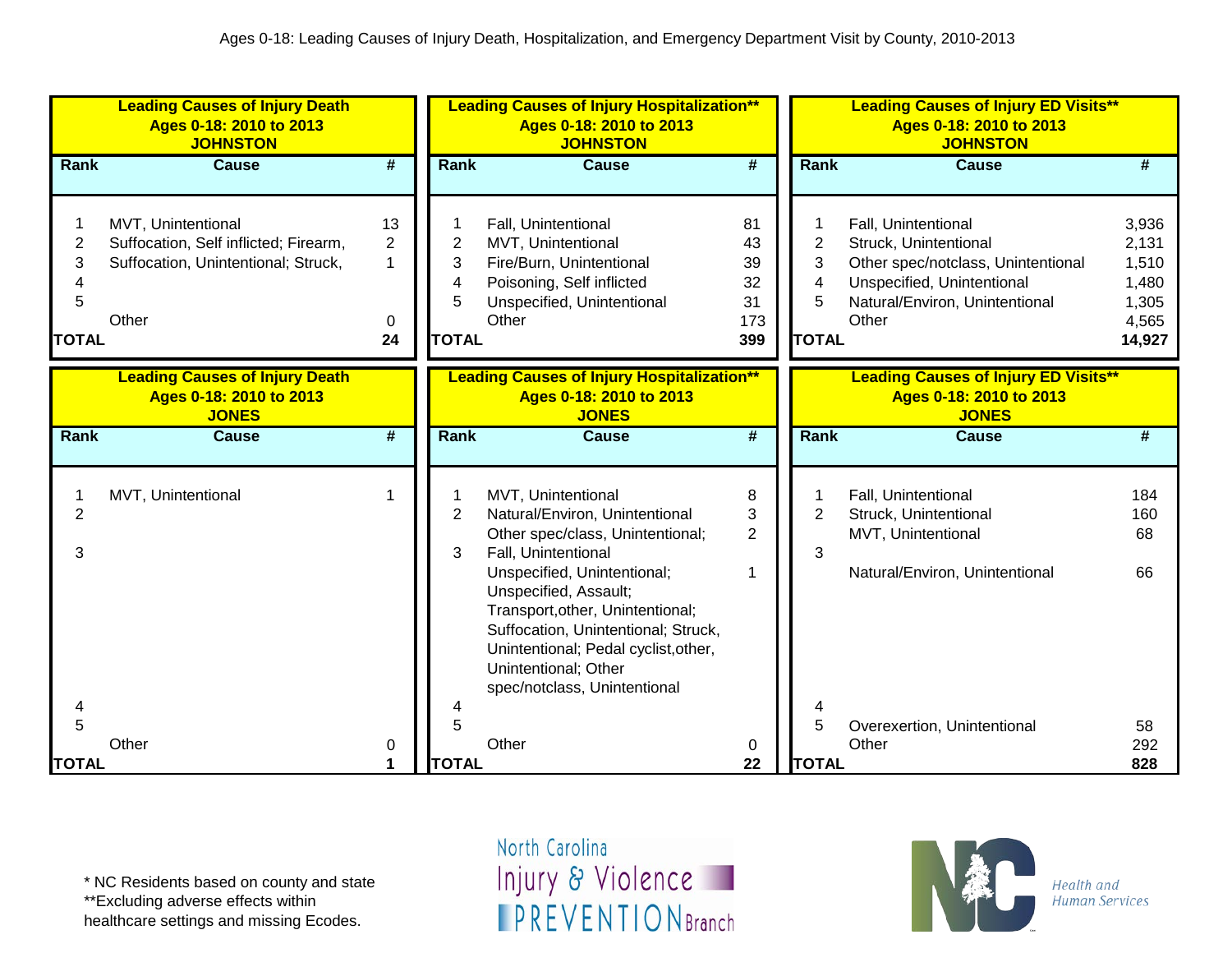|              | <b>Leading Causes of Injury Death</b><br>Ages 0-18: 2010 to 2013<br><b>LEE</b> |                |                | <b>Leading Causes of Injury Hospitalization**</b><br>Ages 0-18: 2010 to 2013<br><b>LEE</b> |           |                | <b>Leading Causes of Injury ED Visits**</b><br>Ages 0-18: 2010 to 2013<br><b>LEE</b> |                |
|--------------|--------------------------------------------------------------------------------|----------------|----------------|--------------------------------------------------------------------------------------------|-----------|----------------|--------------------------------------------------------------------------------------|----------------|
| <b>Rank</b>  | Cause                                                                          | #              | Rank           | Cause                                                                                      | #         | <b>Rank</b>    | Cause                                                                                | #              |
|              |                                                                                |                |                |                                                                                            |           |                |                                                                                      |                |
|              | MVT, Unintentional                                                             | 9              |                | MVT, Unintentional                                                                         | 48        |                | Fall, Unintentional                                                                  | 385            |
| 2            | Pedestrian, other, Unintentional                                               | 2              | $\overline{2}$ | Fall, Unintentional                                                                        | 27        | 2              | MVT, Unintentional                                                                   | 275            |
| 3            | Suffocation, Unintentional;                                                    |                | 3              | Fire/Burn, Unintentional                                                                   | 24        | 3              | Natural/Environ, Unintentional                                                       | 264            |
|              |                                                                                |                |                | Poisoning, Self inflicted; Other                                                           | 17        |                | Struck, Unintentional                                                                | 215            |
|              |                                                                                |                | 4              | spec/class, Unintentional                                                                  |           | 4              |                                                                                      |                |
| 5            |                                                                                |                | 5              | Poisoning, Unintentional                                                                   | 16        | 5              | Unspecified, Unintentional                                                           | 123            |
|              | Other                                                                          | 0              |                | Other                                                                                      | 73        |                | Other                                                                                | 573            |
| <b>TOTAL</b> |                                                                                | 14             | <b>TOTAL</b>   |                                                                                            | 222       | <b>TOTAL</b>   |                                                                                      | 1,835          |
|              |                                                                                |                |                |                                                                                            |           |                |                                                                                      |                |
|              |                                                                                |                |                |                                                                                            |           |                |                                                                                      |                |
|              | <b>Leading Causes of Injury Death</b>                                          |                |                | <b>Leading Causes of Injury Hospitalization**</b>                                          |           |                | <b>Leading Causes of Injury ED Visits**</b>                                          |                |
|              | Ages 0-18: 2010 to 2013                                                        |                |                | Ages 0-18: 2010 to 2013                                                                    |           |                | Ages 0-18: 2010 to 2013                                                              |                |
| Rank         | <b>LENOIR</b><br><b>Cause</b>                                                  | #              | Rank           | <b>LENOIR</b><br><b>Cause</b>                                                              | #         | <b>Rank</b>    | <b>LENOIR</b><br>Cause                                                               | #              |
|              |                                                                                |                |                |                                                                                            |           |                |                                                                                      |                |
|              |                                                                                |                |                |                                                                                            |           |                |                                                                                      |                |
|              | MVT, Unintentional                                                             | 5              |                | MVT, Unintentional                                                                         | 28        |                | Fall, Unintentional                                                                  | 1,944          |
| 2            | Firearm, Assault                                                               | 3              | 2              | Fall, Unintentional                                                                        | 19        | $\overline{2}$ | Struck, Unintentional                                                                | 1,296          |
| 3            | Suffocation, Unintentional; Firearm,                                           | $\overline{2}$ | 3              | Fire/Burn, Unintentional                                                                   | 14        | 3              | MVT, Unintentional                                                                   | 628            |
|              | Poisoning, Unintentional; Drowning,                                            | 1              |                | Poisoning, Self inflicted                                                                  | 13        | 4              | Unspecified, Unintentional                                                           | 571            |
| 5            |                                                                                |                | 5              | Other spec/class, Unintentional                                                            | 12        | 5              | Overexertion, Unintentional                                                          | 498            |
| TOTAL        | Other                                                                          | 0<br>14        | <b>TOTAL</b>   | Other                                                                                      | 54<br>140 | <b>TOTAL</b>   | Other                                                                                | 2,341<br>7,278 |

\*\*Excluding adverse effects within

healthcare settings and missing Ecodes.

North Carolina Injury & Violence **IPREVENTIONBranch** 

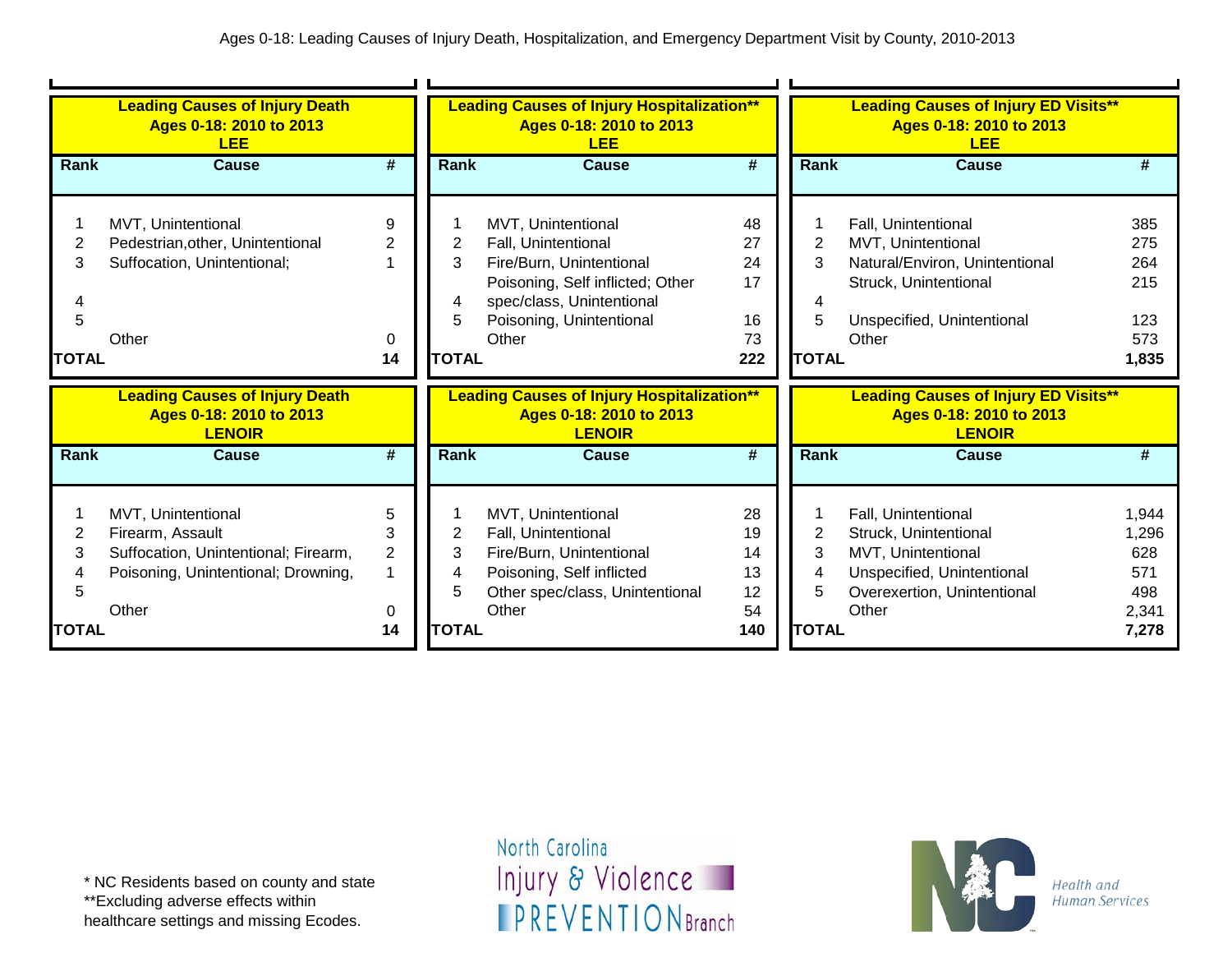|                   | <b>Leading Causes of Injury Death</b><br>Ages 0-18: 2010 to 2013<br><b>LINCOLN</b>  |             |                             | <b>Leading Causes of Injury Hospitalization**</b><br>Ages 0-18: 2010 to 2013<br><b>LINCOLN</b>                                                                      |                                         |                                               | <b>Leading Causes of Injury ED Visits**</b><br>Ages 0-18: 2010 to 2013<br><b>LINCOLN</b>                                                |                                                       |
|-------------------|-------------------------------------------------------------------------------------|-------------|-----------------------------|---------------------------------------------------------------------------------------------------------------------------------------------------------------------|-----------------------------------------|-----------------------------------------------|-----------------------------------------------------------------------------------------------------------------------------------------|-------------------------------------------------------|
| <b>Rank</b>       | <b>Cause</b>                                                                        | #           | <b>Rank</b>                 | <b>Cause</b>                                                                                                                                                        | $\overline{\boldsymbol{t}}$             | Rank                                          | <b>Cause</b>                                                                                                                            | #                                                     |
| 3<br><b>TOTAL</b> | MVT, Unintentional<br>Suffocation, Unintentional;<br>Other                          | 3<br>0<br>7 | 2<br>3<br>5<br><b>TOTAL</b> | MVT, Unintentional<br>Poisoning, Self inflicted<br>Fall, Unintentional<br>Unspecified, Unintentional<br>Transport, other, Unintentional<br>Other                    | 22<br>21<br>17<br>14<br>11<br>76<br>161 | $\overline{2}$<br>3<br>4<br>5<br><b>TOTAL</b> | Fall, Unintentional<br>Struck, Unintentional<br>Overexertion, Unintentional<br>MVT, Unintentional<br>Cut/pierce, Unintentional<br>Other | 1,974<br>1,279<br>507<br>481<br>459<br>1,970<br>6,670 |
|                   | <b>Leading Causes of Injury Death</b><br>Ages 0-18: 2010 to 2013<br><b>McDOWELL</b> |             |                             | <b>Leading Causes of Injury Hospitalization**</b><br>Ages 0-18: 2010 to 2013<br><b>McDOWELL</b>                                                                     |                                         |                                               | <b>Leading Causes of Injury ED Visits**</b><br>Ages 0-18: 2010 to 2013<br><b>McDOWELL</b>                                               |                                                       |
| Rank              | <b>Cause</b>                                                                        | #           | <b>Rank</b>                 | Cause                                                                                                                                                               | $\overline{\boldsymbol{t}}$             | Rank                                          | Cause                                                                                                                                   | #                                                     |
| 2<br>3            | Unspecified, Unintentional; Firearm,                                                |             | 2<br>3<br>4                 | Fall, Unintentional<br>MVT, Unintentional<br>Poisoning, Unintentional<br>Other spec/class, Unintentional<br>Other spec/notclass,<br>Unintentional; Cut/pierce, Self | 19<br>13<br>9<br>8<br>4                 | $\overline{2}$<br>3<br>4                      | Fall, Unintentional<br>Struck, Unintentional<br>MVT, Unintentional<br>Natural/Environ, Unintentional<br>Overexertion, Unintentional     | 481<br>319<br>229<br>117<br>94                        |
| 5<br><b>TOTAL</b> | Other                                                                               | 0<br>3      | 5<br><b>TOTAL</b>           | inflicted<br>Other                                                                                                                                                  | 24<br>81                                | 5<br><b>TOTAL</b>                             | Other                                                                                                                                   | 522<br>1,762                                          |

\*\*Excluding adverse effects within

healthcare settings and missing Ecodes.

North Carolina Injury & Violence **IPREVENTIONBranch** 

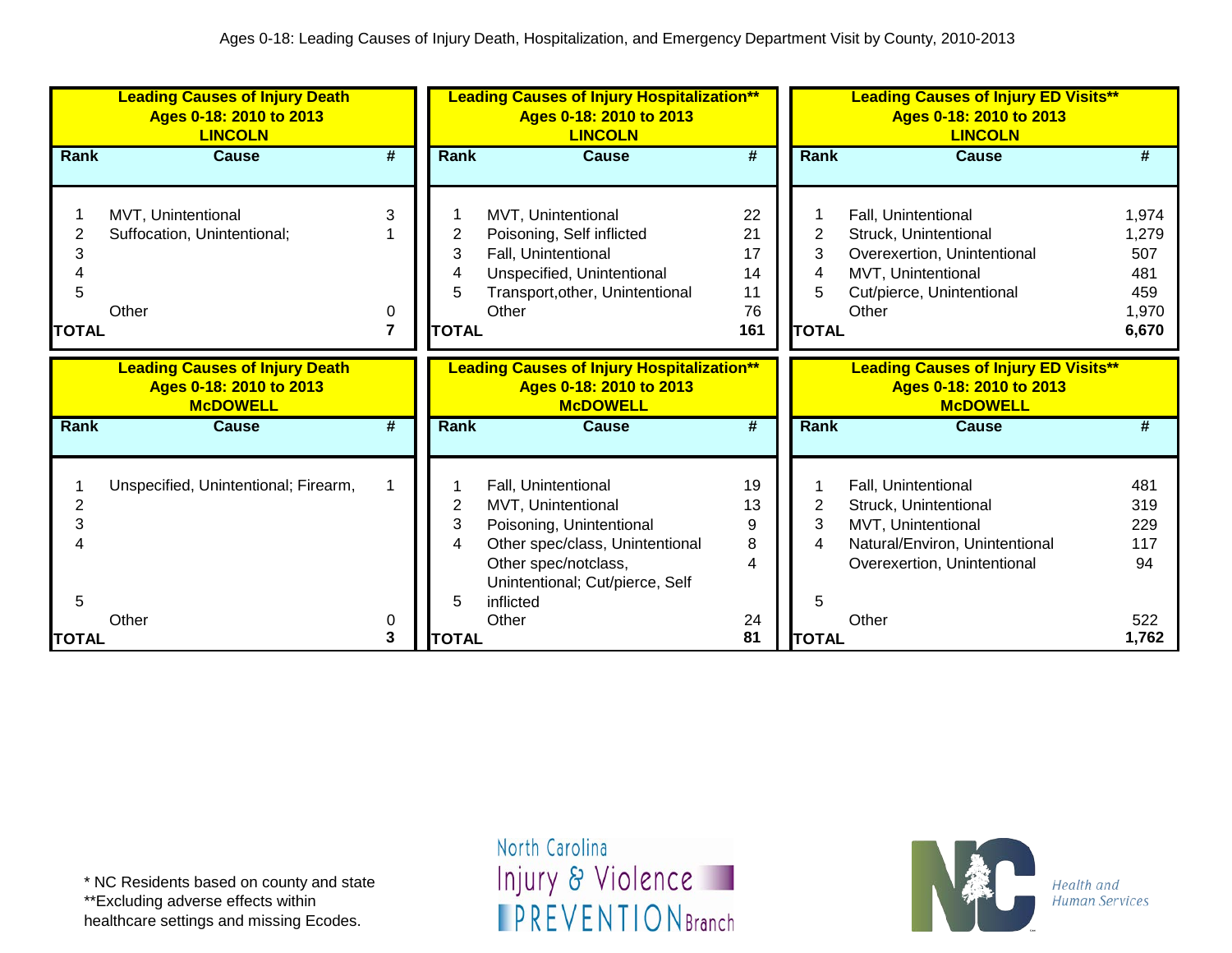|                | <b>Leading Causes of Injury Death</b><br>Ages 0-18: 2010 to 2013<br><b>MACON</b> |                      |                | <b>Leading Causes of Injury Hospitalization**</b><br>Ages 0-18: 2010 to 2013<br><b>MACON</b> |                             |                | <b>Leading Causes of Injury ED Visits**</b><br>Ages 0-18: 2010 to 2013<br><b>MACON</b> |       |
|----------------|----------------------------------------------------------------------------------|----------------------|----------------|----------------------------------------------------------------------------------------------|-----------------------------|----------------|----------------------------------------------------------------------------------------|-------|
| <b>Rank</b>    | <b>Cause</b>                                                                     | #                    | <b>Rank</b>    | <b>Cause</b>                                                                                 | $\overline{\boldsymbol{t}}$ | Rank           | <b>Cause</b>                                                                           |       |
| 1              | Suffocation, Self inflicted                                                      | $\overline{2}$       |                | Poisoning, Self inflicted                                                                    | $\boldsymbol{9}$            | 1              | Fall, Unintentional                                                                    | 927   |
| $\overline{c}$ | Unspecified, Unintentional                                                       |                      | $\overline{c}$ | Fall, Unintentional                                                                          | 8                           | $\overline{2}$ | Struck, Unintentional                                                                  | 558   |
| 3              |                                                                                  |                      | 3              | MVT, Unintentional                                                                           | 5                           | 3              | Overexertion, Unintentional                                                            | 236   |
|                |                                                                                  |                      |                | Transport, other, Unintentional;                                                             | 4                           |                | Cut/pierce, Unintentional                                                              | 216   |
|                |                                                                                  |                      |                | Struck, Unintentional; Other                                                                 |                             |                |                                                                                        |       |
| 4              |                                                                                  |                      | 4              | spec/class, Unintentional                                                                    |                             | 4              |                                                                                        |       |
|                |                                                                                  |                      |                | Unspecified, Unintentional;                                                                  | $\overline{2}$              |                | Natural/Environ, Unintentional                                                         | 203   |
|                |                                                                                  |                      |                | Unspecified, Self inflicted;                                                                 |                             |                |                                                                                        |       |
|                |                                                                                  |                      |                | Poisoning, Unintentional;                                                                    |                             |                |                                                                                        |       |
|                |                                                                                  |                      |                | Natural/Environ, Unintentional;                                                              |                             |                |                                                                                        |       |
| 5              |                                                                                  |                      | 5              | Firearm, Unintentional                                                                       |                             | 5              |                                                                                        |       |
|                | Other                                                                            | 0                    |                | Other                                                                                        | 4                           |                | Other                                                                                  | 824   |
| <b>TOTAL</b>   |                                                                                  | 3                    | <b>TOTAL</b>   |                                                                                              | 48                          | <b>TOTAL</b>   |                                                                                        | 2,964 |
|                |                                                                                  |                      |                |                                                                                              |                             |                |                                                                                        |       |
|                | <b>Leading Causes of Injury Death</b>                                            |                      |                | <b>Leading Causes of Injury Hospitalization**</b>                                            |                             |                | <b>Leading Causes of Injury ED Visits**</b>                                            |       |
|                | Ages 0-18: 2010 to 2013                                                          |                      |                | Ages 0-18: 2010 to 2013                                                                      |                             |                | Ages 0-18: 2010 to 2013                                                                |       |
|                | <b>MADISON</b>                                                                   |                      |                | <b>MADISON</b>                                                                               |                             |                | <b>MADISON</b>                                                                         |       |
| <b>Rank</b>    | <b>Cause</b>                                                                     | #                    | <b>Rank</b>    | <b>Cause</b>                                                                                 | #                           | Rank           | <b>Cause</b>                                                                           | #     |
|                |                                                                                  |                      |                |                                                                                              |                             |                |                                                                                        |       |
| 1              | MVT, Unintentional                                                               | 2                    | 1              | Fall, Unintentional                                                                          | 8                           | 1              | Fall, Unintentional                                                                    | 82    |
| $\overline{c}$ | Poisoning, Unintentional                                                         | $\blacktriangleleft$ | $\overline{2}$ | MVT, Unintentional                                                                           | 7                           | $\mathbf{2}$   | MVT, Unintentional                                                                     | 51    |
| 3              |                                                                                  |                      | 3              | Transport, other, Unintentional                                                              | $\overline{\mathbf{4}}$     | 3              | Struck, Unintentional                                                                  | 46    |
|                |                                                                                  |                      |                | Poisoning, Unintentional; Other                                                              | 3                           |                | Natural/Environ, Unintentional                                                         | 20    |
|                |                                                                                  |                      |                | spec/class, Unintentional;                                                                   |                             |                |                                                                                        |       |
|                |                                                                                  |                      |                | Natural/Environ, Unintentional;                                                              |                             |                |                                                                                        |       |
| 4              |                                                                                  |                      | 4              | Cut/pierce, Self inflicted                                                                   |                             | 4              |                                                                                        |       |
|                |                                                                                  |                      |                | Suffocation, Unintentional;                                                                  | 2                           |                | Transport, other, Unintentional                                                        | 17    |
| 5              |                                                                                  |                      | 5              | Poisoning, Self inflicted                                                                    |                             | 5              |                                                                                        |       |
|                | Other                                                                            | 0                    |                | Other                                                                                        | 5                           |                | Other                                                                                  | 110   |
| <b>TOTAL</b>   |                                                                                  | 3                    | <b>TOTAL</b>   |                                                                                              | 40                          | <b>TOTAL</b>   |                                                                                        | 326   |

\*\*Excluding adverse effects within

healthcare settings and missing Ecodes.

North Carolina Injury & Violence **FPREVENTIONBranch** 

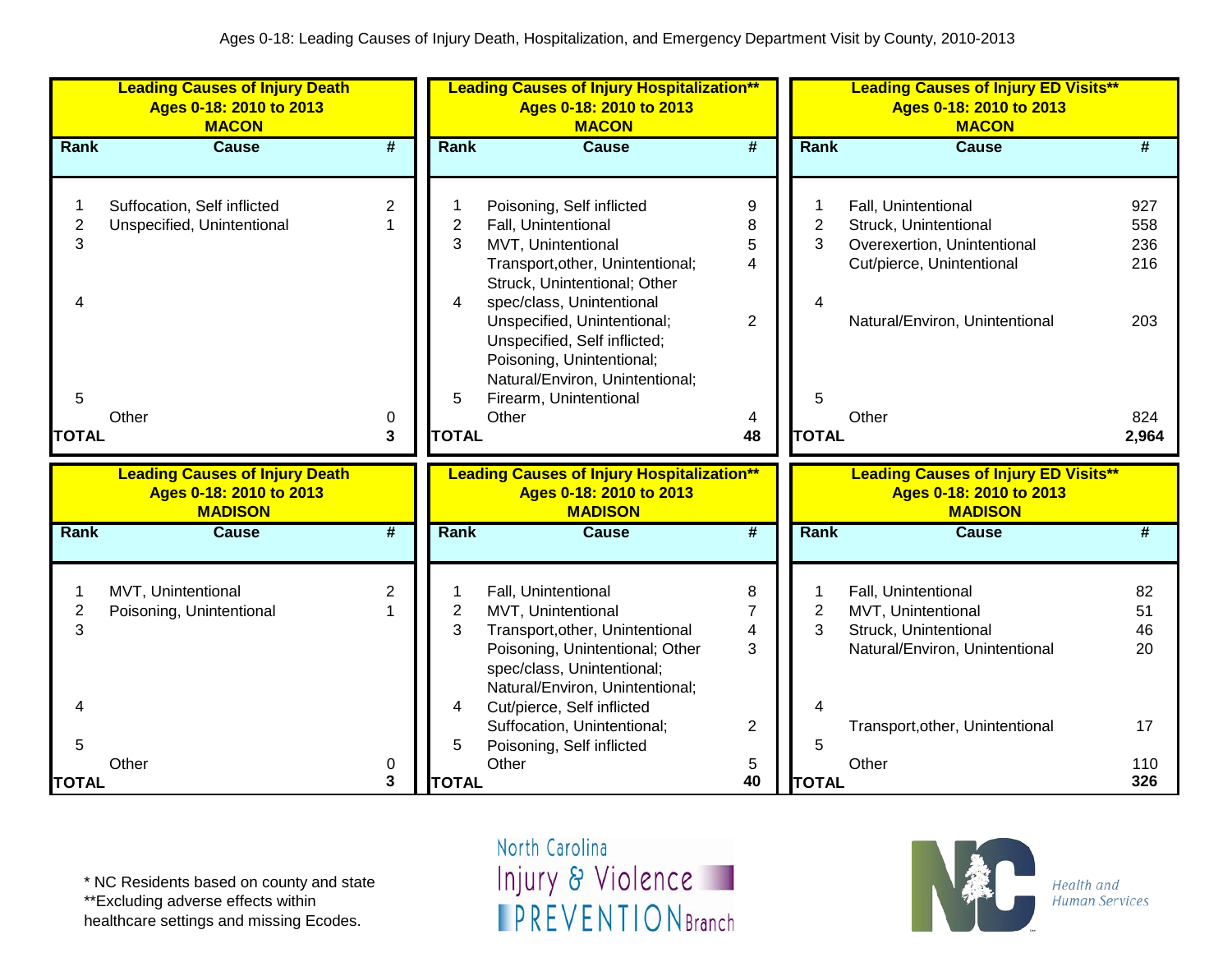|                                               | <b>Leading Causes of Injury Death</b><br>Ages 0-18: 2010 to 2013<br><b>MARTIN</b>                                                    |                                       |                                  | <b>Leading Causes of Injury Hospitalization**</b><br>Ages 0-18: 2010 to 2013<br><b>MARTIN</b>                                                                                                                                                                                                     |                                                 |                                               | <b>Leading Causes of Injury ED Visits**</b><br>Ages 0-18: 2010 to 2013<br><b>MARTIN</b>                                                      |                                                                 |
|-----------------------------------------------|--------------------------------------------------------------------------------------------------------------------------------------|---------------------------------------|----------------------------------|---------------------------------------------------------------------------------------------------------------------------------------------------------------------------------------------------------------------------------------------------------------------------------------------------|-------------------------------------------------|-----------------------------------------------|----------------------------------------------------------------------------------------------------------------------------------------------|-----------------------------------------------------------------|
| <b>Rank</b>                                   | <b>Cause</b>                                                                                                                         | #                                     | <b>Rank</b>                      | <b>Cause</b>                                                                                                                                                                                                                                                                                      | #                                               | Rank                                          | Cause                                                                                                                                        | #                                                               |
| $\overline{c}$<br>3<br>4<br>5<br><b>TOTAL</b> | Other land transport, Unintentional<br>Unspecified, Unintentional<br>Other                                                           | $\overline{c}$<br>1<br>0<br>3         | 2<br>3<br>4<br><b>TOTAL</b>      | MVT, Unintentional<br>Poisoning, Unintentional;<br>Poisoning, Self inflicted; Fall,<br>Unintentional<br>Transport, other, Unintentional<br>Struck, Unintentional; Fire/Burn,<br>Unintentional<br>Other spec/class, Unintentional;<br>Natural/Environ, Unintentional;<br>Firearm, Assault<br>Other | 9<br>6<br>5<br>3<br>$\overline{2}$<br>6<br>50   | $\overline{2}$<br>3<br>4<br>5<br><b>TOTAL</b> | Fall, Unintentional<br>Struck, Unintentional<br>MVT, Unintentional<br>Unspecified, Unintentional<br>Natural/Environ, Unintentional<br>Other  | 294<br>208<br>131<br>117<br>78<br>302<br>1,130                  |
|                                               | <b>Leading Causes of Injury Death</b><br>Ages 0-18: 2010 to 2013<br><b>MECKLENBURG</b>                                               |                                       |                                  | <b>Leading Causes of Injury Hospitalization**</b><br>Ages 0-18: 2010 to 2013<br><b>MECKLENBURG</b>                                                                                                                                                                                                |                                                 |                                               | <b>Leading Causes of Injury ED Visits**</b><br>Ages 0-18: 2010 to 2013<br><b>MECKLENBURG</b>                                                 |                                                                 |
| Rank                                          | <b>Cause</b>                                                                                                                         | #                                     | <b>Rank</b>                      | <b>Cause</b>                                                                                                                                                                                                                                                                                      | #                                               | Rank                                          | <b>Cause</b>                                                                                                                                 | #                                                               |
| 2<br>3<br>4<br>5<br><b>TOTAL</b>              | MVT, Unintentional<br>Firearm, Assault<br>Suffocation, Unintentional;<br>Drowning, Unintentional<br>Firearm, Self inflicted<br>Other | 24<br>19<br>13<br>7<br>5<br>31<br>112 | 2<br>3<br>4<br>5<br><b>TOTAL</b> | Fall, Unintentional<br>Poisoning, Self inflicted<br>MVT, Unintentional<br>Poisoning, Unintentional<br>Unspecified, Unintentional<br>Other                                                                                                                                                         | 315<br>250<br>182<br>116<br>103<br>801<br>1,767 | $\overline{2}$<br>3<br>4<br>5<br><b>TOTAL</b> | Fall, Unintentional<br>Struck, Unintentional<br>MVT, Unintentional<br>Unspecified, Unintentional<br>Other spec/class, Unintentional<br>Other | 19,742<br>11,302<br>5,107<br>4,996<br>4,226<br>18,170<br>63,543 |

\*\*Excluding adverse effects within

healthcare settings and missing Ecodes.

North Carolina Injury & Violence **IPREVENTIONBranch** 

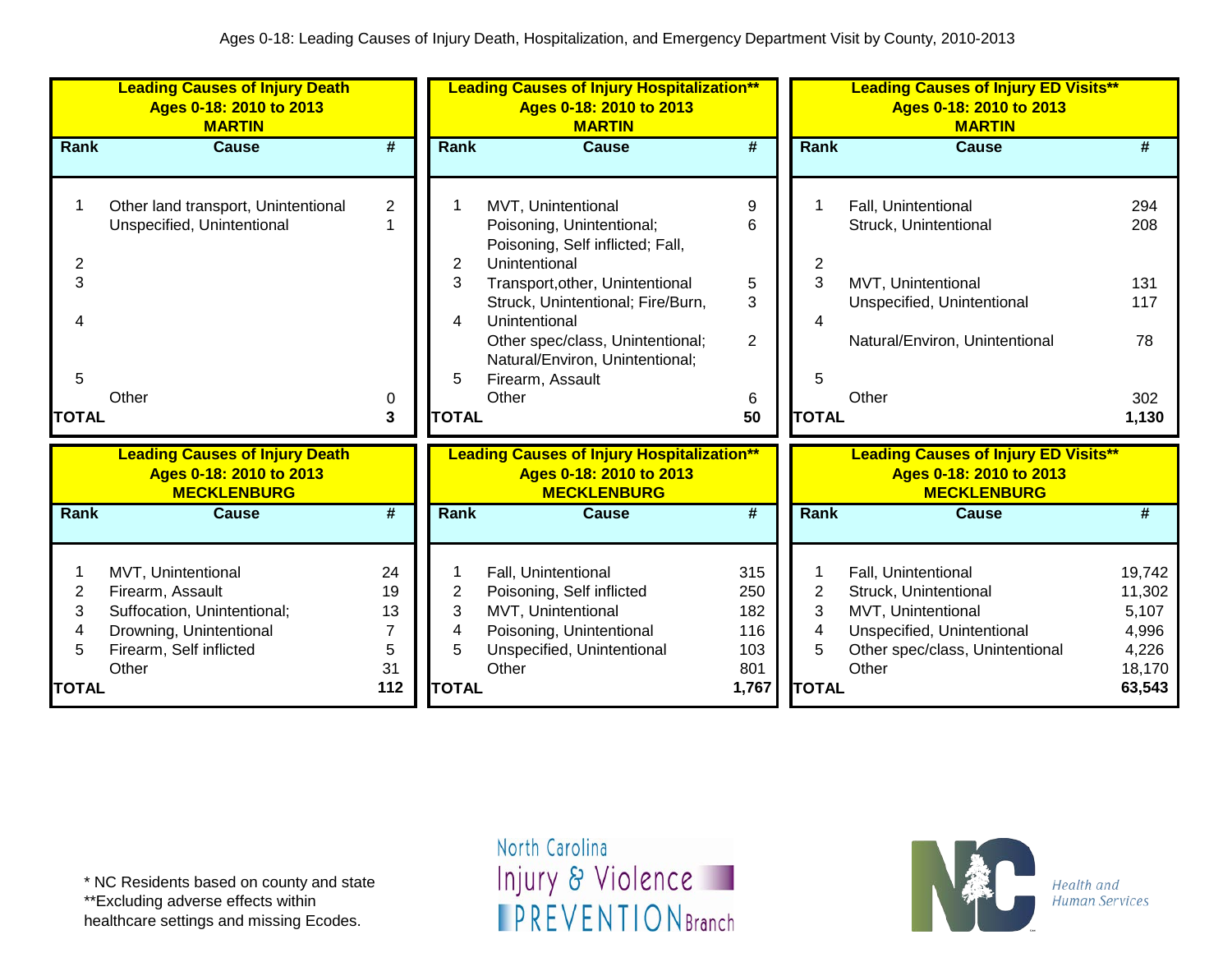|                | <b>Leading Causes of Injury Death</b><br>Ages 0-18: 2010 to 2013<br><b>MITCHELL</b> |                 |              | <b>Leading Causes of Injury Hospitalization**</b><br>Ages 0-18: 2010 to 2013<br><b>MITCHELL</b> |                             |                | <b>Leading Causes of Injury ED Visits**</b><br>Ages 0-18: 2010 to 2013<br><b>MITCHELL</b> |              |
|----------------|-------------------------------------------------------------------------------------|-----------------|--------------|-------------------------------------------------------------------------------------------------|-----------------------------|----------------|-------------------------------------------------------------------------------------------|--------------|
| Rank           | <b>Cause</b>                                                                        | #               | Rank         | <b>Cause</b>                                                                                    | $\overline{\boldsymbol{t}}$ | Rank           | <b>Cause</b>                                                                              | #            |
|                |                                                                                     |                 |              |                                                                                                 |                             |                |                                                                                           |              |
|                | MVT, Unintentional                                                                  |                 |              | Fall, Unintentional                                                                             | 13                          |                | Fall, Unintentional                                                                       | 111          |
| 2              |                                                                                     |                 | 2            | Natural/Environ, Unintentional                                                                  | 9                           | $\overline{2}$ | Struck, Unintentional                                                                     | 54           |
| 3              |                                                                                     |                 | 3            | Poisoning, Self inflicted                                                                       | 8                           | 3              | MVT, Unintentional                                                                        | 45           |
|                |                                                                                     |                 | 4            | Unspecified, Unintentional                                                                      |                             | 4              | Natural/Environ, Unintentional                                                            | 22           |
|                |                                                                                     |                 |              | Struck, Unintentional                                                                           | 6                           |                | Overexertion, Unintentional; Other                                                        | 21           |
| 5              |                                                                                     |                 | 5            |                                                                                                 |                             |                | spec/class, Unintentional                                                                 |              |
|                | Other                                                                               | 0               |              | Other                                                                                           | 26                          |                | Other                                                                                     | 77           |
| <b>TOTAL</b>   |                                                                                     | 1               | <b>TOTAL</b> |                                                                                                 | 69                          | <b>TOTAL</b>   |                                                                                           | 351          |
|                | <b>Leading Causes of Injury Death</b>                                               |                 |              | <b>Leading Causes of Injury Hospitalization**</b>                                               |                             |                | <b>Leading Causes of Injury ED Visits**</b>                                               |              |
|                |                                                                                     |                 |              |                                                                                                 |                             |                |                                                                                           |              |
|                | Ages 0-18: 2010 to 2013                                                             |                 |              | Ages 0-18: 2010 to 2013                                                                         |                             |                | Ages 0-18: 2010 to 2013                                                                   |              |
|                | <b>MONTGOMERY</b>                                                                   |                 |              | <b>MONTGOMERY</b>                                                                               |                             |                | <b>MONTGOMERY</b>                                                                         |              |
| Rank           | <b>Cause</b>                                                                        | $\overline{\#}$ | <b>Rank</b>  | <b>Cause</b>                                                                                    | $\overline{\boldsymbol{H}}$ | <b>Rank</b>    | <b>Cause</b>                                                                              | #            |
|                |                                                                                     |                 |              |                                                                                                 |                             |                |                                                                                           |              |
|                | Suffocation, Self inflicted; Other                                                  |                 |              | Fall, Unintentional                                                                             | 10                          |                | Fall, Unintentional                                                                       | 540          |
| $\overline{2}$ |                                                                                     |                 | 2            | MVT, Unintentional                                                                              | 6                           | $\overline{2}$ | Struck, Unintentional                                                                     | 409          |
| 3              |                                                                                     |                 | 3            | Fire/Burn, Unintentional                                                                        | 5                           | 3              | Natural/Environ, Unintentional                                                            | 221          |
|                |                                                                                     |                 |              | Poisoning, Unintentional;                                                                       | 4                           |                | Overexertion, Unintentional                                                               | 173          |
|                |                                                                                     |                 | 4            | Natural/Environ, Unintentional                                                                  |                             | 4              |                                                                                           |              |
|                |                                                                                     |                 |              | Unspecified, Self inflicted;                                                                    | 3                           |                | Other spec/class, Unintentional                                                           | 160          |
|                |                                                                                     |                 |              | Poisoning, Self inflicted; Other                                                                |                             |                |                                                                                           |              |
| 5              |                                                                                     |                 | 5            | spec/class, Unintentional                                                                       |                             | 5              |                                                                                           |              |
| <b>TOTAL</b>   | Other                                                                               | 0<br>3          | <b>TOTAL</b> | Other                                                                                           | 13<br>51                    | <b>TOTAL</b>   | Other                                                                                     | 753<br>2,256 |

\*\*Excluding adverse effects within

healthcare settings and missing Ecodes.

North Carolina Injury & Violence **IPREVENTIONBranch** 

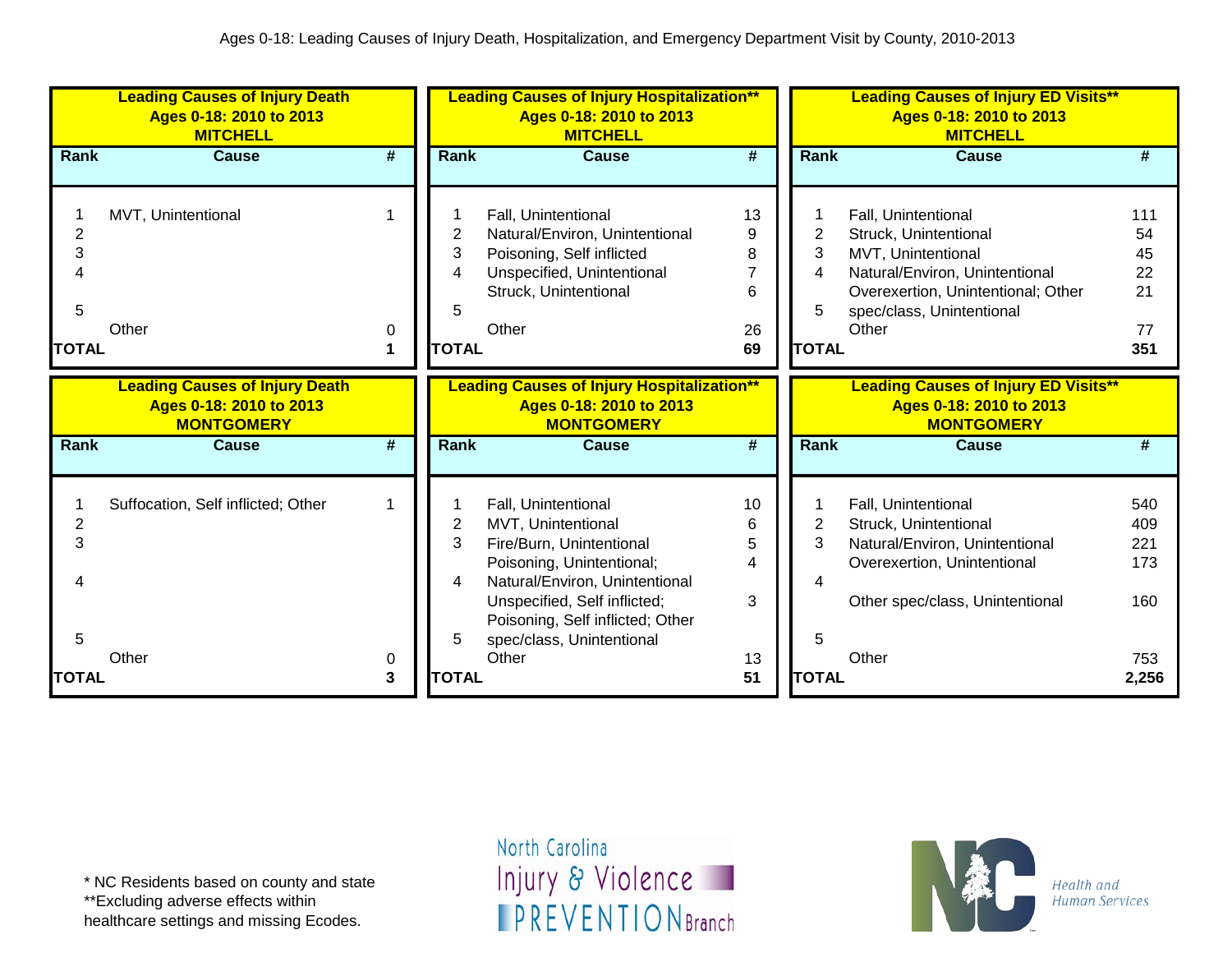|                             | <b>Leading Causes of Injury Death</b><br>Ages 0-18: 2010 to 2013<br><b>MOORE</b>      |                |                                  | <b>Leading Causes of Injury Hospitalization**</b><br>Ages 0-18: 2010 to 2013<br><b>MOORE</b>                                                                               |                                         |                                  | <b>Leading Causes of Injury ED Visits**</b><br>Ages 0-18: 2010 to 2013<br><b>MOORE</b>                                                       |                                                       |
|-----------------------------|---------------------------------------------------------------------------------------|----------------|----------------------------------|----------------------------------------------------------------------------------------------------------------------------------------------------------------------------|-----------------------------------------|----------------------------------|----------------------------------------------------------------------------------------------------------------------------------------------|-------------------------------------------------------|
| <b>Rank</b>                 | <b>Cause</b>                                                                          | #              | <b>Rank</b>                      | <b>Cause</b>                                                                                                                                                               | #                                       | Rank                             | <b>Cause</b>                                                                                                                                 | #                                                     |
| 3<br>5<br>TOTAL             | MVT, Unintentional<br>Firearm, Self inflicted<br>Suffocation, Unintentional;<br>Other | $\Omega$<br>10 | 2<br>3<br>4<br>5<br><b>TOTAL</b> | Fall, Unintentional<br>Poisoning, Self inflicted<br>MVT, Unintentional<br>Poisoning, Unintentional<br>Fire/Burn, Unintentional<br>Other                                    | 41<br>27<br>24<br>18<br>13<br>79<br>202 | 2<br>3<br>4<br>5<br><b>TOTAL</b> | Fall, Unintentional<br>Struck, Unintentional<br>MVT, Unintentional<br>Overexertion, Unintentional<br>Natural/Environ, Unintentional<br>Other | 2,245<br>1,440<br>621<br>619<br>501<br>2,106<br>7,532 |
|                             | <b>Leading Causes of Injury Death</b><br>Ages 0-18: 2010 to 2013<br><b>NASH</b>       |                |                                  | <b>Leading Causes of Injury Hospitalization**</b><br>Ages 0-18: 2010 to 2013<br><b>NASH</b>                                                                                |                                         |                                  | <b>Leading Causes of Injury ED Visits**</b><br>Ages 0-18: 2010 to 2013<br><b>NASH</b>                                                        |                                                       |
| Rank                        |                                                                                       |                |                                  |                                                                                                                                                                            |                                         |                                  |                                                                                                                                              |                                                       |
|                             | <b>Cause</b>                                                                          | #              | Rank                             | <b>Cause</b>                                                                                                                                                               | $\overline{\boldsymbol{t}}$             | Rank                             | <b>Cause</b>                                                                                                                                 | #                                                     |
| 2<br>3<br>5<br><b>TOTAL</b> | MVT, Unintentional<br>Firearm, Assault<br>Struck, Assault; Poisoning,<br>Other        | 0<br>18        | 2<br>3<br>4<br>5<br><b>TOTAL</b> | MVT, Unintentional<br>Fire/Burn, Unintentional<br>Fall, Unintentional<br>Poisoning, Self inflicted<br>Poisoning, Unintentional;<br>Natural/Environ, Unintentional<br>Other | 37<br>27<br>26<br>20<br>10<br>79<br>209 | 2<br>3<br>4<br>5<br><b>TOTAL</b> | Fall, Unintentional<br>Struck, Unintentional<br>MVT, Unintentional<br>Natural/Environ, Unintentional<br>Unspecified, Unintentional<br>Other  | 689<br>420<br>318<br>190<br>168<br>794<br>2,579       |

healthcare settings and missing Ecodes.

North Carolina Injury & Violence **IPREVENTIONBranch** 

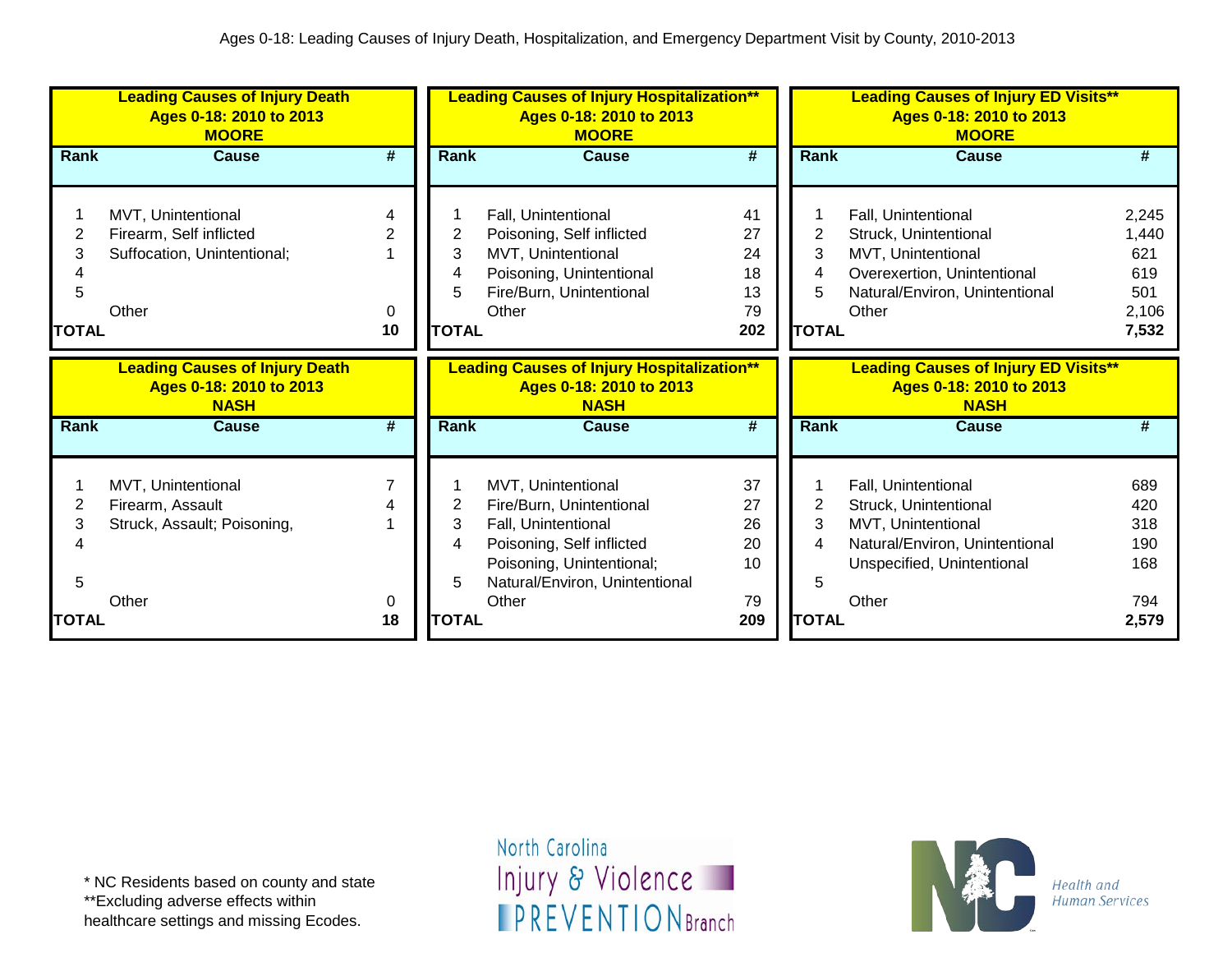|                                               | <b>Leading Causes of Injury Death</b><br>Ages 0-18: 2010 to 2013<br><b>NEW HANOVER</b> |                             |                                  | <b>Leading Causes of Injury Hospitalization**</b><br>Ages 0-18: 2010 to 2013<br><b>NEW HANOVER</b>                                                                                                                                                                                             |                                          |                                               | <b>Leading Causes of Injury ED Visits**</b><br>Ages 0-18: 2010 to 2013<br><b>NEW HANOVER</b>                                                |                                                       |
|-----------------------------------------------|----------------------------------------------------------------------------------------|-----------------------------|----------------------------------|------------------------------------------------------------------------------------------------------------------------------------------------------------------------------------------------------------------------------------------------------------------------------------------------|------------------------------------------|-----------------------------------------------|---------------------------------------------------------------------------------------------------------------------------------------------|-------------------------------------------------------|
| Rank                                          | <b>Cause</b>                                                                           | $\overline{\boldsymbol{t}}$ | <b>Rank</b>                      | <b>Cause</b>                                                                                                                                                                                                                                                                                   | $\overline{\#}$                          | Rank                                          | <b>Cause</b>                                                                                                                                | #                                                     |
| $\overline{c}$<br>3<br>4<br>5<br><b>TOTAL</b> | Firearm, Assault<br>MVT, Unintentional<br>Poisoning, Unintentional; Drowning,<br>Other | 4<br>2<br>1<br>0<br>8       | 2<br>3<br>4<br>5<br><b>TOTAL</b> | Fall, Unintentional<br>Poisoning, Unintentional<br>MVT, Unintentional<br>Poisoning, Self inflicted<br>Unspecified, Unintentional<br>Other                                                                                                                                                      | 66<br>51<br>42<br>35<br>28<br>197<br>419 | $\overline{2}$<br>3<br>4<br>5<br><b>TOTAL</b> | Fall, Unintentional<br>Struck, Unintentional<br>MVT, Unintentional<br>Unspecified, Unintentional<br>Natural/Environ, Unintentional<br>Other | 2,517<br>1,272<br>752<br>562<br>540<br>2,366<br>8,009 |
|                                               | <b>Leading Causes of Injury Death</b><br>Ages 0-18: 2010 to 2013<br><b>NORTHAMPTON</b> |                             |                                  | <b>Leading Causes of Injury Hospitalization**</b><br>Ages 0-18: 2010 to 2013<br><b>NORTHAMPTON</b>                                                                                                                                                                                             |                                          |                                               | <b>Leading Causes of Injury ED Visits**</b><br>Ages 0-18: 2010 to 2013<br><b>NORTHAMPTON</b>                                                |                                                       |
| Rank                                          | <b>Cause</b>                                                                           | #                           | <b>Rank</b>                      | <b>Cause</b>                                                                                                                                                                                                                                                                                   | #                                        | Rank                                          | <b>Cause</b>                                                                                                                                | #                                                     |
|                                               | MVT, Unintentional                                                                     | 3                           |                                  | MVT, Unintentional; Fall,<br>Unintentional                                                                                                                                                                                                                                                     | 5                                        |                                               | Fall, Unintentional                                                                                                                         | 492                                                   |
| $\overline{c}$                                | Drowning, Unintentional                                                                | 2                           | $\overline{\mathbf{c}}$          | Poisoning, Self inflicted                                                                                                                                                                                                                                                                      | 3                                        | $\overline{2}$                                | Struck, Unintentional                                                                                                                       | 319                                                   |
| 3<br>4<br>5                                   | Unspecified, Undetermined;                                                             | 1                           | 3                                | Poisoning, Unintentional; Other<br>Unspecified, Unintentional;<br>Transport, other, Unintentional;<br>Struck, Unintentional; Struck,<br>Assault; Poisoning,<br>Undetermined; Pedal cyclist, other,<br>Unintentional; Other<br>spec/notclass, Unintentional;<br>Other spec/class, Unintentional | $\overline{2}$<br>1                      | 3<br>4                                        | Other spec/notclass, Unintentional<br>MVT, Unintentional                                                                                    | 180<br>171                                            |
|                                               | Other                                                                                  | 0                           | 5                                | Other                                                                                                                                                                                                                                                                                          | 0                                        | 5                                             | Natural/Environ, Unintentional<br>Other                                                                                                     | 150<br>716                                            |
| <b>TOTAL</b>                                  |                                                                                        | $\overline{7}$              | <b>TOTAL</b>                     |                                                                                                                                                                                                                                                                                                | 31                                       | <b>TOTAL</b>                                  |                                                                                                                                             | 2,028                                                 |

\*\*Excluding adverse effects within

healthcare settings and missing Ecodes.

North Carolina Injury & Violence **IPREVENTIONBranch** 

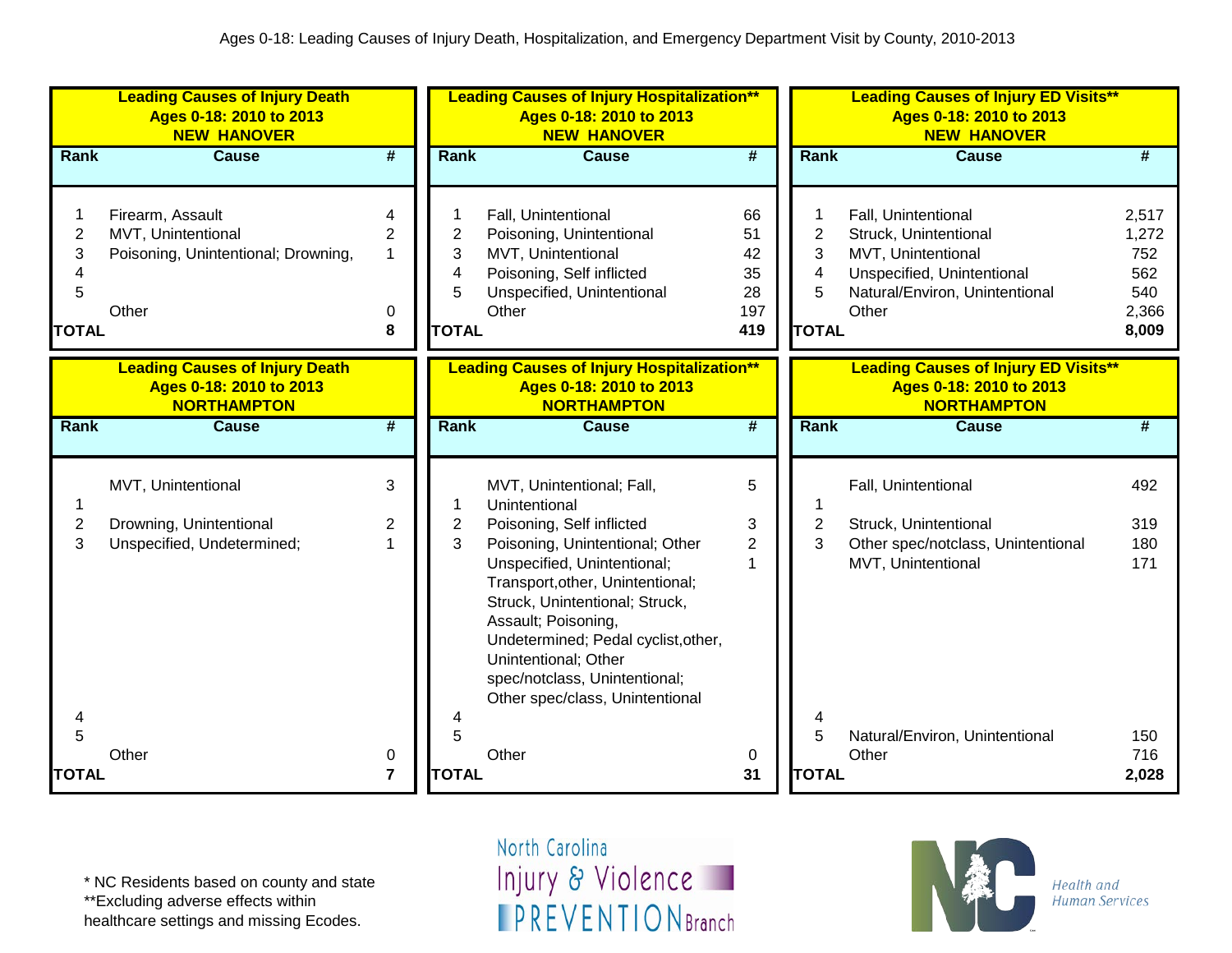| <b>Leading Causes of Injury Death</b><br>Ages 0-18: 2010 to 2013<br><b>ONSLOW</b>                                                                                                                                                                                                                                                   |                                     |                                  | <b>Leading Causes of Injury Hospitalization**</b><br>Ages 0-18: 2010 to 2013<br><b>ONSLOW</b>                                                                                 |                                          |                                               | <b>Leading Causes of Injury ED Visits**</b><br>Ages 0-18: 2010 to 2013<br><b>ONSLOW</b>                                                                  |                                                            |
|-------------------------------------------------------------------------------------------------------------------------------------------------------------------------------------------------------------------------------------------------------------------------------------------------------------------------------------|-------------------------------------|----------------------------------|-------------------------------------------------------------------------------------------------------------------------------------------------------------------------------|------------------------------------------|-----------------------------------------------|----------------------------------------------------------------------------------------------------------------------------------------------------------|------------------------------------------------------------|
| Rank<br><b>Cause</b>                                                                                                                                                                                                                                                                                                                | #                                   | Rank                             | <b>Cause</b>                                                                                                                                                                  | #                                        | Rank                                          | <b>Cause</b>                                                                                                                                             | #                                                          |
| Drowning, Unintentional<br>2<br>MVT, Unintentional; Fire/Burn,<br>3<br>Firearm, Self inflicted<br>4<br>Unspecified, Assault<br>Unspecified, Unintentional;<br>Suffocation, Unintentional;<br>Suffocation, Assault; Poisoning, Self<br>inflicted; Other spec/class, Assault;<br>Firearm, Unintentional<br>5<br>Other<br><b>TOTAL</b> | 5<br>3<br>$\overline{2}$<br>0<br>24 | 2<br>3<br>4<br>5<br><b>TOTAL</b> | Fall, Unintentional<br>Fire/Burn, Unintentional<br>MVT, Unintentional<br>Natural/Environ, Unintentional<br>Unspecified, Unintentional<br>Other                                | 60<br>48<br>32<br>26<br>25<br>169<br>360 | 2<br>3<br>4<br>5<br><b>TOTAL</b>              | Fall, Unintentional<br>Struck, Unintentional<br>Natural/Environ, Unintentional<br>Unspecified, Unintentional<br>Other spec/class, Unintentional<br>Other | 4,265<br>2,511<br>1,130<br>1,008<br>897<br>4,135<br>13,946 |
| <b>Leading Causes of Injury Death</b><br>Ages 0-18: 2010 to 2013<br><b>ORANGE</b>                                                                                                                                                                                                                                                   |                                     |                                  | <b>Leading Causes of Injury Hospitalization**</b><br>Ages 0-18: 2010 to 2013<br><b>ORANGE</b>                                                                                 |                                          |                                               | <b>Leading Causes of Injury ED Visits**</b><br>Ages 0-18: 2010 to 2013<br><b>ORANGE</b>                                                                  |                                                            |
| Rank<br><b>Cause</b>                                                                                                                                                                                                                                                                                                                | $\overline{\boldsymbol{t}}$         | <b>Rank</b>                      | <b>Cause</b>                                                                                                                                                                  | $\overline{\boldsymbol{t}}$              | Rank                                          | Cause                                                                                                                                                    | #                                                          |
| MVT, Unintentional<br>2<br>Suffocation, Self inflicted; Poisoning,<br>3<br>4<br>5<br>Other<br><b>TOTAL</b>                                                                                                                                                                                                                          | 6<br>0<br>11                        | 2<br>3<br>4<br>5<br><b>TOTAL</b> | Fall, Unintentional<br>Poisoning, Self inflicted<br>Fire/Burn, Unintentional<br>MVT, Unintentional<br>Other spec/class, Unintentional;<br>Cut/pierce, Self inflicted<br>Other | 73<br>39<br>37<br>35<br>18<br>102<br>322 | $\overline{2}$<br>3<br>4<br>5<br><b>TOTAL</b> | Fall, Unintentional<br>Struck, Unintentional<br>Natural/Environ, Unintentional<br>Other spec/class, Unintentional<br>Cut/pierce, Unintentional<br>Other  | 1,606<br>807<br>316<br>296<br>278<br>1,413<br>4,716        |

\*\*Excluding adverse effects within

healthcare settings and missing Ecodes.

North Carolina Injury & Violence **IPREVENTIONBranch** 

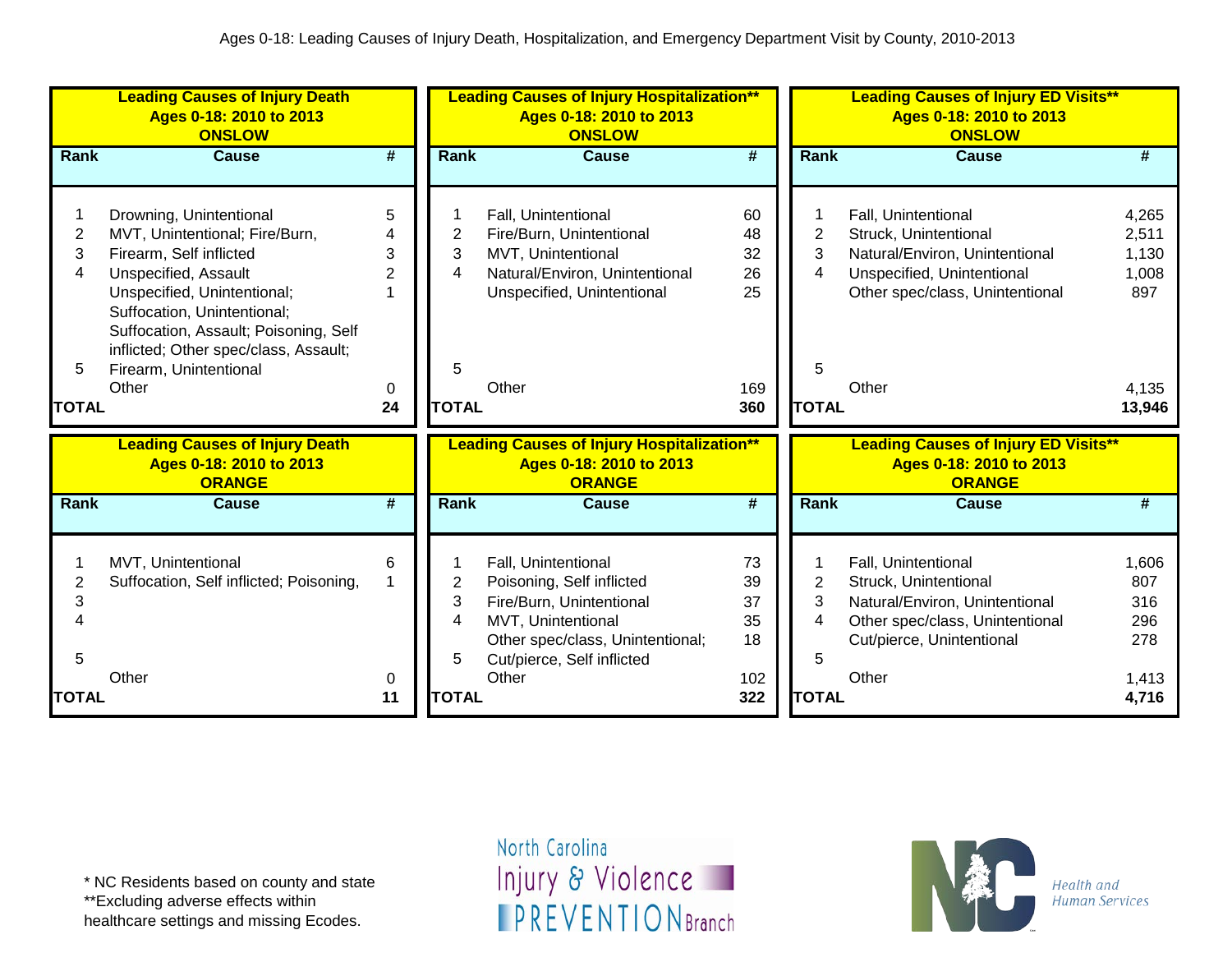|                                               | <b>Leading Causes of Injury Death</b><br>Ages 0-18: 2010 to 2013<br><b>PAMLICO</b>    |                          |                                          | <b>Leading Causes of Injury Hospitalization**</b><br>Ages 0-18: 2010 to 2013<br><b>PAMLICO</b>                                                                                                                                                                                                                          |                   |                                  | <b>Leading Causes of Injury ED Visits**</b><br>Ages 0-18: 2010 to 2013<br><b>PAMLICO</b>                                                                |                                            |
|-----------------------------------------------|---------------------------------------------------------------------------------------|--------------------------|------------------------------------------|-------------------------------------------------------------------------------------------------------------------------------------------------------------------------------------------------------------------------------------------------------------------------------------------------------------------------|-------------------|----------------------------------|---------------------------------------------------------------------------------------------------------------------------------------------------------|--------------------------------------------|
| Rank                                          | <b>Cause</b>                                                                          | #                        | Rank                                     | <b>Cause</b>                                                                                                                                                                                                                                                                                                            | #                 | Rank                             | Cause                                                                                                                                                   | #                                          |
| $\overline{2}$<br>3<br>4<br>5<br><b>TOTAL</b> | Suffocation, Self inflicted; Poisoning,<br>Other                                      | 0<br>$\mathbf{2}$        | $\overline{2}$<br>3<br>5<br><b>TOTAL</b> | Other spec/class, Unintentional<br>MVT, Unintentional<br>Unspecified, Unintentional;<br>Suffocation, Unintentional; Struck,<br>Unintentional; Poisoning, Self<br>inflicted; Pedal cyclist, other,<br>Unintentional; Natural/Environ,<br>Unintentional; Fire/Burn,<br>Unintentional; Drowning,<br>Unintentional<br>Other | 4<br>3<br>0<br>15 | 2<br>3<br>4<br>5<br><b>TOTAL</b> | Fall, Unintentional<br>Struck, Unintentional<br>Other spec/class, Unintentional<br>Natural/Environ, Unintentional<br>Cut/pierce, Unintentional<br>Other | 132<br>121<br>54<br>44<br>38<br>199<br>588 |
|                                               | <b>Leading Causes of Injury Death</b><br>Ages 0-18: 2010 to 2013<br><b>PASQUOTANK</b> |                          |                                          | <b>Leading Causes of Injury Hospitalization**</b><br>Ages 0-18: 2010 to 2013<br><b>PASQUOTANK</b>                                                                                                                                                                                                                       |                   |                                  | <b>Leading Causes of Injury ED Visits**</b><br>Ages 0-18: 2010 to 2013<br><b>PASQUOTANK</b>                                                             |                                            |
| Rank                                          | <b>Cause</b>                                                                          | #                        | Rank                                     | <b>Cause</b>                                                                                                                                                                                                                                                                                                            | #                 | Rank                             | <b>Cause</b>                                                                                                                                            | #                                          |
| 2<br>3<br>4<br>5<br><b>TOTAL</b>              | MVT, Unintentional<br>Suffocation, Unintentional; Firearm,<br>Other                   | $\overline{2}$<br>0<br>5 | 2<br>3<br>5<br><b>TOTAL</b>              | Poisoning, Self inflicted<br>Struck, Unintentional; Poisoning,<br>Other                                                                                                                                                                                                                                                 | 3<br>0<br>9       | 2<br>3<br>4<br>5<br><b>TOTAL</b> | MVT, Unintentional<br>Fall, Unintentional<br>Struck, Unintentional<br>Natural/Environ, Unintentional<br>Unspecified, Unintentional<br>Other             | 155<br>101<br>83<br>82<br>50<br>227<br>698 |

\*\*Excluding adverse effects within

healthcare settings and missing Ecodes.

North Carolina Injury & Violence **IPREVENTIONBranch** 

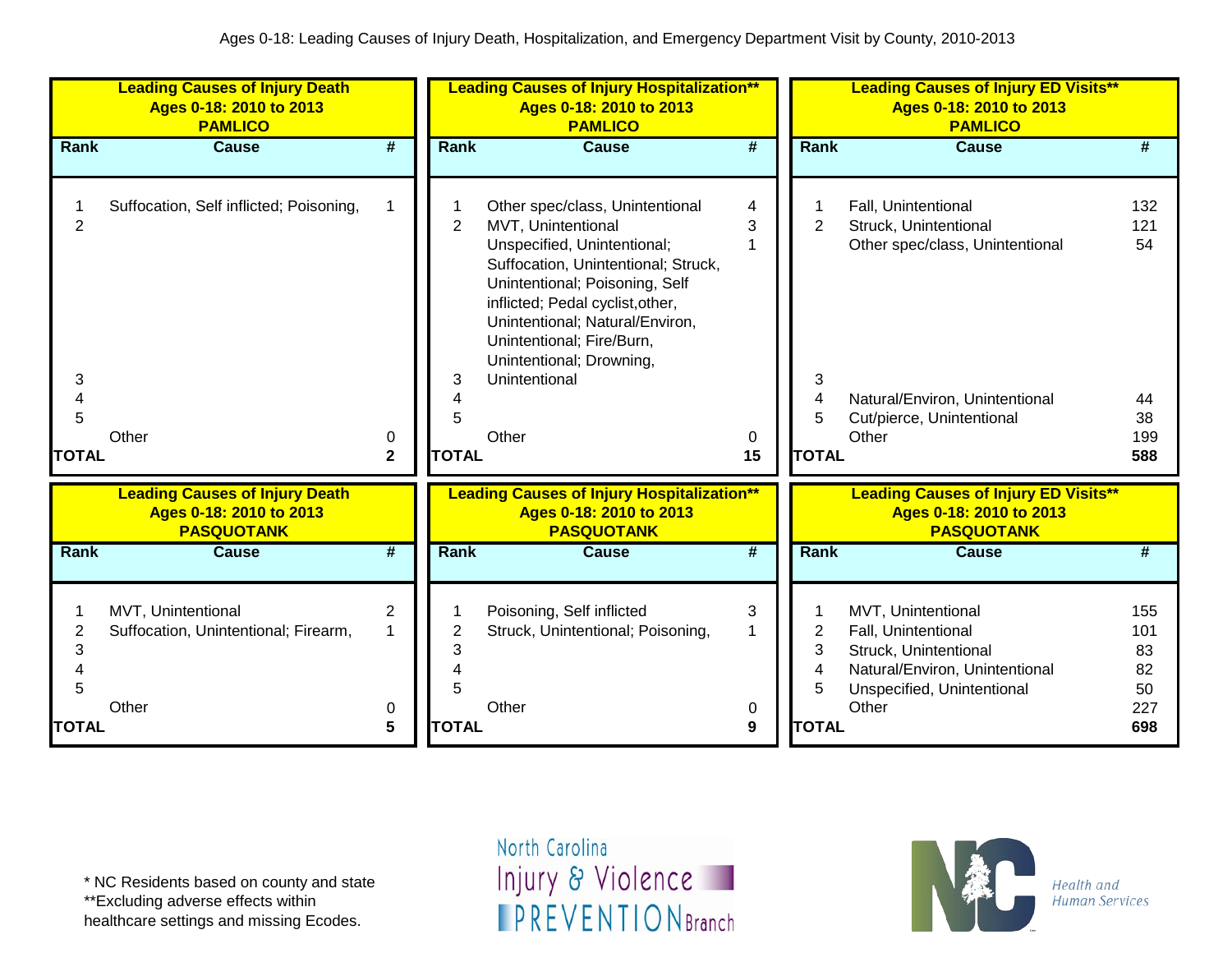|                        | <b>Leading Causes of Injury Death</b><br>Ages 0-18: 2010 to 2013<br><b>PENDER</b> |                           |                   | <b>Leading Causes of Injury Hospitalization**</b><br>Ages 0-18: 2010 to 2013<br><b>PENDER</b>                                                 |                                         |                             | <b>Leading Causes of Injury ED Visits**</b><br>Ages 0-18: 2010 to 2013<br><b>PENDER</b>                                                          |                                                 |
|------------------------|-----------------------------------------------------------------------------------|---------------------------|-------------------|-----------------------------------------------------------------------------------------------------------------------------------------------|-----------------------------------------|-----------------------------|--------------------------------------------------------------------------------------------------------------------------------------------------|-------------------------------------------------|
| Rank                   | <b>Cause</b>                                                                      | #                         | Rank              | <b>Cause</b>                                                                                                                                  | #                                       | Rank                        | <b>Cause</b>                                                                                                                                     | #                                               |
| 3<br>5<br><b>TOTAL</b> | MVT, Unintentional; Firearm, Self<br>Suffocation, Unintentional;<br>Other         | $\overline{2}$<br>0<br>10 | 3<br><b>TOTAL</b> | MVT, Unintentional<br>Poisoning, Self inflicted<br>Fall, Unintentional<br>Poisoning, Unintentional<br>Natural/Environ, Unintentional<br>Other | 28<br>20<br>19<br>14<br>11<br>76<br>168 | 2<br>3<br>4<br><b>TOTAL</b> | Fall, Unintentional<br>Struck, Unintentional<br>MVT, Unintentional<br>Unspecified, Unintentional<br>Natural/Environ, Unintentional<br>Other      | 657<br>383<br>302<br>212<br>140<br>654<br>2,348 |
|                        | <b>Leading Causes of Injury Death</b><br>Ages 0-18: 2010 to 2013                  |                           |                   | <b>Leading Causes of Injury Hospitalization**</b>                                                                                             |                                         |                             | <b>Leading Causes of Injury ED Visits**</b>                                                                                                      |                                                 |
|                        | <b>PERQUIMANS</b>                                                                 |                           |                   | Ages 0-18: 2010 to 2013<br><b>PERQUIMANS</b>                                                                                                  |                                         |                             | Ages 0-18: 2010 to 2013<br><b>PERQUIMANS</b>                                                                                                     |                                                 |
| Rank                   | <b>Cause</b>                                                                      | #                         | Rank              | <b>Cause</b>                                                                                                                                  | #                                       | <b>Rank</b>                 | <b>Cause</b>                                                                                                                                     | #                                               |
| 2<br>3<br>5            | Natural/Environ, Unintentional;<br>Other                                          | 0                         |                   | Fall, Unintentional<br>Poisoning, Self inflicted<br>Other                                                                                     | 2<br>0                                  | 2                           | Fall, Unintentional<br>Struck, Unintentional<br>MVT, Unintentional<br>Other spec/class, Unintentional<br>Natural/Environ, Unintentional<br>Other | 106<br>75<br>53<br>31<br>28<br>127              |

healthcare settings and missing Ecodes.

North Carolina Injury & Violence **IPREVENTIONBranch** 

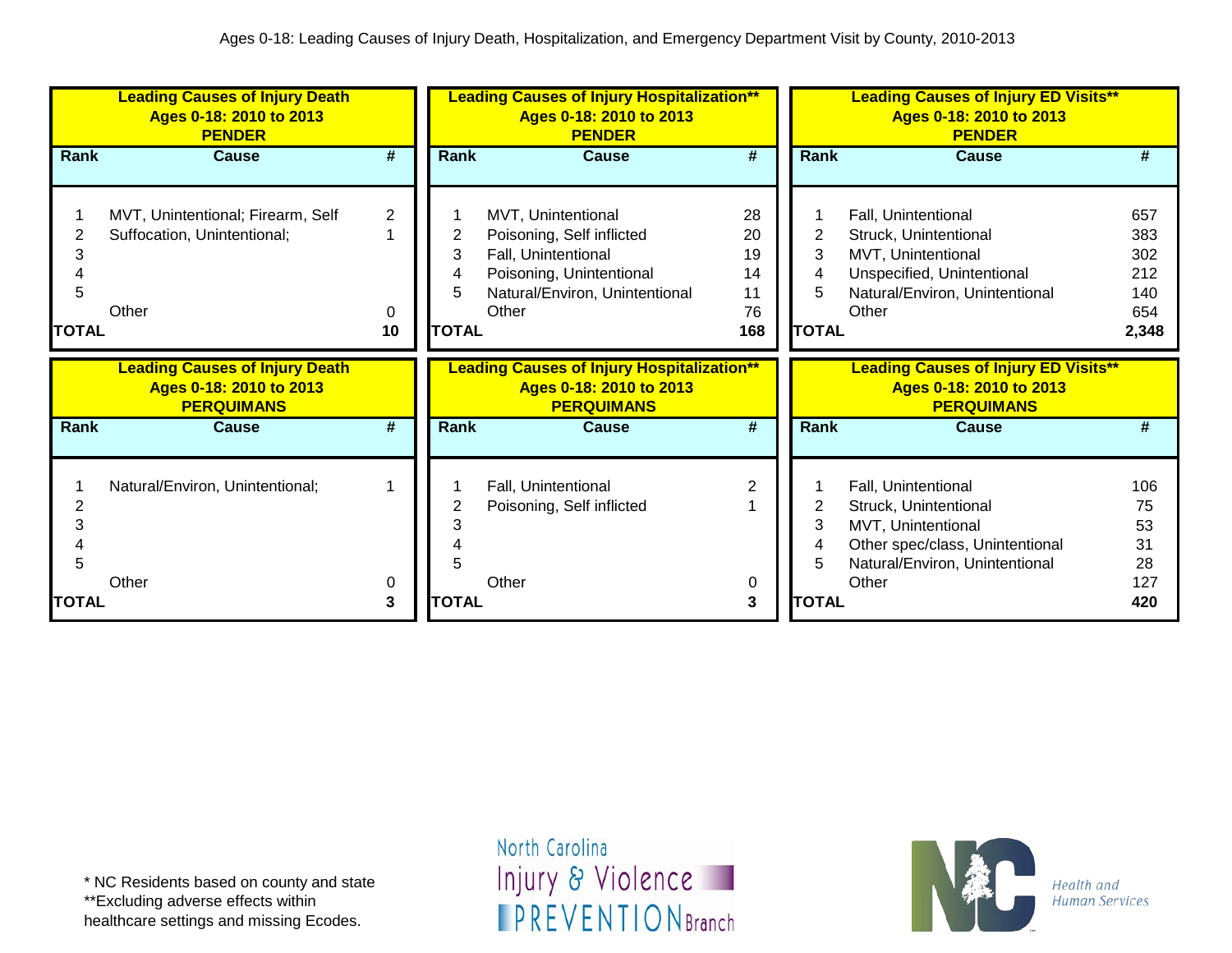|                                               | <b>Leading Causes of Injury Death</b><br>Ages 0-18: 2010 to 2013<br><b>PERSON</b>                                                                                               |                                     |                                  | <b>Leading Causes of Injury Hospitalization**</b><br>Ages 0-18: 2010 to 2013<br><b>PERSON</b>                                                                                              |                                                 |                                               | <b>Leading Causes of Injury ED Visits**</b><br>Ages 0-18: 2010 to 2013<br><b>PERSON</b>                                                      |                                                          |
|-----------------------------------------------|---------------------------------------------------------------------------------------------------------------------------------------------------------------------------------|-------------------------------------|----------------------------------|--------------------------------------------------------------------------------------------------------------------------------------------------------------------------------------------|-------------------------------------------------|-----------------------------------------------|----------------------------------------------------------------------------------------------------------------------------------------------|----------------------------------------------------------|
| <b>Rank</b>                                   | <b>Cause</b>                                                                                                                                                                    | $\overline{\boldsymbol{t}}$         | <b>Rank</b>                      | <b>Cause</b>                                                                                                                                                                               | $\overline{\boldsymbol{H}}$                     | Rank                                          | <b>Cause</b>                                                                                                                                 | #                                                        |
| 2<br>3<br>5<br><b>TOTAL</b>                   | MVT, Unintentional; Firearm,<br>Other                                                                                                                                           | 1<br>0<br>$\mathbf 2$               | 2<br>3<br>5<br><b>TOTAL</b>      | MVT, Unintentional<br>Fire/Burn, Unintentional; Fall,<br>Unintentional<br>Other spec/class, Unintentional<br>Other spec/notclass, Unintentional<br>Natural/Environ, Unintentional<br>Other | 23<br>$\overline{7}$<br>6<br>5<br>4<br>30<br>82 | 2<br>3<br><b>TOTAL</b>                        | Fall, Unintentional<br>Struck, Unintentional<br>Natural/Environ, Unintentional<br>MVT, Unintentional<br>Overexertion, Unintentional<br>Other | 989<br>658<br>354<br>333<br>256<br>1,155<br>3,745        |
|                                               | <b>Leading Causes of Injury Death</b><br>Ages 0-18: 2010 to 2013<br><b>PITT</b>                                                                                                 |                                     |                                  | <b>Leading Causes of Injury Hospitalization**</b><br>Ages 0-18: 2010 to 2013                                                                                                               |                                                 |                                               | <b>Leading Causes of Injury ED Visits**</b><br>Ages 0-18: 2010 to 2013                                                                       |                                                          |
|                                               |                                                                                                                                                                                 |                                     |                                  | <b>PITT</b>                                                                                                                                                                                |                                                 |                                               | <b>PITT</b>                                                                                                                                  |                                                          |
| Rank                                          | <b>Cause</b>                                                                                                                                                                    | #                                   | <b>Rank</b>                      | <b>Cause</b>                                                                                                                                                                               | #                                               | Rank                                          | Cause                                                                                                                                        | #                                                        |
| $\overline{c}$<br>3<br>4<br>5<br><b>TOTAL</b> | MVT, Unintentional<br>Drowning, Unintentional<br>Suffocation, Unintentional<br>Unspecified, Assault; Poisoning,<br>Suffocation, Self inflicted; Fall,<br>Unintentional<br>Other | 6<br>3<br>$\overline{2}$<br>0<br>25 | 2<br>3<br>4<br>5<br><b>TOTAL</b> | Fall, Unintentional<br>MVT, Unintentional<br>Poisoning, Self inflicted<br>Poisoning, Unintentional<br>Fire/Burn, Unintentional<br>Other                                                    | 56<br>53<br>42<br>36<br>23<br>163<br>373        | $\overline{2}$<br>3<br>4<br>5<br><b>TOTAL</b> | Fall, Unintentional<br>Struck, Unintentional<br>MVT, Unintentional<br>Natural/Environ, Unintentional<br>Overexertion, Unintentional<br>Other | 2,935<br>2,021<br>1,304<br>768<br>747<br>3,518<br>11,293 |

\*\*Excluding adverse effects within

healthcare settings and missing Ecodes.

North Carolina Injury & Violence **IPREVENTIONBranch** 

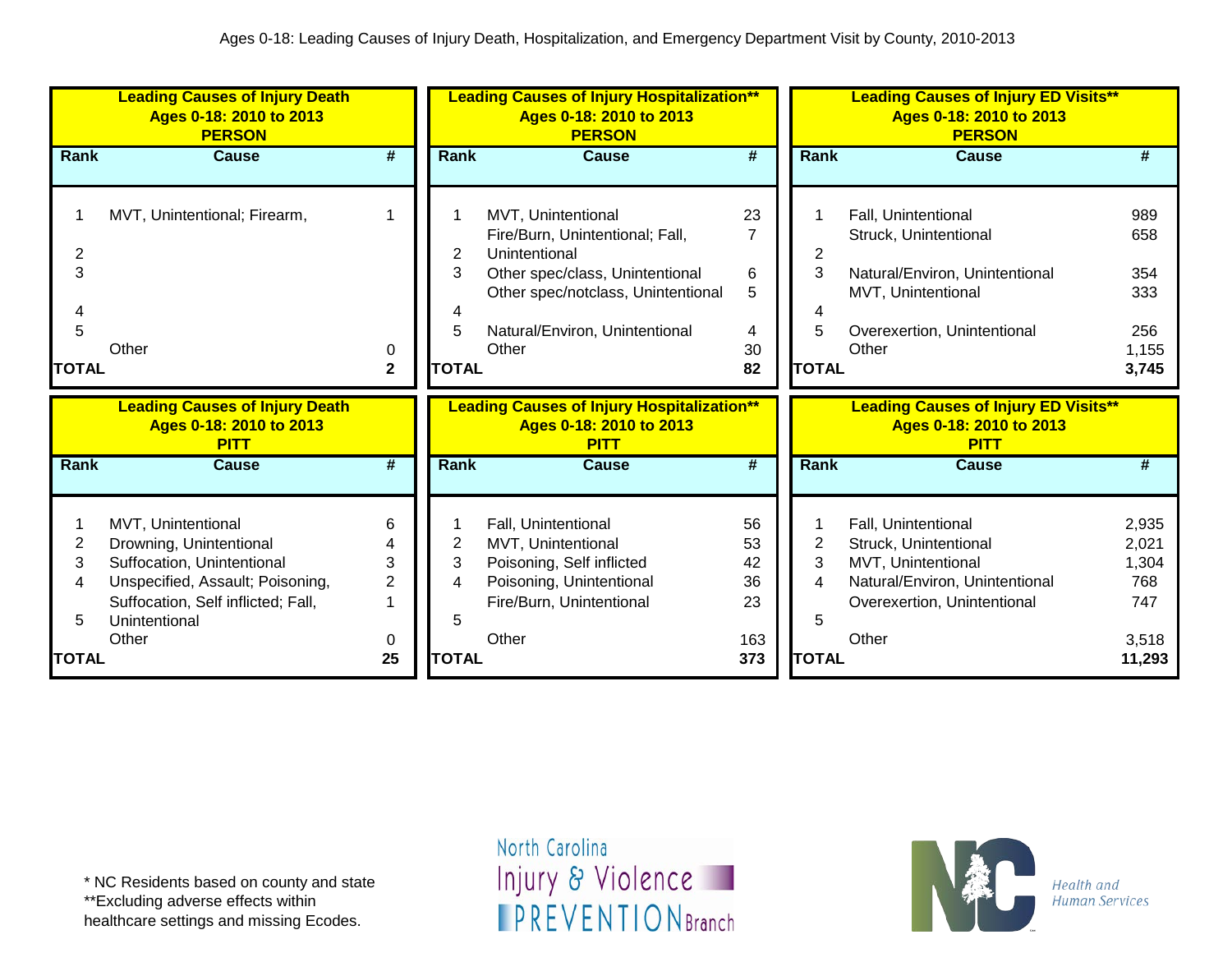|                        | <b>Leading Causes of Injury Death</b><br><b>POLK</b>                                    |             |                        | <b>Leading Causes of Injury Hospitalization**</b><br>Ages 0-18: 2010 to 2013<br><b>POLK</b>                                                                                                          |                            |                             | <b>Leading Causes of Injury ED Visits**</b><br>Ages 0-18: 2010 to 2013<br><b>POLK</b>                                                                     |                                            |
|------------------------|-----------------------------------------------------------------------------------------|-------------|------------------------|------------------------------------------------------------------------------------------------------------------------------------------------------------------------------------------------------|----------------------------|-----------------------------|-----------------------------------------------------------------------------------------------------------------------------------------------------------|--------------------------------------------|
| Rank                   | <b>Cause</b>                                                                            | #           | <b>Rank</b>            | <b>Cause</b>                                                                                                                                                                                         | #                          | Rank                        | <b>Cause</b>                                                                                                                                              | #                                          |
| 3<br>5<br><b>TOTAL</b> | Other                                                                                   | 0<br>0<br>0 | 2<br>3<br><b>TOTAL</b> | Fall, Unintentional<br>Poisoning, Unintentional<br>Transport, other, Unintentional;<br>Other                                                                                                         | 3<br>2<br>0<br>11          | 2<br>3<br>4<br><b>TOTAL</b> | Fall, Unintentional<br>Struck, Unintentional<br>Natural/Environ, Unintentional; MVT,<br>Overexertion, Unintentional<br>Cut/pierce, Unintentional<br>Other | 270<br>162<br>76<br>59<br>53<br>200<br>896 |
|                        | <b>Leading Causes of Injury Death</b><br>Ages 0-18: 2010 to 2013<br><b>RANDOLPH</b>     |             |                        | <b>Leading Causes of Injury Hospitalization**</b><br>Ages 0-18: 2010 to 2013<br><b>RANDOLPH</b>                                                                                                      |                            |                             | <b>Leading Causes of Injury ED Visits**</b><br>Ages 0-18: 2010 to 2013<br><b>RANDOLPH</b>                                                                 |                                            |
| Rank                   | <b>Cause</b>                                                                            | #           | <b>Rank</b>            | <b>Cause</b>                                                                                                                                                                                         | #                          | <b>Rank</b>                 | <b>Cause</b>                                                                                                                                              | #                                          |
| 2<br>3<br>5            | MVT, Unintentional<br>Poisoning, Undetermined; Fire/Burn,<br>Unspecified, Undetermined; | 13<br>2     | 2<br>3<br>4<br>5       | MVT, Unintentional<br>Fall, Unintentional<br>Poisoning, Self inflicted<br>Unspecified, Self inflicted; Other<br>spec/class, Unintentional<br>Unspecified, Unintentional;<br>Fire/Burn, Unintentional | 46<br>33<br>29<br>16<br>15 | 2<br>3<br>4<br>5            | Fall, Unintentional<br>Struck, Unintentional<br>MVT, Unintentional<br>Cut/pierce, Unintentional<br>Natural/Environ, Unintentional                         | 3,224<br>1,873<br>1,033<br>682<br>669      |
|                        | Other                                                                                   | 0           |                        | Other                                                                                                                                                                                                | 101                        |                             | Other                                                                                                                                                     | 3,449                                      |

\*\*Excluding adverse effects within

healthcare settings and missing Ecodes.

North Carolina Injury & Violence **IPREVENTIONBranch** 

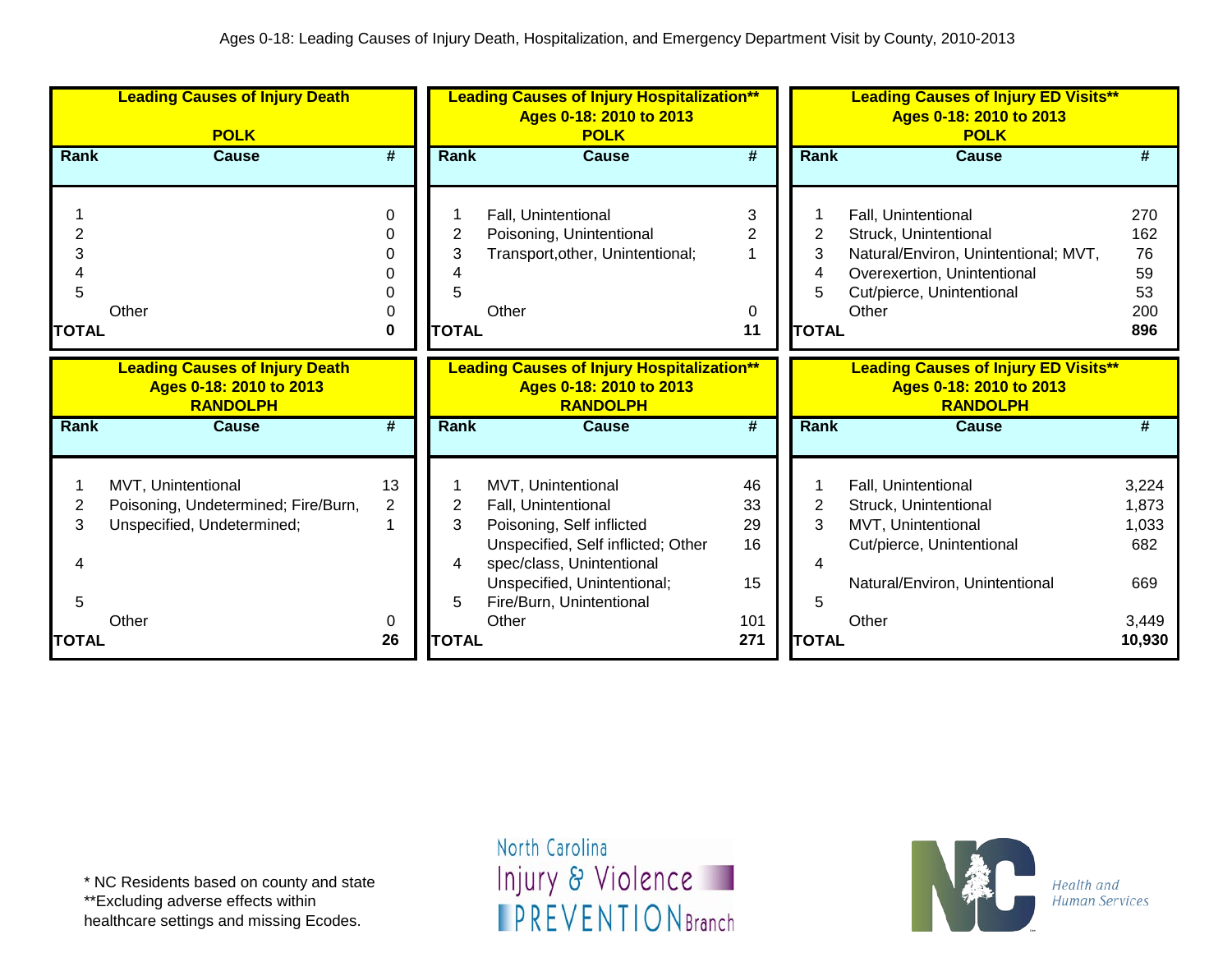|                             | <b>Leading Causes of Injury Death</b><br>Ages 0-18: 2010 to 2013<br><b>RICHMOND</b>                                                                                               |                                          |                                  | <b>Leading Causes of Injury Hospitalization**</b><br>Ages 0-18: 2010 to 2013<br><b>RICHMOND</b>                                                                                              |                                        |                                  | <b>Leading Causes of Injury ED Visits**</b><br>Ages 0-18: 2010 to 2013<br><b>RICHMOND</b>                                                   |                                                     |
|-----------------------------|-----------------------------------------------------------------------------------------------------------------------------------------------------------------------------------|------------------------------------------|----------------------------------|----------------------------------------------------------------------------------------------------------------------------------------------------------------------------------------------|----------------------------------------|----------------------------------|---------------------------------------------------------------------------------------------------------------------------------------------|-----------------------------------------------------|
| Rank                        | <b>Cause</b>                                                                                                                                                                      | #                                        | Rank                             | <b>Cause</b>                                                                                                                                                                                 | #                                      | Rank                             | <b>Cause</b>                                                                                                                                | #                                                   |
| 2<br>З<br>5<br><b>TOTAL</b> | MVT, Unintentional<br>Suffocation, Unintentional;<br>Other                                                                                                                        | 6<br>0<br>12                             | 2<br>3<br>4<br>5<br><b>TOTAL</b> | MVT, Unintentional<br>Natural/Environ, Unintentional;<br>Other spec/class, Unintentional<br>Struck, Unintentional<br>Unspecified, Unintentional;<br>Transport, other, Unintentional<br>Other | 28<br>16<br>13<br>11<br>8<br>49<br>165 | 2<br>3<br>4<br>5<br><b>TOTAL</b> | Fall, Unintentional<br>Struck, Unintentional<br>Unspecified, Unintentional<br>MVT, Unintentional<br>Natural/Environ, Unintentional<br>Other | 1,141<br>762<br>602<br>504<br>448<br>1,689<br>5,146 |
|                             |                                                                                                                                                                                   |                                          |                                  |                                                                                                                                                                                              |                                        |                                  |                                                                                                                                             |                                                     |
|                             | <b>Leading Causes of Injury Death</b><br>Ages 0-18: 2010 to 2013<br><b>ROBESON</b>                                                                                                |                                          |                                  | <b>Leading Causes of Injury Hospitalization**</b><br>Ages 0-18: 2010 to 2013<br><b>ROBESON</b>                                                                                               |                                        |                                  | <b>Leading Causes of Injury ED Visits**</b><br>Ages 0-18: 2010 to 2013<br><b>ROBESON</b>                                                    |                                                     |
| <b>Rank</b>                 | <b>Cause</b>                                                                                                                                                                      | #                                        | <b>Rank</b>                      | <b>Cause</b>                                                                                                                                                                                 | #                                      | Rank                             | Cause                                                                                                                                       | #                                                   |
| 2<br>3<br>4<br>5            | MVT, Unintentional<br>Drowning, Unintentional<br>Suffocation, Unintentional<br>Firearm, Self inflicted; Firearm,<br>Other spec/class, Assault; Firearm,<br>Unintentional<br>Other | 17<br>6<br>Δ<br>3<br>$\overline{2}$<br>5 | 2<br>3<br>4<br>5                 | MVT, Unintentional<br>Unspecified, Unintentional<br>Fall, Unintentional<br>Poisoning, Self inflicted<br>Fire/Burn, Unintentional<br>Other                                                    | 83<br>73<br>66<br>50<br>47<br>229      | 2<br>3<br>4<br>5                 | Fall, Unintentional<br>Struck, Unintentional<br>MVT, Unintentional<br>Natural/Environ, Unintentional<br>Cut/pierce, Unintentional<br>Other  | 3,554<br>2,259<br>1,697<br>1,208<br>925<br>4,751    |

\*\*Excluding adverse effects within

healthcare settings and missing Ecodes.

North Carolina Injury & Violence **IPREVENTIONBranch** 

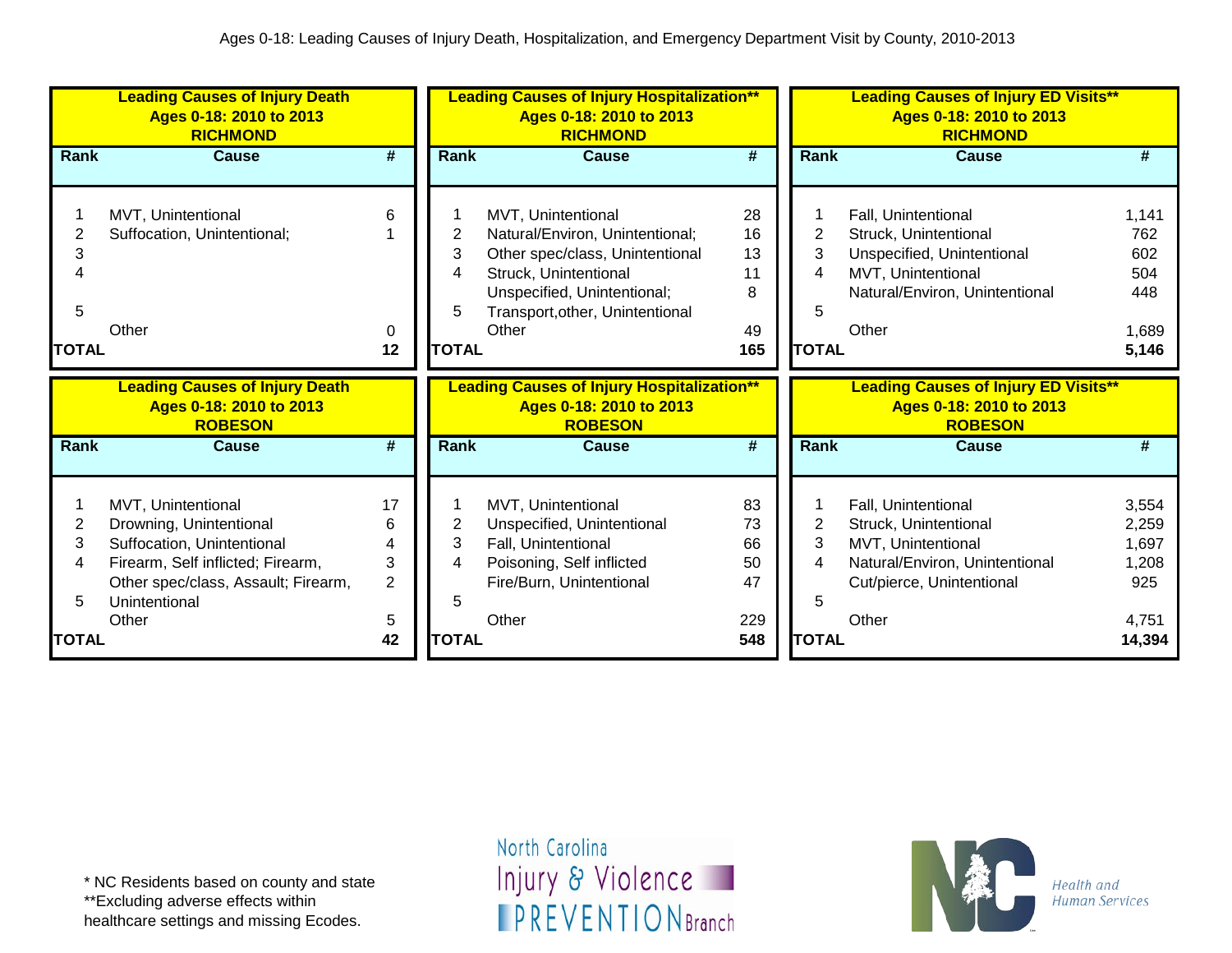|       | <b>Leading Causes of Injury Death</b><br>Ages 0-18: 2010 to 2013<br><b>ROCKINGHAM</b> |                |              | <b>Leading Causes of Injury Hospitalization**</b><br>Ages 0-18: 2010 to 2013<br><b>ROCKINGHAM</b> |          |                | <b>Leading Causes of Injury ED Visits**</b><br>Ages 0-18: 2010 to 2013<br><b>ROCKINGHAM</b> |              |
|-------|---------------------------------------------------------------------------------------|----------------|--------------|---------------------------------------------------------------------------------------------------|----------|----------------|---------------------------------------------------------------------------------------------|--------------|
| Rank  | <b>Cause</b>                                                                          | #              | Rank         | <b>Cause</b>                                                                                      | #        | <b>Rank</b>    | <b>Cause</b>                                                                                | #            |
|       | MVT, Unintentional                                                                    | 5              |              | MVT, Unintentional                                                                                | 34       |                | Fall, Unintentional                                                                         | 2,174        |
|       | Unspecified, Assault                                                                  | 2              | 2            | Fall, Unintentional                                                                               | 29       | $\overline{2}$ | Struck, Unintentional                                                                       | 1,289        |
| 3     | Suffocation, Self inflicted; Other                                                    |                | 3            | Unspecified, Self inflicted;                                                                      | 21       | 3              | Natural/Environ, Unintentional                                                              | 711          |
|       |                                                                                       |                |              | Poisoning, Unintentional                                                                          | 17       | 4              | Unspecified, Unintentional                                                                  | 538          |
| 5     |                                                                                       |                |              | Other spec/class, Unintentional                                                                   | 14       |                | MVT, Unintentional                                                                          | 453          |
|       | Other                                                                                 | $\Omega$       |              | Other                                                                                             | 78       |                | Other                                                                                       | 2,053        |
| TOTAL |                                                                                       | 10             | <b>TOTAL</b> |                                                                                                   | 214      | <b>TOTAL</b>   |                                                                                             | 7,218        |
|       |                                                                                       |                |              |                                                                                                   |          |                |                                                                                             |              |
|       | <b>Leading Causes of Injury Death</b><br>Ages 0-18: 2010 to 2013<br><b>ROWAN</b>      |                |              | <b>Leading Causes of Injury Hospitalization**</b><br>Ages 0-18: 2010 to 2013<br><b>ROWAN</b>      |          |                | <b>Leading Causes of Injury ED Visits**</b><br>Ages 0-18: 2010 to 2013<br><b>ROWAN</b>      |              |
| Rank  | Cause                                                                                 | #              | <b>Rank</b>  | Cause                                                                                             | #        | <b>Rank</b>    | <b>Cause</b>                                                                                | #            |
|       |                                                                                       |                |              |                                                                                                   |          |                |                                                                                             |              |
|       | MVT, Unintentional                                                                    | 15             |              | MVT, Unintentional                                                                                | 55       |                | Fall, Unintentional                                                                         | 3,111        |
| 2     | Drowning, Unintentional                                                               | 4              | 2            | Fall, Unintentional                                                                               | 39       | 2              | Struck, Unintentional                                                                       | 2,369        |
| 3     | Suffocation, Unintentional;                                                           | $\overline{2}$ | 3            | Poisoning, Self inflicted; Other                                                                  | 21<br>12 | 3<br>4         | MVT, Unintentional                                                                          | 1,017<br>842 |
| 5     | Poisoning, Self inflicted; Other land                                                 |                |              | Unspecified, Self inflicted;<br>Transport, other, Unintentional                                   | 10       | 5              | Overexertion, Unintentional<br>Natural/Environ, Unintentional                               | 813          |
|       | Other                                                                                 | 0              | <b>TOTAL</b> | Other                                                                                             | 79       | <b>TOTAL</b>   | Other                                                                                       | 3,712        |

healthcare settings and missing Ecodes.

North Carolina Injury & Violence **IPREVENTIONBranch** 

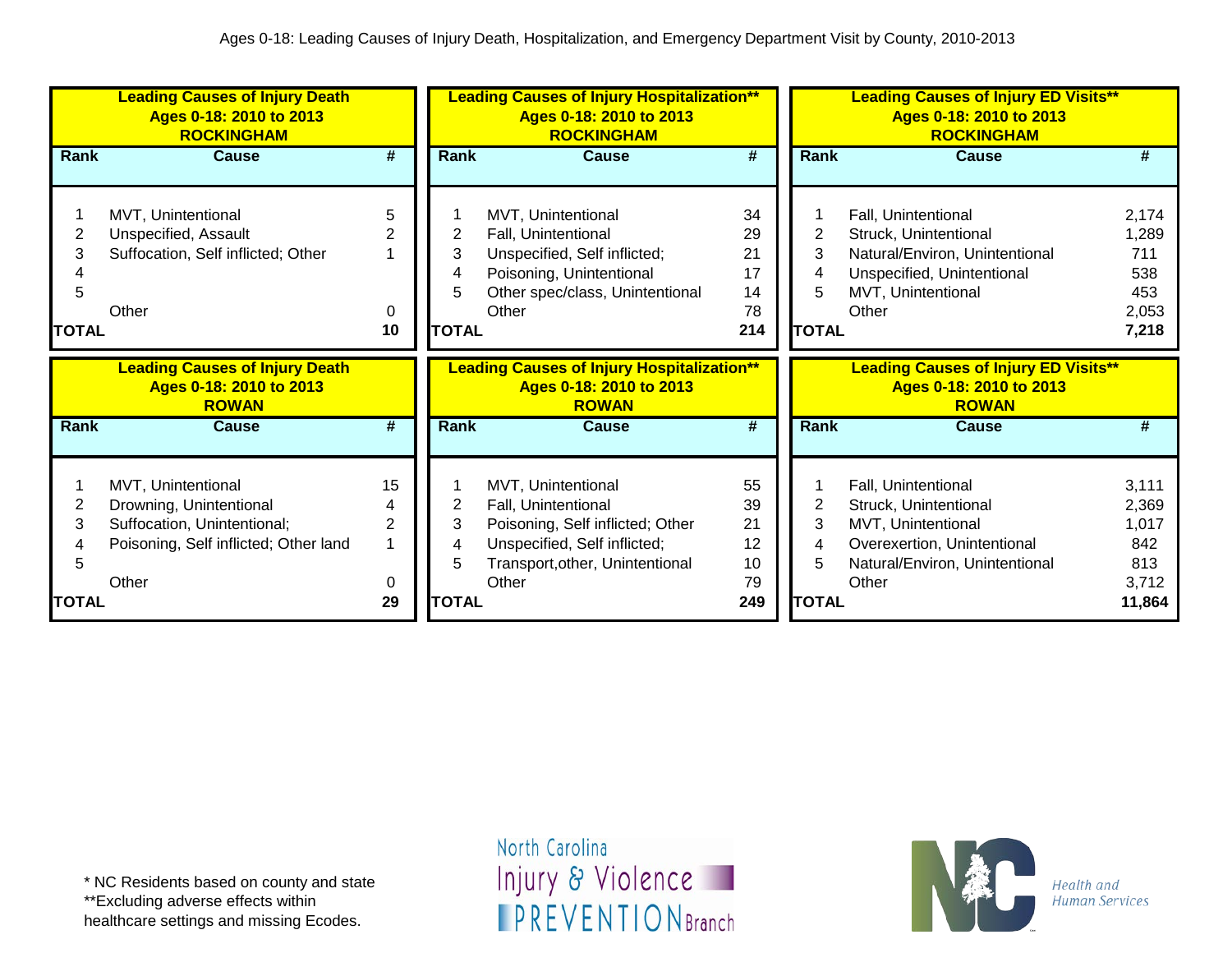|                             | <b>Leading Causes of Injury Death</b><br>Ages 0-18: 2010 to 2013<br><b>RUTHERFORD</b>    |                   |                                  | <b>Leading Causes of Injury Hospitalization**</b><br>Ages 0-18: 2010 to 2013<br><b>RUTHERFORD</b>                                                                                      |                                         |                             | <b>Leading Causes of Injury ED Visits**</b><br>Ages 0-18: 2010 to 2013<br><b>RUTHERFORD</b>                                                 |                                                       |
|-----------------------------|------------------------------------------------------------------------------------------|-------------------|----------------------------------|----------------------------------------------------------------------------------------------------------------------------------------------------------------------------------------|-----------------------------------------|-----------------------------|---------------------------------------------------------------------------------------------------------------------------------------------|-------------------------------------------------------|
| Rank                        | <b>Cause</b>                                                                             | #                 | Rank                             | <b>Cause</b>                                                                                                                                                                           | #                                       | Rank                        | <b>Cause</b>                                                                                                                                | #                                                     |
| 2<br>3<br>5<br><b>TOTAL</b> | Natural/Environ, Unintentional<br>Suffocation, Unintentional;<br>Other                   | 2<br>0<br>6       | 2<br>3<br>4<br>5<br><b>TOTAL</b> | Fall, Unintentional<br>MVT, Unintentional<br>Transport, other, Unintentional<br>Poisoning, Self inflicted<br>Poisoning, Undetermined; Other<br>spec/class, Unintentional<br>Other      | 23<br>11<br>9<br>8<br>6<br>34<br>97     | 2<br>3<br>5<br><b>TOTAL</b> | Fall, Unintentional<br>Struck, Unintentional<br>Overexertion, Unintentional<br>MVT, Unintentional<br>Unspecified, Unintentional<br>Other    | 1,697<br>1,065<br>568<br>520<br>504<br>1,921<br>6,275 |
|                             |                                                                                          |                   |                                  |                                                                                                                                                                                        |                                         |                             |                                                                                                                                             |                                                       |
|                             | <b>Leading Causes of Injury Death</b><br>Ages 0-18: 2010 to 2013<br><b>SAMPSON</b>       |                   |                                  | <b>Leading Causes of Injury Hospitalization**</b><br>Ages 0-18: 2010 to 2013<br><b>SAMPSON</b>                                                                                         |                                         |                             | <b>Leading Causes of Injury ED Visits**</b><br>Ages 0-18: 2010 to 2013<br><b>SAMPSON</b>                                                    |                                                       |
| <b>Rank</b>                 | <b>Cause</b>                                                                             | #                 | <b>Rank</b>                      | <b>Cause</b>                                                                                                                                                                           | #                                       | Rank                        | Cause                                                                                                                                       | #                                                     |
| 2<br>3<br><b>TOTAL</b>      | MVT, Unintentional<br>Suffocation, Unintentional<br>Suffocation, Assault; Other<br>Other | 9<br>5<br>0<br>22 | 2<br>3<br>4<br>5<br><b>TOTAL</b> | MVT, Unintentional<br>Fall, Unintentional<br>Poisoning, Self inflicted; Fire/Burn,<br>Unspecified, Unintentional;<br>Transport, other, Unintentional<br>Struck, Unintentional<br>Other | 29<br>24<br>16<br>12<br>10<br>54<br>173 | 3<br>5<br><b>TOTAL</b>      | Fall, Unintentional<br>Struck, Unintentional<br>Unspecified, Unintentional<br>MVT, Unintentional<br>Natural/Environ, Unintentional<br>Other | 1,752<br>1,324<br>669<br>623<br>620<br>2,215<br>7,203 |

\*\*Excluding adverse effects within

healthcare settings and missing Ecodes.

North Carolina Injury & Violence **IPREVENTIONBranch** 

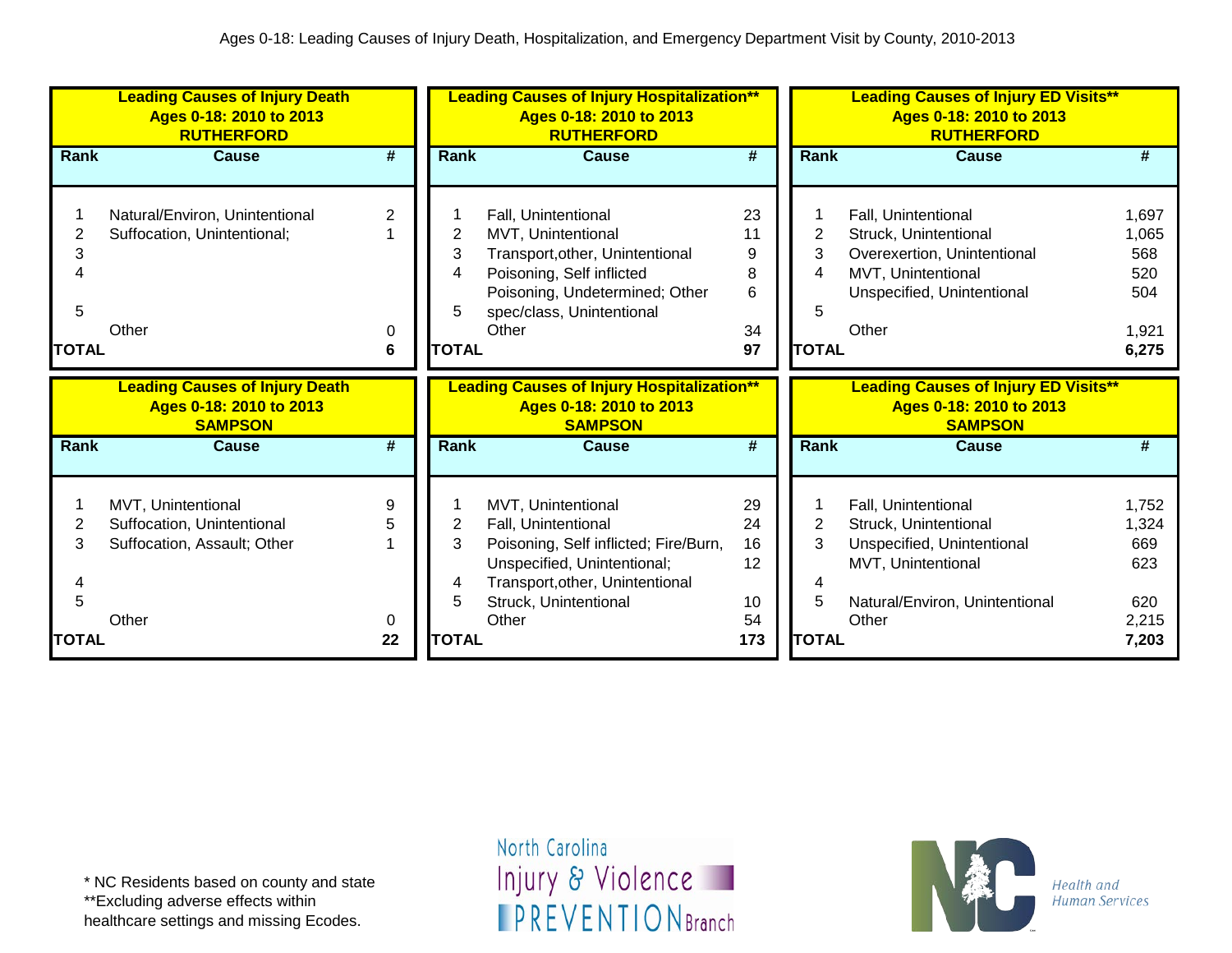|              | <b>Leading Causes of Injury Death</b><br>Ages 0-18: 2010 to 2013<br><b>SCOTLAND</b> |        |              | <b>Leading Causes of Injury Hospitalization**</b><br>Ages 0-18: 2010 to 2013<br><b>SCOTLAND</b> |                             |              | <b>Leading Causes of Injury ED Visits**</b><br>Ages 0-18: 2010 to 2013<br><b>SCOTLAND</b> |            |
|--------------|-------------------------------------------------------------------------------------|--------|--------------|-------------------------------------------------------------------------------------------------|-----------------------------|--------------|-------------------------------------------------------------------------------------------|------------|
| Rank         | <b>Cause</b>                                                                        | #      | Rank         | <b>Cause</b>                                                                                    | #                           | <b>Rank</b>  | <b>Cause</b>                                                                              | #          |
|              |                                                                                     |        |              |                                                                                                 |                             |              |                                                                                           |            |
|              | Firearm, Assault                                                                    | 3      |              | Fire/Burn, Unintentional                                                                        | 13                          |              | Fall, Unintentional                                                                       | 1,145      |
| 2            | Unspecified, Assault; Poisoning,                                                    |        | 2            | MVT, Unintentional                                                                              | 10                          | 2            | Struck, Unintentional                                                                     | 807        |
|              |                                                                                     |        |              | Struck, Unintentional; Fall,                                                                    | 9                           |              | MVT, Unintentional                                                                        | 492        |
| 3            |                                                                                     |        | 3            | Unintentional                                                                                   |                             | 3            |                                                                                           |            |
|              |                                                                                     |        |              | Unspecified, Unintentional;                                                                     | 6                           |              | Overexertion, Unintentional                                                               | 406        |
|              |                                                                                     |        | 4            | Poisoning, Self inflicted                                                                       |                             | 4            |                                                                                           |            |
| 5            |                                                                                     |        |              | Other spec/class, Unintentional                                                                 | 5                           | 5            | Natural/Environ, Unintentional                                                            | 354        |
|              | Other                                                                               | 0      |              | Other                                                                                           | 33                          |              | Other                                                                                     | 1,585      |
| <b>TOTAL</b> |                                                                                     | 8      | <b>TOTAL</b> |                                                                                                 | 91                          | <b>TOTAL</b> |                                                                                           | 4,789      |
|              |                                                                                     |        |              |                                                                                                 |                             |              |                                                                                           |            |
|              | <b>Leading Causes of Injury Death</b>                                               |        |              | <b>Leading Causes of Injury Hospitalization**</b>                                               |                             |              | <b>Leading Causes of Injury ED Visits**</b>                                               |            |
|              | Ages 0-18: 2010 to 2013                                                             |        |              | Ages 0-18: 2010 to 2013                                                                         |                             |              | Ages 0-18: 2010 to 2013                                                                   |            |
|              | <b>STANLY</b>                                                                       |        |              | <b>STANLY</b>                                                                                   |                             |              | <b>STANLY</b>                                                                             |            |
| <b>Rank</b>  | <b>Cause</b>                                                                        | #      | Rank         | <b>Cause</b>                                                                                    | $\overline{\boldsymbol{t}}$ | <b>Rank</b>  | <b>Cause</b>                                                                              | #          |
|              |                                                                                     |        |              |                                                                                                 |                             |              |                                                                                           |            |
|              |                                                                                     | 6      |              |                                                                                                 |                             |              |                                                                                           |            |
|              | MVT, Unintentional                                                                  |        |              | MVT, Unintentional                                                                              | 26                          | 2            | Fall, Unintentional                                                                       | 696        |
| 2<br>3       | Drowning, Unintentional                                                             | 2<br>1 | 2<br>3       | Fall, Unintentional                                                                             | 19<br>12                    | 3            | Struck, Unintentional                                                                     | 478<br>221 |
|              | Suffocation, Unintentional; Other                                                   |        |              | Other spec/class, Unintentional                                                                 | 10                          |              | MVT, Unintentional                                                                        | 180        |
|              |                                                                                     |        | 4            | Poisoning, Self inflicted; Fire/Burn,<br>Unintentional                                          |                             | 4            | Natural/Environ, Unintentional                                                            |            |
| 5            |                                                                                     |        | 5            |                                                                                                 | 7                           | 5            | Other spec/notclass, Unintentional                                                        | 176        |
|              | Other                                                                               | 0      |              | Transport, other, Unintentional<br>Other                                                        | 42                          |              | Other                                                                                     | 823        |

\*\*Excluding adverse effects within

healthcare settings and missing Ecodes.

North Carolina Injury & Violence **IPREVENTIONBranch** 

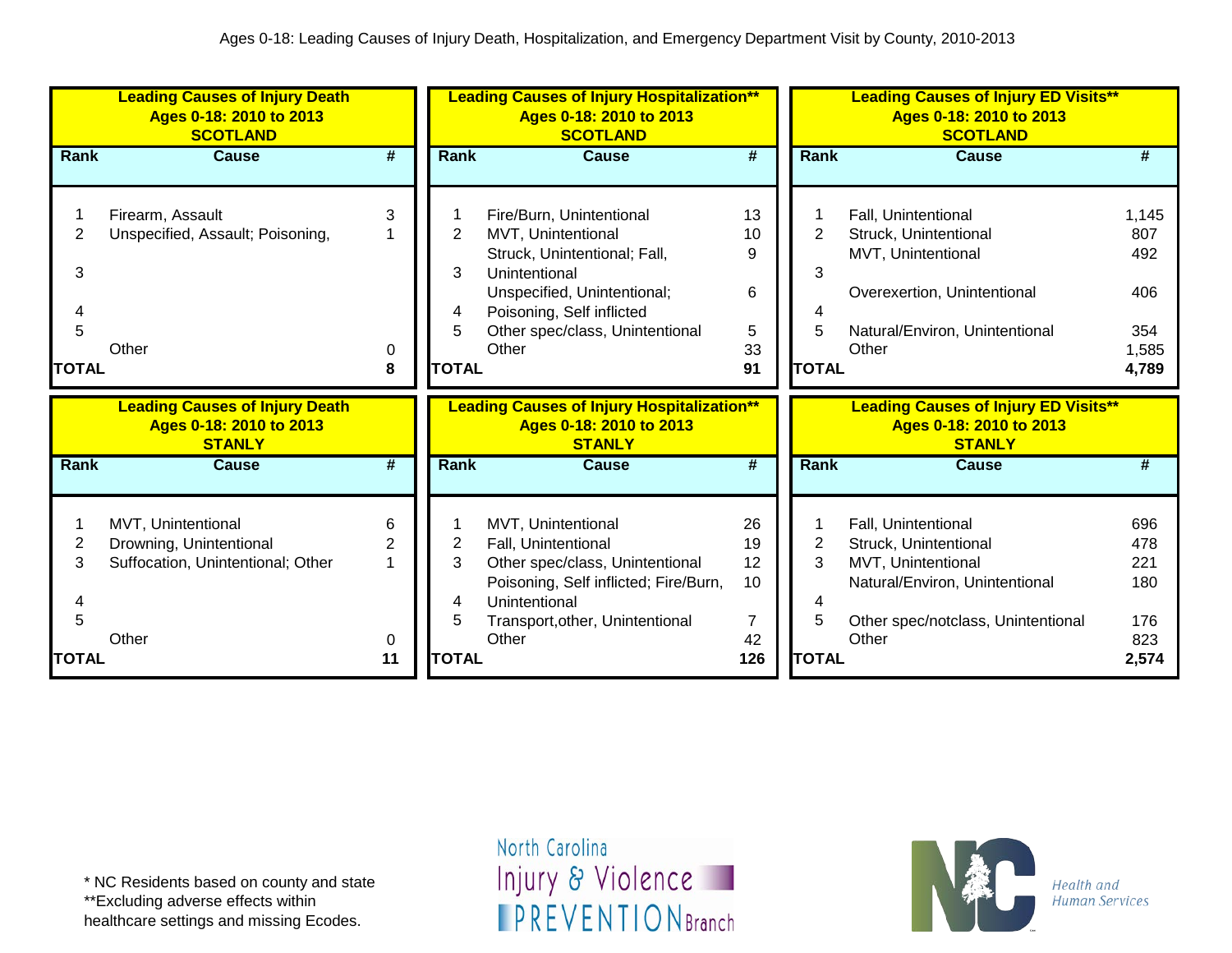|                  | <b>Leading Causes of Injury Death</b><br>Ages 0-18: 2010 to 2013<br><b>STOKES</b>                    |                                            |                  | <b>Leading Causes of Injury Hospitalization**</b><br>Ages 0-18: 2010 to 2013<br><b>STOKES</b>                                                                                                                                                                                                  |                                  |                               | <b>Leading Causes of Injury ED Visits**</b><br>Ages 0-18: 2010 to 2013<br><b>STOKES</b>                                                 |                                              |
|------------------|------------------------------------------------------------------------------------------------------|--------------------------------------------|------------------|------------------------------------------------------------------------------------------------------------------------------------------------------------------------------------------------------------------------------------------------------------------------------------------------|----------------------------------|-------------------------------|-----------------------------------------------------------------------------------------------------------------------------------------|----------------------------------------------|
| <b>Rank</b>      | <b>Cause</b>                                                                                         | #                                          | <b>Rank</b>      | <b>Cause</b>                                                                                                                                                                                                                                                                                   | #                                | Rank                          | <b>Cause</b>                                                                                                                            | #                                            |
| 1<br>2<br>3<br>5 | MVT, Unintentional<br>Suffocation, Unintentional<br>Suffocation, Self inflicted; Poisoning,<br>Other | 3<br>$\overline{2}$<br>0                   | 2<br>3<br>4<br>5 | Fall, Unintentional<br>MVT, Unintentional<br>Poisoning, Self inflicted<br>Transport, other, Unintentional;<br>Poisoning, Unintentional<br>Unspecified, Unintentional; Struck,<br>Unintentional; Other spec/class,<br>Assault; Fire/Burn, Unintentional;<br>Cut/pierce, Self inflicted<br>Other | 19<br>16<br>13<br>6<br>4<br>23   | $\overline{2}$<br>3<br>4<br>5 | Fall, Unintentional<br>Struck, Unintentional<br>MVT, Unintentional<br>Cut/pierce, Unintentional<br>Overexertion, Unintentional<br>Other | 1,348<br>860<br>298<br>264<br>254<br>1,184   |
| <b>TOTAL</b>     |                                                                                                      | 8                                          | <b>TOTAL</b>     |                                                                                                                                                                                                                                                                                                | 103                              | <b>TOTAL</b>                  |                                                                                                                                         | 4,208                                        |
|                  | <b>Leading Causes of Injury Death</b><br>Ages 0-18: 2010 to 2013<br><b>SURRY</b>                     |                                            |                  | <b>Leading Causes of Injury Hospitalization**</b><br>Ages 0-18: 2010 to 2013<br><b>SURRY</b>                                                                                                                                                                                                   |                                  |                               | <b>Leading Causes of Injury ED Visits**</b><br>Ages 0-18: 2010 to 2013<br><b>SURRY</b>                                                  |                                              |
| Rank             | <b>Cause</b>                                                                                         | #                                          | <b>Rank</b>      | <b>Cause</b>                                                                                                                                                                                                                                                                                   | #                                | Rank                          | <b>Cause</b>                                                                                                                            | #                                            |
| 1<br>2<br>3<br>5 | MVT, Unintentional<br>Poisoning, Unintentional<br>Suffocation, Unintentional; Other<br>Other         | $\overline{7}$<br>$\overline{2}$<br>1<br>0 | 2<br>3<br>4<br>5 | MVT, Unintentional<br>Poisoning, Self inflicted<br>Fall, Unintentional<br>Struck, Unintentional<br>Transport, other, Unintentional<br>Other                                                                                                                                                    | 32<br>20<br>19<br>12<br>10<br>59 | $\overline{2}$<br>3<br>4<br>5 | Fall, Unintentional<br>Struck, Unintentional<br>Overexertion, Unintentional<br>MVT, Unintentional<br>Cut/pierce, Unintentional<br>Other | 2,495<br>1,214<br>695<br>583<br>560<br>2,756 |
| <b>TOTAL</b>     |                                                                                                      | 12                                         | <b>TOTAL</b>     |                                                                                                                                                                                                                                                                                                | 152                              | <b>TOTAL</b>                  |                                                                                                                                         | 8,303                                        |

\*\*Excluding adverse effects within

healthcare settings and missing Ecodes.

North Carolina Injury & Violence **IPREVENTIONBranch** 

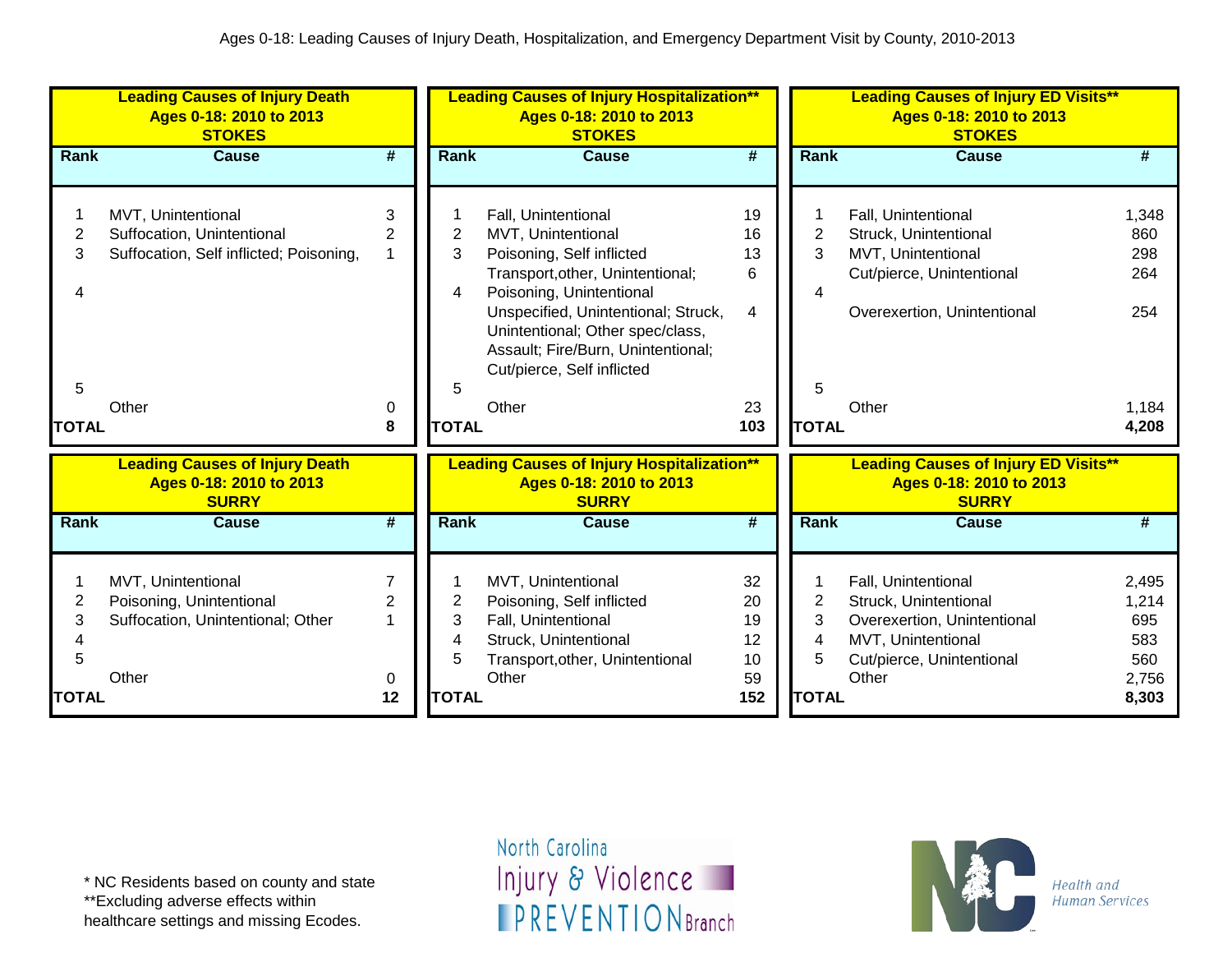|                                          | <b>Leading Causes of Injury Death</b><br>Ages 0-18: 2010 to 2013<br><b>SWAIN</b>        |             |                                  | <b>Leading Causes of Injury Hospitalization**</b><br>Ages 0-18: 2010 to 2013<br><b>SWAIN</b>                                                                                                                                                                                                         |                                                          |                                               | <b>Leading Causes of Injury ED Visits**</b><br>Ages 0-18: 2010 to 2013<br><b>SWAIN</b>                                                     |                                                 |
|------------------------------------------|-----------------------------------------------------------------------------------------|-------------|----------------------------------|------------------------------------------------------------------------------------------------------------------------------------------------------------------------------------------------------------------------------------------------------------------------------------------------------|----------------------------------------------------------|-----------------------------------------------|--------------------------------------------------------------------------------------------------------------------------------------------|-------------------------------------------------|
| <b>Rank</b>                              | <b>Cause</b>                                                                            | #           | <b>Rank</b>                      | <b>Cause</b>                                                                                                                                                                                                                                                                                         | #                                                        | Rank                                          | <b>Cause</b>                                                                                                                               | #                                               |
| $\overline{2}$<br>3<br>5<br><b>TOTAL</b> | Suffocation, Unintentional;<br>Other                                                    | 1<br>0<br>3 | 2<br>3<br>4<br>5<br><b>TOTAL</b> | Fall, Unintentional<br>Poisoning, Unintentional; Other<br>spec/class, Unintentional<br>Poisoning, Self inflicted; MVT,<br>Unintentional<br>Struck, Unintentional; Fire/Burn,<br>Unintentional<br>Unspecified, Unintentional;<br>Transport, other, Unintentional;<br>Poisoning, Undetermined<br>Other | 13<br>5<br>4<br>3<br>$\overline{2}$<br>6<br>49           | $\overline{c}$<br>3<br>4<br>5<br><b>TOTAL</b> | Fall, Unintentional<br>Struck, Unintentional<br>Overexertion, Unintentional<br>MVT, Unintentional<br>Cut/pierce, Unintentional<br>Other    | 496<br>351<br>187<br>134<br>122<br>488<br>1,778 |
|                                          | <b>Leading Causes of Injury Death</b><br>Ages 0-18: 2010 to 2013<br><b>TRANSYLVANIA</b> |             |                                  | <b>Leading Causes of Injury Hospitalization**</b><br>Ages 0-18: 2010 to 2013<br><b>TRANSYLVANIA</b>                                                                                                                                                                                                  |                                                          |                                               | <b>Leading Causes of Injury ED Visits**</b><br>Ages 0-18: 2010 to 2013<br><b>TRANSYLVANIA</b>                                              |                                                 |
| <b>Rank</b>                              | <b>Cause</b>                                                                            | #           | <b>Rank</b>                      | <b>Cause</b>                                                                                                                                                                                                                                                                                         | $\overline{\boldsymbol{t}}$                              | Rank                                          | <b>Cause</b>                                                                                                                               | #                                               |
| $\overline{2}$<br>3                      | Poisoning, Assault; Natural/Environ,                                                    | $\mathbf 1$ | $\overline{2}$<br>3<br>4         | Fall, Unintentional<br>Poisoning, Self inflicted<br>Other spec/notclass,<br>Unintentional; MVT, Unintentional<br>Transport, other, Unintentional<br>Struck, Unintentional; Poisoning,<br>Undetermined; Other spec/class,                                                                             | 6<br>5<br>$\overline{\mathbf{A}}$<br>3<br>$\overline{2}$ | $\overline{2}$<br>3                           | Fall, Unintentional<br>Struck, Unintentional<br>Overexertion, Unintentional<br>Natural/Environ, Unintentional<br>Cut/pierce, Unintentional | 790<br>769<br>251<br>198<br>191                 |
| 5                                        | Other                                                                                   | 0           | 5                                | Assault<br>Other                                                                                                                                                                                                                                                                                     | 7                                                        | 5                                             | Other                                                                                                                                      | 844                                             |

\*\*Excluding adverse effects within

healthcare settings and missing Ecodes.

North Carolina Injury & Violence **IPREVENTIONBranch** 

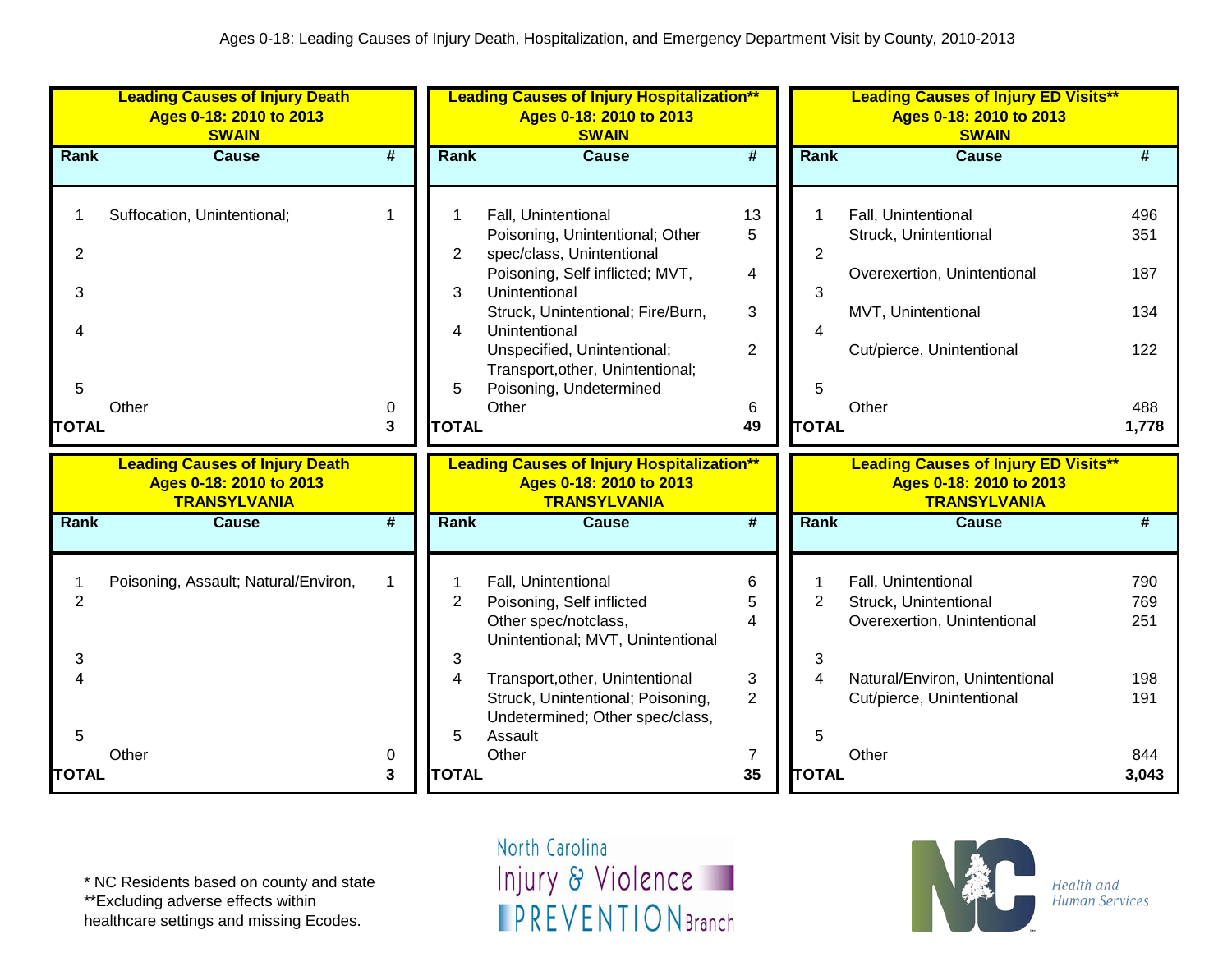|              | <b>Leading Causes of Injury Death</b><br><b>TYRRELL</b>                          |                             |              | <b>Leading Causes of Injury Hospitalization**</b><br>Ages 0-18: 2010 to 2013<br><b>TYRRELL</b> |                 |              | <b>Leading Causes of Injury ED Visits**</b><br>Ages 0-18: 2010 to 2013<br><b>TYRRELL</b> |                 |
|--------------|----------------------------------------------------------------------------------|-----------------------------|--------------|------------------------------------------------------------------------------------------------|-----------------|--------------|------------------------------------------------------------------------------------------|-----------------|
| <b>Rank</b>  | <b>Cause</b>                                                                     | $\overline{\boldsymbol{t}}$ | Rank         | <b>Cause</b>                                                                                   | #               | Rank         | <b>Cause</b>                                                                             | #               |
|              |                                                                                  | 0<br>O                      |              | Firearm, Assault                                                                               |                 | 2            | Fall, Unintentional                                                                      | 64<br>38        |
|              |                                                                                  | n                           | 3            |                                                                                                |                 | 3            | Struck, Unintentional<br>Overexertion, Unintentional                                     | 19              |
|              |                                                                                  |                             |              |                                                                                                |                 | 4            | Other spec/class, Unintentional                                                          | 14              |
| 5            |                                                                                  |                             | 5            |                                                                                                |                 |              | Unspecified, Unintentional                                                               | 13              |
|              | Other                                                                            | 0                           |              | Other                                                                                          | 0               |              | Other                                                                                    | 42              |
| <b>TOTAL</b> |                                                                                  | 0                           | <b>TOTAL</b> |                                                                                                |                 | <b>TOTAL</b> |                                                                                          | 190             |
|              |                                                                                  |                             |              |                                                                                                |                 |              |                                                                                          |                 |
|              | <b>Leading Causes of Injury Death</b><br>Ages 0-18: 2010 to 2013<br><b>UNION</b> |                             |              | <b>Leading Causes of Injury Hospitalization**</b><br>Ages 0-18: 2010 to 2013<br><b>UNION</b>   |                 |              | <b>Leading Causes of Injury ED Visits**</b><br>Ages 0-18: 2010 to 2013<br><b>UNION</b>   |                 |
| Rank         | <b>Cause</b>                                                                     | #                           | Rank         | <b>Cause</b>                                                                                   | $\overline{\#}$ | Rank         | <b>Cause</b>                                                                             | #               |
|              |                                                                                  |                             |              |                                                                                                |                 |              |                                                                                          |                 |
|              |                                                                                  | 10                          |              |                                                                                                | 70              |              |                                                                                          |                 |
| 2            | MVT, Unintentional<br>Firearm, Self inflicted                                    | 3                           | 2            | Fall, Unintentional<br>Poisoning, Self inflicted                                               | 59              | 2            | Fall, Unintentional<br>Struck, Unintentional                                             | 3,608<br>2,215  |
| 3            | Suffocation, Self inflicted; Poisoning,                                          | $\overline{\mathbf{c}}$     | 3            | MVT, Unintentional                                                                             | 41              | 3            | MVT, Unintentional                                                                       | 1,081           |
| 4            | Suffocation, Assault;                                                            | 1                           |              | Struck, Unintentional; Other                                                                   | 24              | 4            | Cut/pierce, Unintentional                                                                | 1,032           |
|              |                                                                                  |                             |              | Poisoning, Unintentional;                                                                      | 21              |              | Unspecified, Unintentional                                                               | 944             |
| 5            |                                                                                  |                             | 5            | Fire/Burn, Unintentional                                                                       |                 | 5            |                                                                                          |                 |
| <b>TOTAL</b> | Other                                                                            | 0<br>23                     | <b>TOTAL</b> | Other                                                                                          | 140<br>400      | <b>TOTAL</b> | Other                                                                                    | 3,865<br>12,745 |

healthcare settings and missing Ecodes.

North Carolina Injury & Violence **IPREVENTIONBranch** 

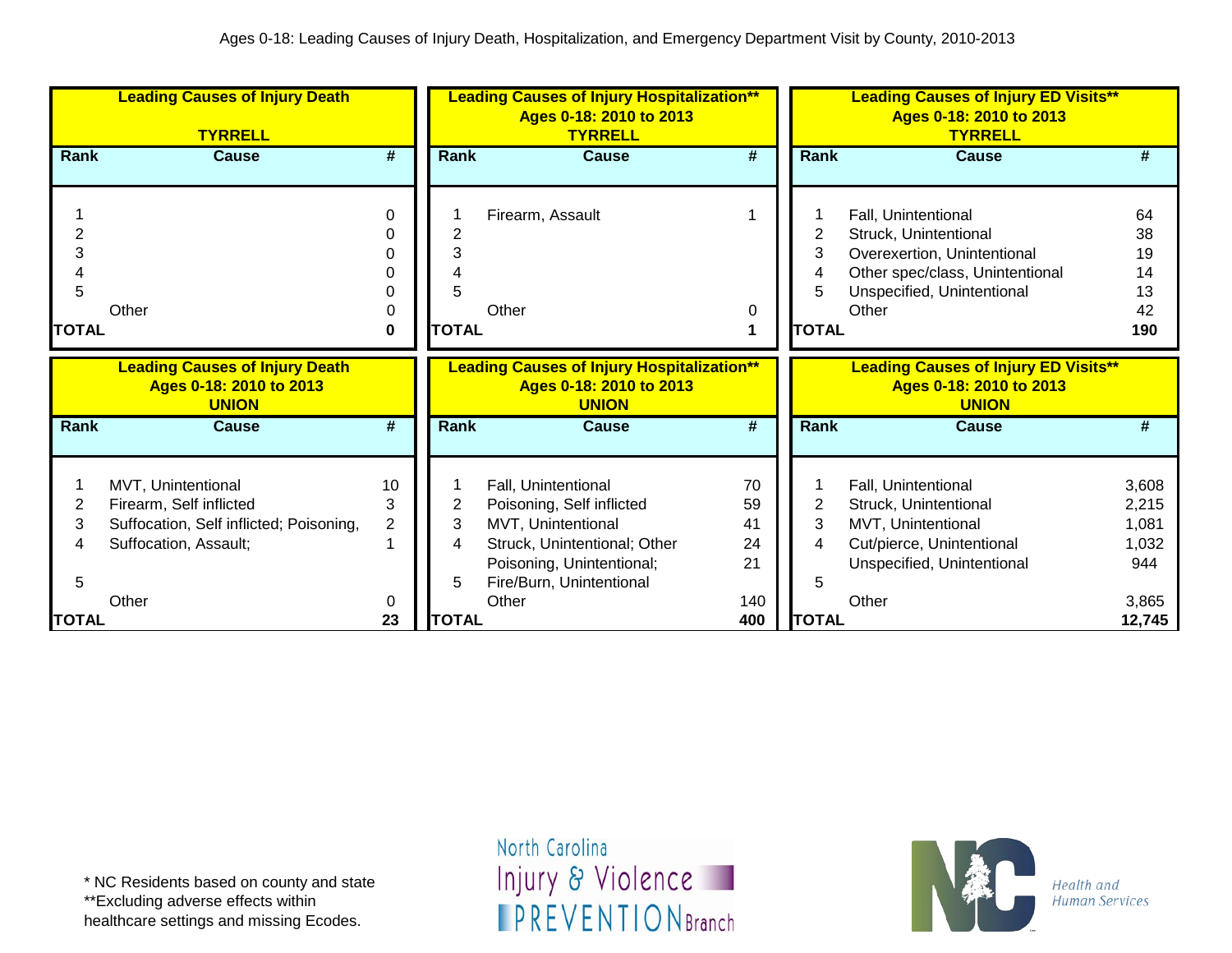|              | <b>Leading Causes of Injury Death</b><br>Ages 0-18: 2010 to 2013<br><b>VANCE</b> |          |              | <b>Leading Causes of Injury Hospitalization**</b><br>Ages 0-18: 2010 to 2013<br><b>VANCE</b> |                             |                | <b>Leading Causes of Injury ED Visits**</b><br>Ages 0-18: 2010 to 2013<br><b>VANCE</b> |                  |
|--------------|----------------------------------------------------------------------------------|----------|--------------|----------------------------------------------------------------------------------------------|-----------------------------|----------------|----------------------------------------------------------------------------------------|------------------|
| Rank         | Cause                                                                            | #        | <b>Rank</b>  | <b>Cause</b>                                                                                 | $\overline{\boldsymbol{H}}$ | Rank           | Cause                                                                                  | #                |
|              |                                                                                  |          |              |                                                                                              |                             |                |                                                                                        |                  |
|              | Firearm, Assault                                                                 | 3        |              | Fall, Unintentional                                                                          | 20                          |                | Fall, Unintentional                                                                    | 1,055            |
| 2            | MVT, Unintentional                                                               | 2        | 2            | Fire/Burn, Unintentional                                                                     | 18                          | $\overline{2}$ | Struck, Unintentional                                                                  | 687              |
| 3            | Unspecified, Assault; Suffocation,                                               |          | 3            | MVT, Unintentional                                                                           | 13                          | 3              | MVT, Unintentional                                                                     | 400              |
|              |                                                                                  |          |              | Poisoning, Unintentional                                                                     | 9                           | 4              | Overexertion, Unintentional                                                            | 388              |
|              |                                                                                  |          |              | Transport, other, Unintentional;                                                             | 7                           |                | Natural/Environ, Unintentional                                                         | 375              |
| 5            |                                                                                  |          |              | Firearm, Assault                                                                             |                             | 5              |                                                                                        |                  |
|              | Other                                                                            | 0        |              | Other                                                                                        | 46                          |                | Other                                                                                  | 1,284            |
| <b>TOTAL</b> |                                                                                  | 7        | <b>TOTAL</b> |                                                                                              | 120                         | <b>TOTAL</b>   |                                                                                        | 4,189            |
|              |                                                                                  |          |              |                                                                                              |                             |                |                                                                                        |                  |
|              | <b>Leading Causes of Injury Death</b><br>Ages 0-18: 2010 to 2013<br><b>WAKE</b>  |          |              | <b>Leading Causes of Injury Hospitalization**</b><br>Ages 0-18: 2010 to 2013<br><b>WAKE</b>  |                             |                | <b>Leading Causes of Injury ED Visits**</b><br>Ages 0-18: 2010 to 2013<br><b>WAKE</b>  |                  |
| Rank         | <b>Cause</b>                                                                     | #        | <b>Rank</b>  | <b>Cause</b>                                                                                 | #                           | <b>Rank</b>    | <b>Cause</b>                                                                           | #                |
|              |                                                                                  |          |              |                                                                                              |                             |                |                                                                                        |                  |
|              | MVT, Unintentional                                                               | 29       |              | Fall, Unintentional                                                                          | 379                         |                | Fall, Unintentional                                                                    | 12,345           |
| 2            | Drowning, Unintentional                                                          | 10       | 2            | Poisoning, Self inflicted                                                                    | 203                         | $\overline{2}$ | Struck, Unintentional                                                                  | 8,497            |
| 3            | Suffocation, Self inflicted                                                      | 8        | 3            | Fire/Burn, Unintentional                                                                     | 176                         | 3              | MVT, Unintentional                                                                     | 3,145            |
|              | Suffocation, Unintentional                                                       |          |              | MVT, Unintentional                                                                           | 158                         | 4              | Overexertion, Unintentional                                                            | 2,847            |
| 5            | Firearm, Assault                                                                 | 5        | 5            | Other spec/class, Unintentional                                                              | 112                         | 5              | Natural/Environ, Unintentional                                                         | 2,673            |
| <b>TOTAL</b> | Other                                                                            | 33<br>92 | <b>TOTAL</b> | Other                                                                                        | 809<br>1,837                | <b>TOTAL</b>   | Other                                                                                  | 11,952<br>41,459 |

healthcare settings and missing Ecodes.

North Carolina Injury & Violence **IPREVENTIONBranch** 

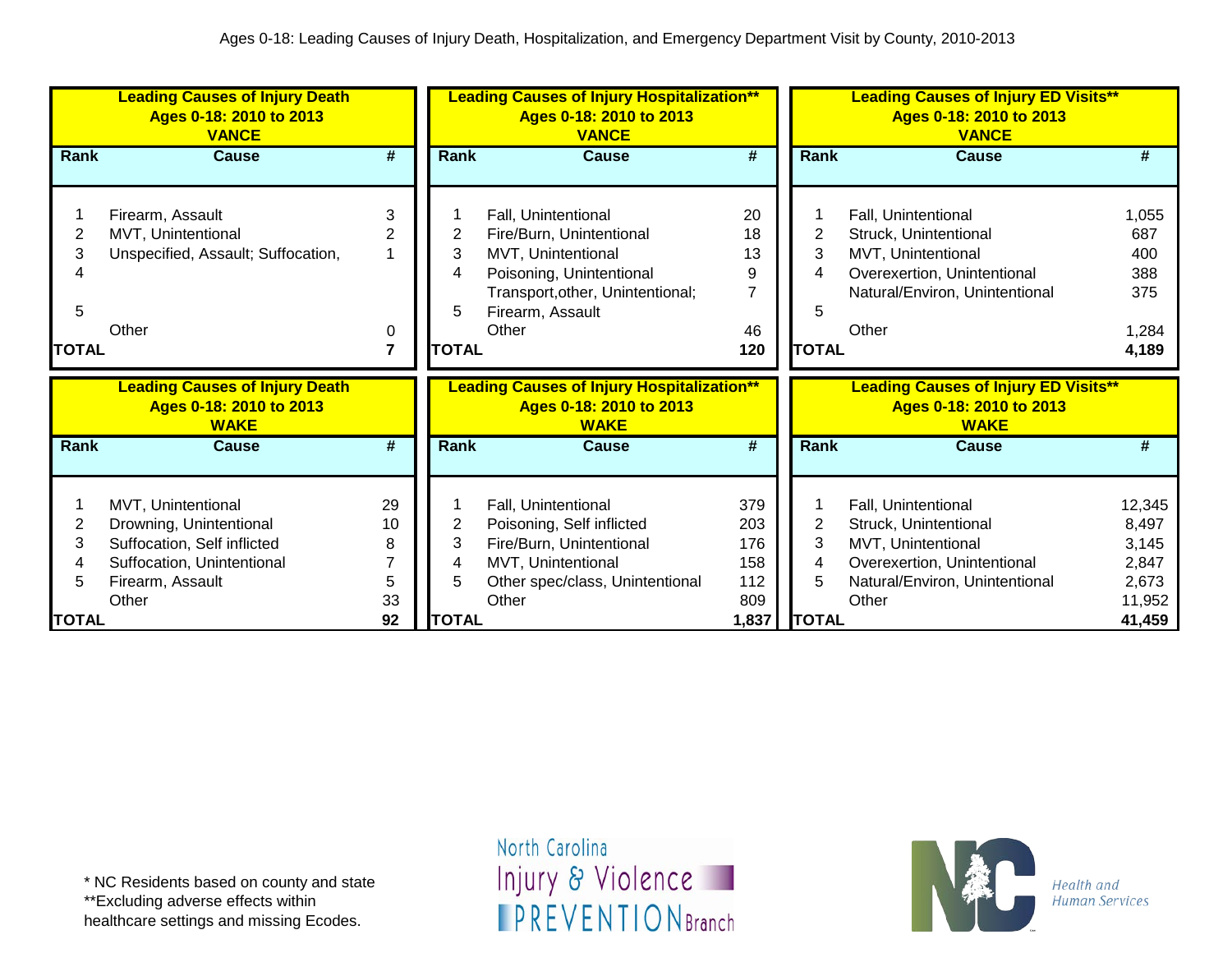| <b>Leading Causes of Injury Death</b><br>Ages 0-18: 2010 to 2013<br><b>WARREN</b> |                                                                   |                                              |                                  | <b>Leading Causes of Injury Hospitalization**</b><br>Ages 0-18: 2010 to 2013<br><b>WARREN</b>                                                                                                                                                                                                                                                                            |                                                                |                                  | <b>Leading Causes of Injury ED Visits**</b><br>Ages 0-18: 2010 to 2013<br><b>WARREN</b>                                                      |                                               |  |  |
|-----------------------------------------------------------------------------------|-------------------------------------------------------------------|----------------------------------------------|----------------------------------|--------------------------------------------------------------------------------------------------------------------------------------------------------------------------------------------------------------------------------------------------------------------------------------------------------------------------------------------------------------------------|----------------------------------------------------------------|----------------------------------|----------------------------------------------------------------------------------------------------------------------------------------------|-----------------------------------------------|--|--|
| Rank                                                                              | <b>Cause</b>                                                      | $\overline{\boldsymbol{t}}$                  | <b>Rank</b>                      | <b>Cause</b>                                                                                                                                                                                                                                                                                                                                                             | $\overline{\boldsymbol{r}}$                                    | Rank                             | <b>Cause</b>                                                                                                                                 | #                                             |  |  |
| $\overline{\mathbf{c}}$<br>3<br>$\overline{\mathcal{A}}$<br>5<br><b>TOTAL</b>     | MVT, Unintentional<br>Poisoning, Unintentional; Firearm,<br>Other | $\overline{2}$<br>$\overline{1}$<br>0<br>4   | 2<br>3<br>4<br>5<br><b>TOTAL</b> | Fall, Unintentional<br>Poisoning, Self inflicted; Fire/Burn,<br>MVT, Unintentional<br>Poisoning, Unintentional<br>Unspecified, Unintentional;<br>Unspecified, Self inflicted<br>Other                                                                                                                                                                                    | 9<br>$\,6$<br>5<br>4<br>$\overline{2}$<br>$\overline{7}$<br>41 | 2<br>3<br>4<br>5<br><b>TOTAL</b> | Fall, Unintentional<br>Struck, Unintentional<br>MVT, Unintentional<br>Overexertion, Unintentional<br>Natural/Environ, Unintentional<br>Other | 266<br>204<br>112<br>99<br>91<br>348<br>1,120 |  |  |
|                                                                                   | <b>Leading Causes of Injury Death</b><br><b>WASHINGTON</b>        |                                              |                                  | <b>Leading Causes of Injury Hospitalization**</b><br>Ages 0-18: 2010 to 2013<br><b>WASHINGTON</b>                                                                                                                                                                                                                                                                        |                                                                |                                  | <b>Leading Causes of Injury ED Visits**</b><br>Ages 0-18: 2010 to 2013<br><b>WASHINGTON</b>                                                  |                                               |  |  |
| Rank                                                                              | <b>Cause</b>                                                      | #                                            | <b>Rank</b>                      | <b>Cause</b>                                                                                                                                                                                                                                                                                                                                                             | #                                                              | Rank                             | <b>Cause</b>                                                                                                                                 | #                                             |  |  |
| $\overline{2}$<br>3<br>4                                                          |                                                                   | $\Omega$<br>$\Omega$<br>$\Omega$<br>$\Omega$ | $\overline{c}$<br>3<br>4         | Poisoning, Self inflicted<br>MVT, Unintentional<br>Unspecified, Unintentional; Other<br>Unspecified, Undetermined;<br>Transport, other, Unintentional;<br>Suffocation, Unintentional;<br>Poisoning, Unintentional;<br>Natural/Environ, Unintentional;<br>Machinery, Unintentional; Firearm,<br>Unintentional; Fire/Burn,<br>Unintentional; Cut/pierce, Self<br>inflicted | 4<br>3<br>$\overline{2}$<br>1                                  | $\overline{c}$<br>3<br>4         | Fall, Unintentional<br>Struck, Unintentional<br>Overexertion, Unintentional; MVT,<br>Unspecified, Unintentional                              | 190<br>152<br>60<br>48                        |  |  |
| 5<br><b>TOTAL</b>                                                                 | Other                                                             | 0<br>0<br>0                                  | 5<br><b>TOTAL</b>                | Other                                                                                                                                                                                                                                                                                                                                                                    | 0<br>24                                                        | 5<br><b>TOTAL</b>                | Other spec/class, Unintentional<br>Other                                                                                                     | 38<br>171<br>719                              |  |  |

\*\*Excluding adverse effects within

healthcare settings and missing Ecodes.

North Carolina Injury & Violence **IPREVENTIONBranch** 

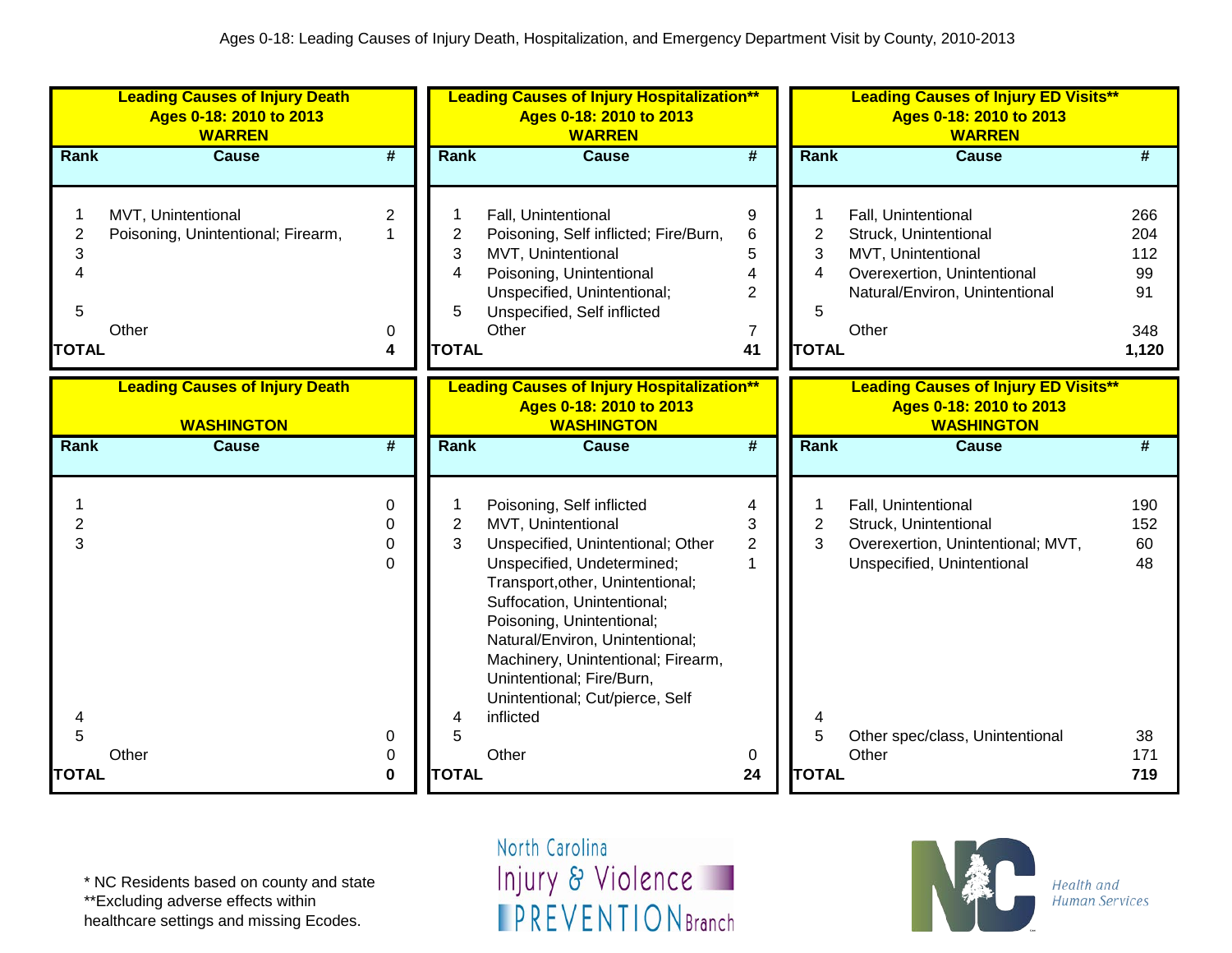|                             | <b>Leading Causes of Injury Death</b><br>Ages 0-18: 2010 to 2013<br><b>WATAUGA</b>                                  |                           |                                  | <b>Leading Causes of Injury Hospitalization**</b><br>Ages 0-18: 2010 to 2013<br><b>WATAUGA</b>                                                                      |                                                 |                                  | <b>Leading Causes of Injury ED Visits**</b><br>Ages 0-18: 2010 to 2013<br><b>WATAUGA</b>                                                     |                                                 |
|-----------------------------|---------------------------------------------------------------------------------------------------------------------|---------------------------|----------------------------------|---------------------------------------------------------------------------------------------------------------------------------------------------------------------|-------------------------------------------------|----------------------------------|----------------------------------------------------------------------------------------------------------------------------------------------|-------------------------------------------------|
| Rank                        | <b>Cause</b>                                                                                                        | #                         | Rank                             | <b>Cause</b>                                                                                                                                                        | $\overline{\boldsymbol{t}}$                     | <b>Rank</b>                      | <b>Cause</b>                                                                                                                                 | #                                               |
| 2<br>3<br>5<br><b>TOTAL</b> | Drowning, Unintentional<br>Other                                                                                    | 0                         | 2<br>3<br>4<br>5<br><b>TOTAL</b> | Fall, Unintentional<br>Poisoning, Self inflicted; MVT,<br>Unintentional<br>Struck, Unintentional<br>Poisoning, Unintentional<br>Unspecified, Unintentional<br>Other | 11<br>$\overline{7}$<br>6<br>5<br>3<br>10<br>49 | 2<br>3<br>4<br>5<br><b>TOTAL</b> | Fall, Unintentional<br>Struck, Unintentional<br>Overexertion, Unintentional<br>Cut/pierce, Unintentional<br>MVT, Unintentional<br>Other      | 817<br>456<br>184<br>159<br>144<br>638<br>2,398 |
|                             | <b>Leading Causes of Injury Death</b><br>Ages 0-18: 2010 to 2013<br><b>WAYNE</b>                                    |                           |                                  | <b>Leading Causes of Injury Hospitalization**</b><br>Ages 0-18: 2010 to 2013<br><b>WAYNE</b>                                                                        |                                                 |                                  | <b>Leading Causes of Injury ED Visits**</b><br>Ages 0-18: 2010 to 2013<br><b>WAYNE</b>                                                       |                                                 |
| <b>Rank</b>                 | <b>Cause</b>                                                                                                        | #                         | <b>Rank</b>                      | <b>Cause</b>                                                                                                                                                        | #                                               | Rank                             | <b>Cause</b>                                                                                                                                 | #                                               |
| 2<br>3<br>5                 | MVT, Unintentional<br>Firearm, Assault<br>Unspecified, Unintentional<br>Unspecified, Assault; Suffocation,<br>Other | 10<br>$\overline{2}$<br>0 | 2<br>3<br>4<br>5                 | Fall, Unintentional<br>MVT, Unintentional<br>Other spec/class, Unintentional<br>Transport, other, Unintentional<br>Poisoning, Self inflicted<br>Other               | 41<br>36<br>23<br>20<br>18<br>129               | 2<br>3<br>4<br>5                 | Fall, Unintentional<br>Struck, Unintentional<br>MVT, Unintentional<br>Unspecified, Unintentional<br>Other spec/class, Unintentional<br>Other | 2,831<br>1,685<br>999<br>872<br>827<br>3,744    |
| <b>TOTAL</b>                |                                                                                                                     | 25                        | <b>TOTAL</b>                     |                                                                                                                                                                     | 267                                             | <b>TOTAL</b>                     |                                                                                                                                              | 10,958                                          |

\*\*Excluding adverse effects within healthcare settings and missing Ecodes.

North Carolina Injury & Violence **IPREVENTIONBranch** 

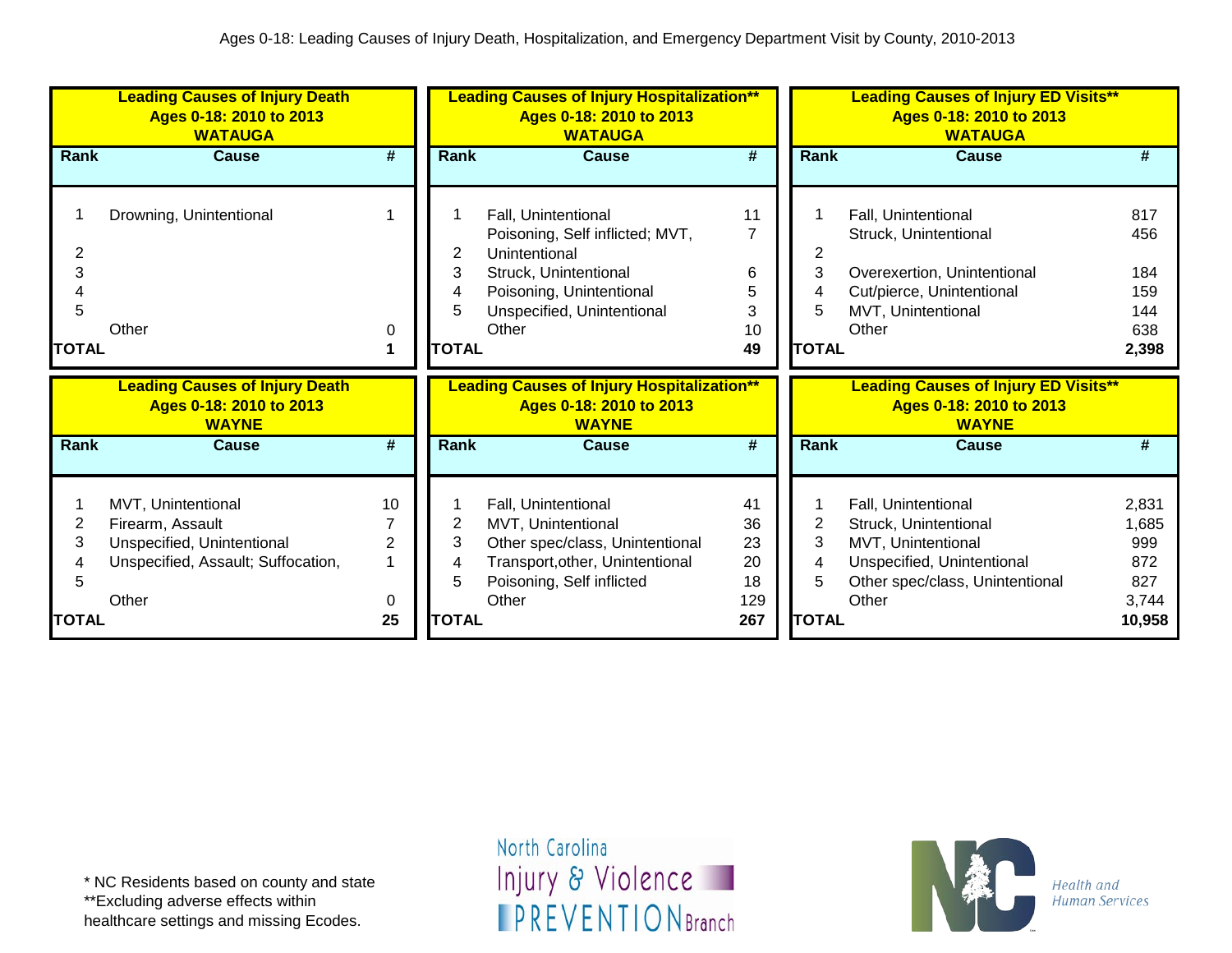|                | <b>Leading Causes of Injury Death</b><br>Ages 0-18: 2010 to 2013<br><b>WILKES</b> |                             |              | <b>Leading Causes of Injury Hospitalization**</b><br>Ages 0-18: 2010 to 2013<br><b>WILKES</b> |                             |                | <b>Leading Causes of Injury ED Visits**</b><br>Ages 0-18: 2010 to 2013<br><b>WILKES</b> |              |
|----------------|-----------------------------------------------------------------------------------|-----------------------------|--------------|-----------------------------------------------------------------------------------------------|-----------------------------|----------------|-----------------------------------------------------------------------------------------|--------------|
| Rank           | <b>Cause</b>                                                                      | $\overline{\boldsymbol{H}}$ | Rank         | <b>Cause</b>                                                                                  | $\overline{\boldsymbol{t}}$ | Rank           | <b>Cause</b>                                                                            | #            |
|                |                                                                                   |                             |              |                                                                                               |                             |                |                                                                                         |              |
|                | MVT, Unintentional                                                                | 5                           |              | MVT, Unintentional                                                                            | 34                          |                | Fall, Unintentional                                                                     | 215          |
| $\overline{2}$ | Poisoning, Unintentional                                                          | 3                           | 2            | Fall, Unintentional                                                                           | 20                          | $\overline{2}$ | MVT, Unintentional                                                                      | 92           |
| 3              | Suffocation, Assault; Poisoning,                                                  |                             | 3            | Poisoning, Self inflicted                                                                     | 16                          | 3              | Struck, Unintentional                                                                   | 89           |
|                |                                                                                   |                             |              | Transport, other, Unintentional;                                                              | 10 <sup>1</sup>             |                | Unspecified, Unintentional                                                              | 50           |
|                |                                                                                   |                             |              | Struck, Unintentional; Other                                                                  |                             |                |                                                                                         |              |
|                |                                                                                   |                             | 4            | spec/class, Unintentional                                                                     |                             |                |                                                                                         |              |
| 5              |                                                                                   |                             | 5            | Poisoning, Unintentional                                                                      | 9                           | 5              | Natural/Environ, Unintentional                                                          | 40           |
|                | Other                                                                             | $\Omega$                    |              | Other                                                                                         | 40                          |                | Other                                                                                   | 222          |
| <b>TOTAL</b>   |                                                                                   | 11                          | <b>TOTAL</b> |                                                                                               | 149                         | <b>TOTAL</b>   |                                                                                         | 708          |
|                |                                                                                   |                             |              |                                                                                               |                             |                |                                                                                         |              |
|                | <b>Leading Causes of Injury Death</b>                                             |                             |              | <b>Leading Causes of Injury Hospitalization**</b>                                             |                             |                | <b>Leading Causes of Injury ED Visits**</b>                                             |              |
|                | Ages 0-18: 2010 to 2013                                                           |                             |              | Ages 0-18: 2010 to 2013                                                                       |                             |                | Ages 0-18: 2010 to 2013                                                                 |              |
|                | <b>WILSON</b>                                                                     |                             |              | <b>WILSON</b>                                                                                 |                             |                | <b>WILSON</b>                                                                           |              |
| Rank           | <b>Cause</b>                                                                      | #                           | Rank         | <b>Cause</b>                                                                                  | #                           | <b>Rank</b>    | <b>Cause</b>                                                                            | #            |
|                |                                                                                   |                             |              |                                                                                               |                             |                |                                                                                         |              |
|                |                                                                                   | 3                           |              |                                                                                               |                             |                |                                                                                         |              |
| $\overline{2}$ | MVT, Unintentional                                                                |                             | 2            | Fall, Unintentional                                                                           | 29<br>25                    | $\overline{2}$ | Fall, Unintentional                                                                     | 1,579<br>934 |
| 3              | Struck, Unintentional; Other                                                      |                             | 3            | MVT, Unintentional                                                                            | 19                          | 3              | Struck, Unintentional                                                                   | 636          |
|                |                                                                                   |                             |              | Fire/Burn, Unintentional<br>Poisoning, Self inflicted; Other                                  | 12                          |                | MVT, Unintentional<br>Overexertion, Unintentional                                       | 567          |
|                |                                                                                   |                             | 4            | spec/class, Unintentional                                                                     |                             |                |                                                                                         |              |
|                |                                                                                   |                             |              | Transport, other, Unintentional;                                                              | 8                           |                | Natural/Environ, Unintentional                                                          | 560          |
| 5              |                                                                                   |                             | 5            | Poisoning, Unintentional                                                                      |                             | 5              |                                                                                         |              |
|                | Other                                                                             | 0                           |              | Other                                                                                         | 45                          |                | Other                                                                                   | 2,193        |

\*\*Excluding adverse effects within

healthcare settings and missing Ecodes.

North Carolina Injury & Violence **IPREVENTIONBranch**